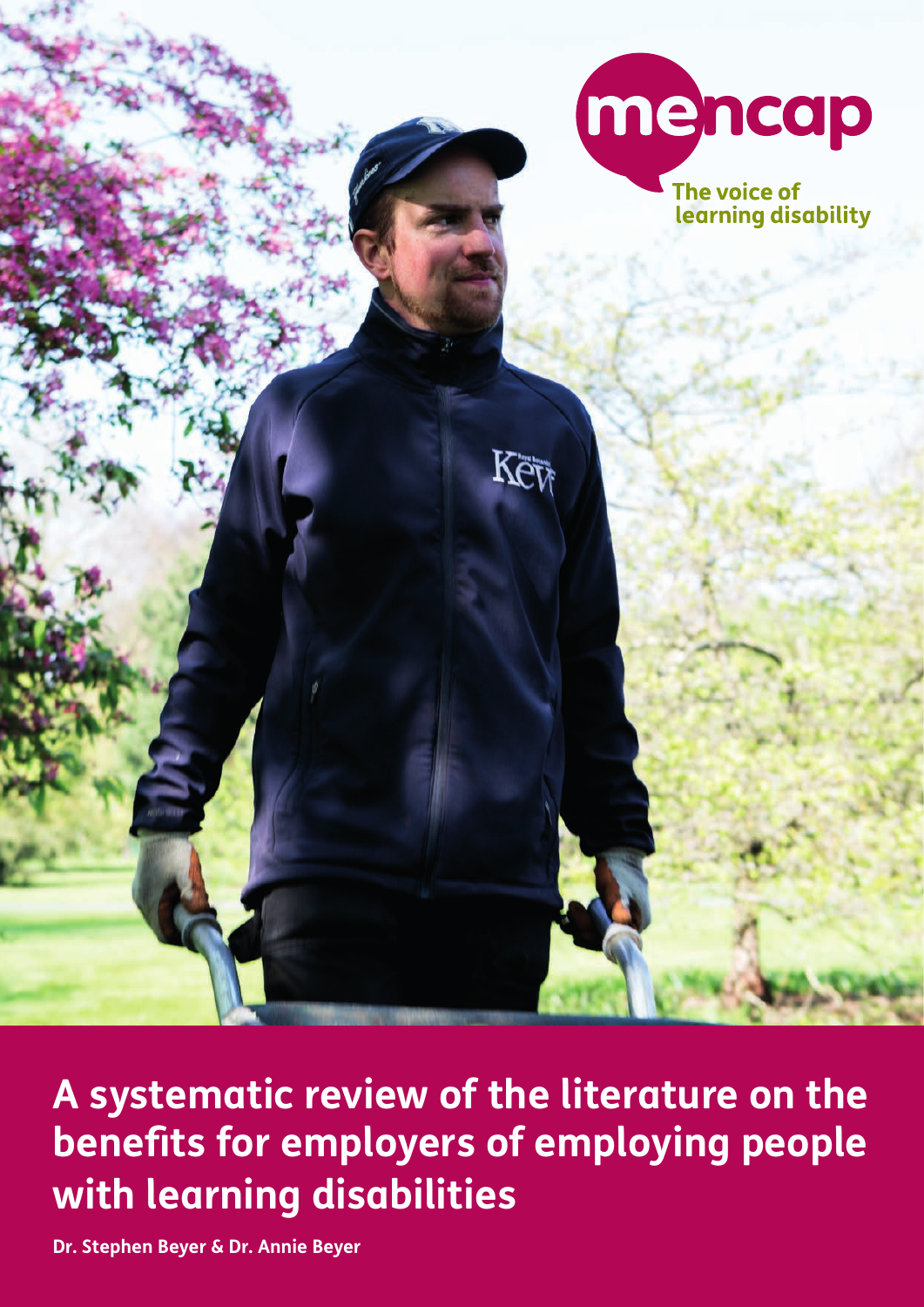| Acknowledgments                                                            | 3              |
|----------------------------------------------------------------------------|----------------|
| Terms                                                                      | $\overline{3}$ |
| The authors                                                                | $\overline{3}$ |
| Introduction                                                               | 4              |
| Methodology                                                                | 6              |
| Results                                                                    | 9              |
| 1. Economic benefits to employers                                          | 9              |
| 1.1. Work quality and performance                                          | 9              |
| Attitudes to the employment of disabled people generally                   | 9              |
| Comparative studies of attitudes to different disabilities                 | 10             |
| Attitudes of employers who have employed disabled people before            | 12             |
| Attitudes of those employing people with a learning disability             | 13             |
| Conclusion                                                                 | 18             |
| 1.2 Reliability of workers (staying in a job, attendance, punctuality)     | 18             |
| Key reliability features of disabled people                                | 18             |
| Costs of job turnover and staff absence<br>Conclusion                      | 19             |
|                                                                            | 20<br>21       |
| 1.3 Job Carving and assisting the productivity of others<br>Conclusion     | 21             |
| 2. Productivity and workforce cohesion benefits                            |                |
| 2.1 Does employing people with a learning disability improve staff morale? | 22<br>22       |
| Conclusion                                                                 | 23             |
| 3. Reputation and customer reaction benefits                               | 24             |
| Conclusions                                                                | 24             |
| 4. Costs that may impact on a decision to hire a person with a learning    |                |
| disability                                                                 | 25             |
| 4.1 Additional support supervisors                                         | 25             |
| Conclusion                                                                 | 25             |
| 4.2 Cost of reasonable adjustments in the workplace                        | 25             |
| Conclusion                                                                 | 27             |
| 4.3 Health and safety risks                                                | 27             |
| Conclusion                                                                 | 29             |
| 5. Employer views of the support they need to employ people with a         |                |
| learning disability                                                        | 30             |
| Conclusion                                                                 | 30             |
| Conclusions                                                                | 31             |
| <b>References</b>                                                          | 34             |
|                                                                            |                |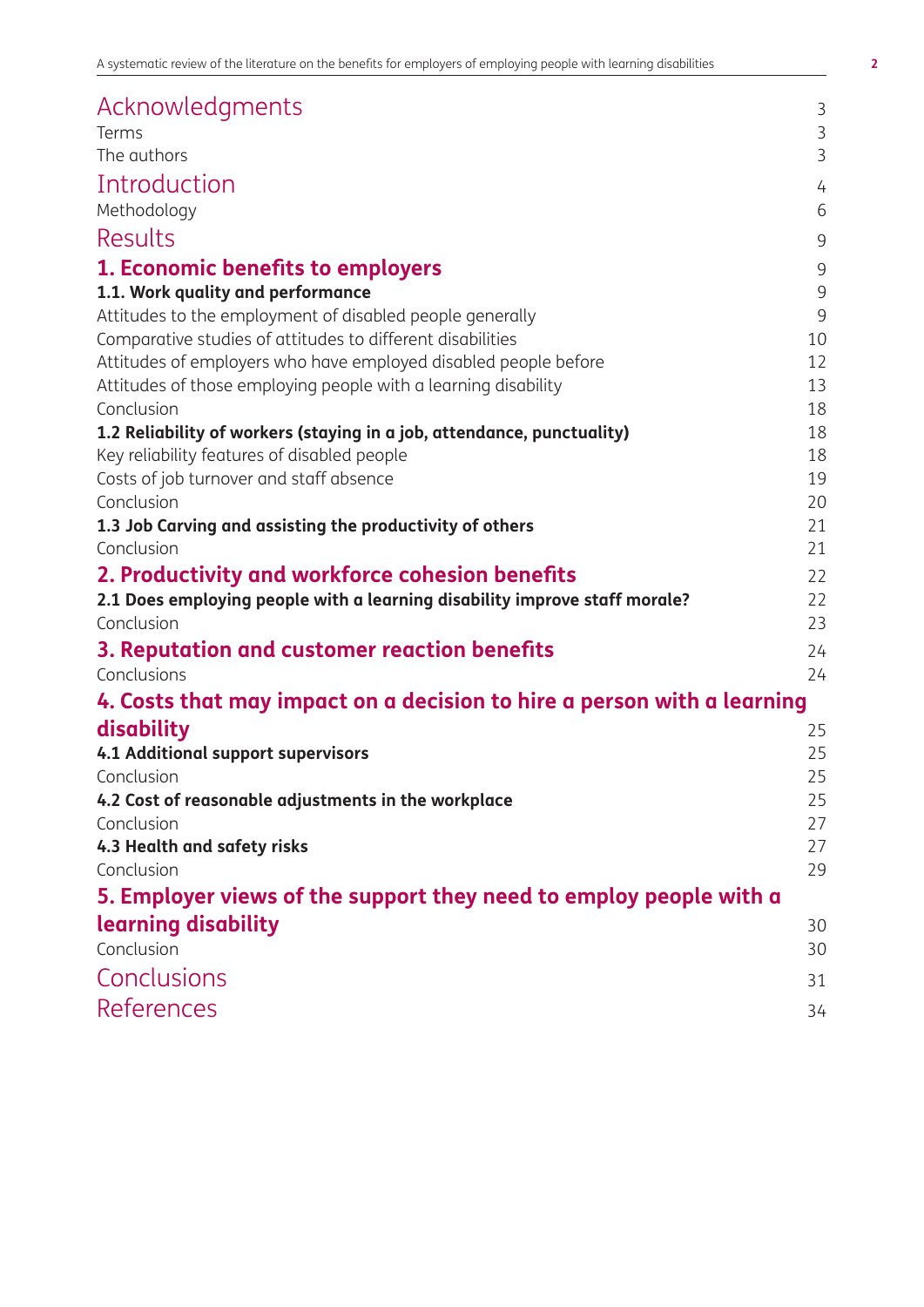# **Acknowledgments**

#### **Terms**

Research discussed in this report covers a long time span and a number of countries, which mean that descriptions of people involved in research can be confusing. We refer to people with a learning disability throughout as the focus of our report. By this we are using the UK Department of Health definition of a person experiencing *"a significant reduced ability to understand new or complex information, to learn new skills (impaired intelligence), with a reduced ability to cope independently (impaired social functioning), which started before adulthood."*

In other research, the same people can be referred to as having a learning difficulty, an intellectual disability, a developmental disability, a cognitive disability, a mental impairment and, in older reports, as having mental retardation. To simplify terminology, wherever a research study is reporting on people who are likely to meet the definition above, we have referred to the people concerned as having a "learning disability" rather than the term used in the paper. Some terms incorporate other groups of people, as in the case of developmental disabilities in the US, and where this is the case we have used their term but mentioned its relationship to people with a learning disability in the text.

#### **The authors**

Dr. Stephen Beyer is the Honorary Lead for Learning Disability Employment at the National Centre for Mental Health (NCMH) at Cardiff University. Dr. Annie Beyer is a Chartered Psychologist specialising in organisational change.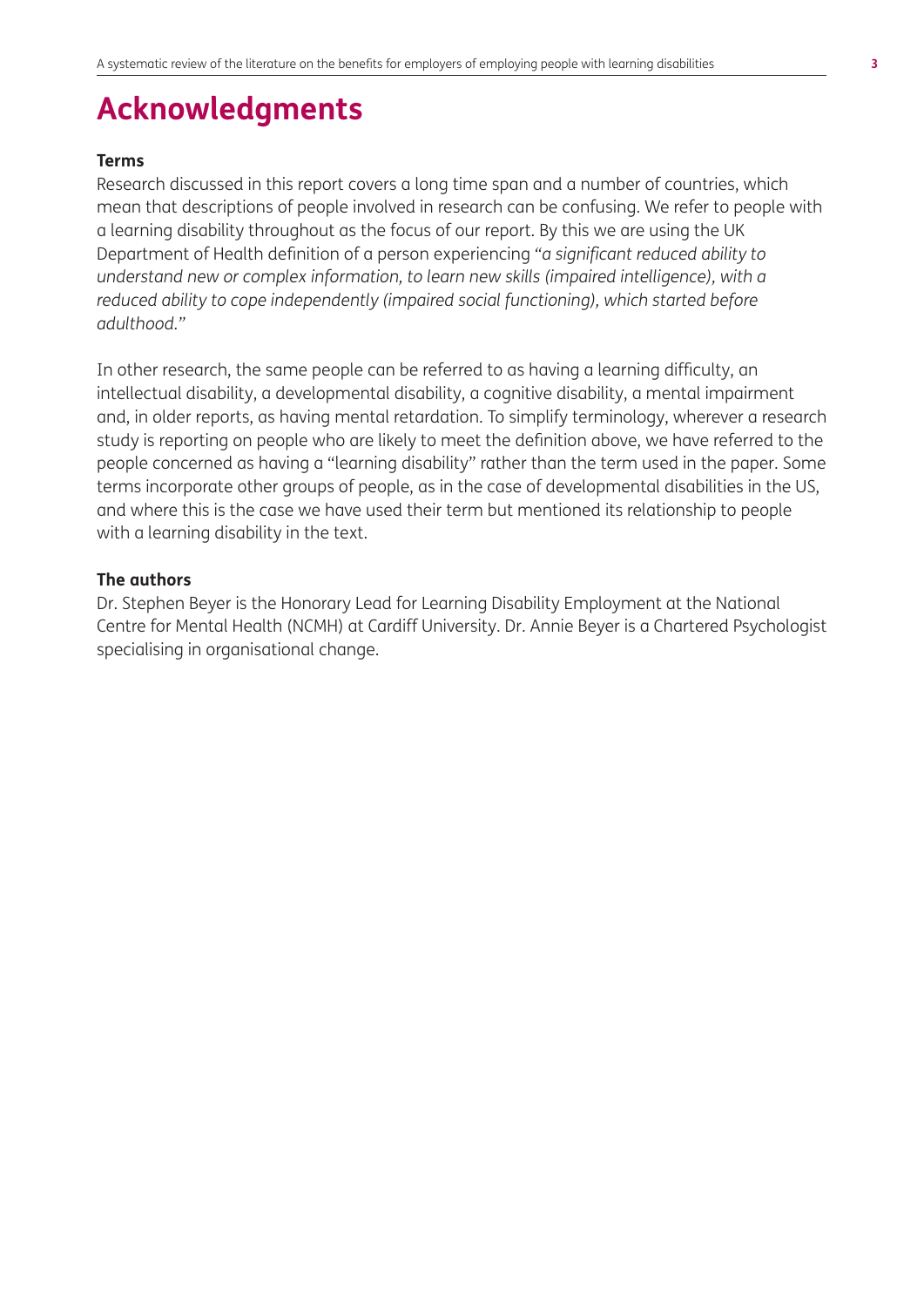# **Introduction**

In the UK, the numbers of people with a learning disability who have a job are very low. In 2016 in England around 6%1 of people "known to social services" are in paid employment, compared to 48% for people with a disability and 75% for the general population in the UK. The reason for this very low figure comes from a combination of the personal barriers people with a learning disability face in working, the lack of appropriate support to help them work, and a lack of awareness and aspiration among all stakeholders that they can be valuable workers. The work barriers people face themselves can include: slower than average learning of new tasks; impaired memory; impaired communication impacting on receiving instruction and giving information; impaired motor function performance; and difficulty in changing learned routines (Beyer and Robinson, 2009; Lysaght et al., 2012). It is of course important to recognise that, like all others, people with a learning disability are all individuals and have unique combinations of strengths and weaknesses in relation to employment. Some will need a lot of support to find, get, learn and keep a job. Others will need only a little help. Certainly, many more people who want to work could if they received the appropriate support. The tasks that they will be good at are likely to vary between individuals and would need to be carefully matched to the individual to assure success. In addition, the motivations for, and what people with a learning disability take from, being employed will also differ. These may include: pay; being engaged and not bored; social contact and friendship; being valued; making a contribution; and learning. As a result, all are likely to need an individually tailored approach to job finding and support if they are to be successful.

The very low rates of employment that we see among people with a learning disability suggests that we have yet to deliver enough support of the appropriate type to make a difference to national figures. We do, however, know a lot about what that appropriate model of support looks like and have research evidence that it does work. The short hand for this is the "supported employment" model. The British Association of Supported Employment (BASE, 2017) explains the supported employment model a personalised model for supporting people with significant disabilities to secure and retain paid employment. It uses a partnership strategy to enable people with disabilities to achieve sustainable long-term employment and businesses to employ valuable workers. The European Union of Supported Employment (EUSE, 2010) provide a 5-stage model for delivery: 1. Engagement; 2. Vocational profiling; 3. Job finding; 4. Employer engagement; and 5. On/off job support (EUSE, 2010). The job coach role is important to supported employment being an individualised process, able to respond to the needs of a wide range of people (Department of Health and Valuing People Now, 2011) and there is now a National Occupational Standard for Job Coaching in the UK.2 Also key to supported employment's success is having an emphasis on employers as an equal consumer of its services alongside the people with a learning disability they employ.

Supported employment has been around for a long time. It was developed in the US in the 1980's, legislated for in 1984 in the US and widely implemented and researched throughout the 1990s and 2000s, with evidence of positive outcomes (Beyer and Robinson, 2009). It was designed for people with a learning disability and has been very successful in delivering jobs of good quality to them. The model has been successfully extended over time to many other groups of people with disabilities, especially people with mental health issues, where it has been called Individual Placement with Support (Rinaldi et al., 2007).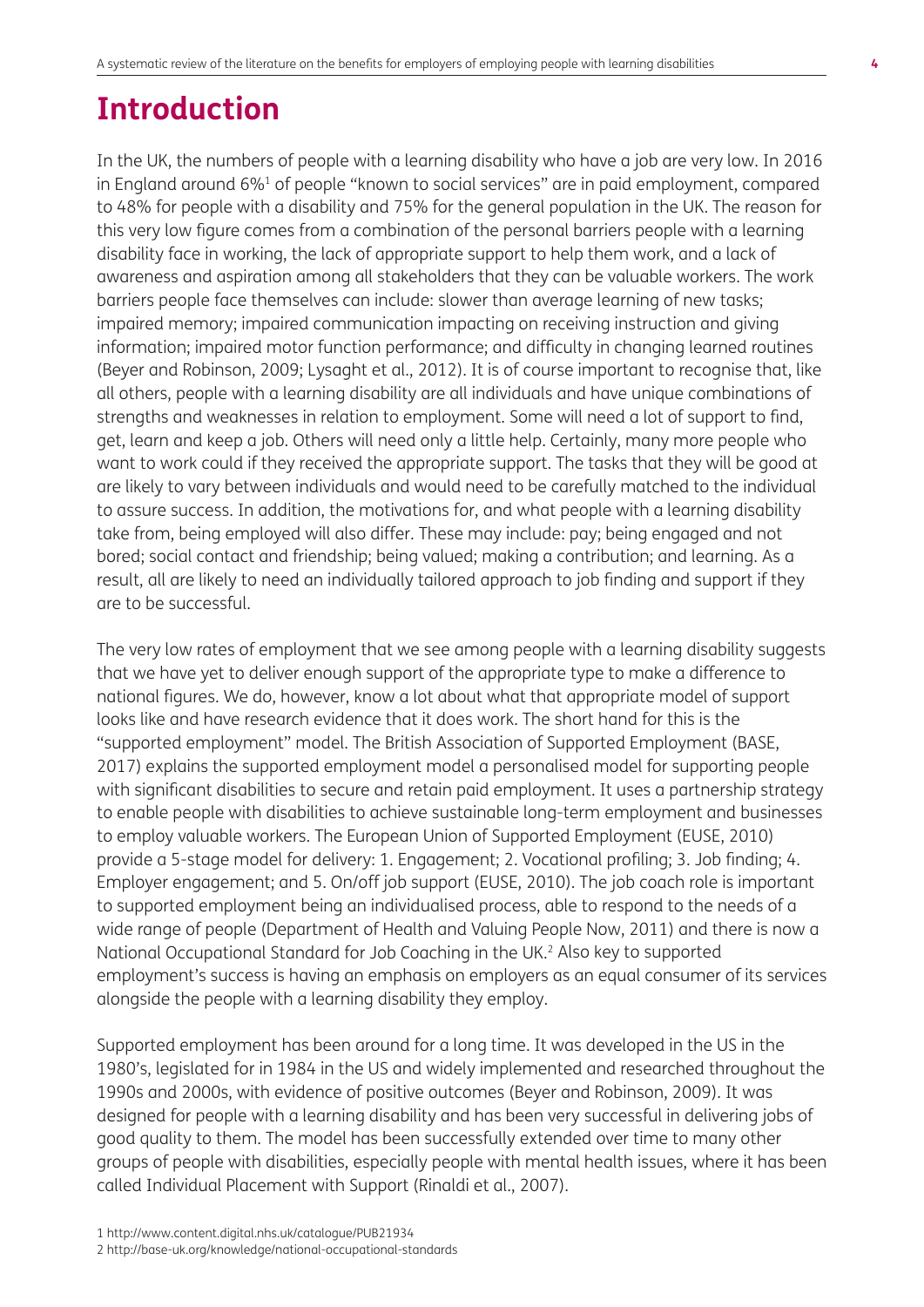The relative advantages of using a supported employment model for supporting people with a learning disability (and other disabilities) into paid employment have been evaluated quite extensively through cost-benefit studies. These fall into two broad categories; cost-efficiency and cost-effectiveness studies. Cost-efficiency studies seek to establish whether the benefits of a particular programme exceed its financial costs. Various perspectives can be taken such as worker, taxpayer, employer or society as a whole, each having different elements to cost (e.g. costs and benefits for a worker are different from those needing to be counted for employers). Cost-effectiveness studies seek to compare the outcomes of more than one programme, to establish which can achieve the same results for the lowest cost. Here difficulties arise from whether different programmes deliver similar outcomes when costs are being compared.

Cimera (2000) reviewed cost-efficiency of supported employment programmes and identified 21 cost studies published since 1991, all relating primarily to people with a learning disability. He concluded that at the individual level people were generally financially better off by a significant margin. Cimera (2010), in US study of data from 2002-2005 involving 104,213 people with a learning disability he has demonstrated that supported employment is cost-beneficial for people themselves, yielding them on average a gain of \$4.20 for every 1\$ lost in welfare benefits through becoming employed, and also for taxpayers with a \$1.21 return for every \$1 spent on supported employment. Beyer (2008) found evidence that supported employment can be cost-efficient in the UK, yielding a saving of £1.21 in relation to costs. Seebohm and Beyer (2003) found supported employment to be cost-effective for people with a learning disability in the UK context. In a study of supported employment compared to day occupation models and social enterprises for people with a learning disability in the UK, they found that outcomes for individuals were better for supported employment than for day occupation or social enterprises. However, there appears to be great variability in costs and outcomes across the supported employment field in England. Greig et al. (2014) reported that *"Most significantly we can begin to indicate for services that follow evidence based models of support, the price range for a cost per job outcome, when defined in specific ways (£1600-£4000), a reasonable job outcome rate (30%-50%) and an approach which concentrates equally on job retention as on gaining new jobs. These costs and figures are significantly different than the current national averages - in that they indicate a substantial potential for achieving more and better outcomes from current levels of investment than is presently being achieved."*(p94)

These reviews are of studies which have focused on costs and benefits to individuals show that there can be financial benefits to taxpayers and society through offering job coach supported employment. However, there has been very little research which has explored the costs and benefits of supported employment from the perspective of employers. Cimera (2006) noted that:

*"Although this is certainly a central issue critical to the success of supported employees, and supported employment programs in general, very little is known about the actual monetary benefits and costs associated with hiring supported employees."* (p137)

While there is a lot of evidence about the costs and wider benefits of employing disabled people, much of it is qualitative and does not often provide concrete monetary estimates. More theoretical considerations of the gains to employers of employing disabled people do identify a wide range of possible benefits (Needels and Scmitz, 2006). These include:

• access to a larger pool of potential recruits for businesses that are experiencing recruitment difficulties and with a greater likelihood of getting the right person for the job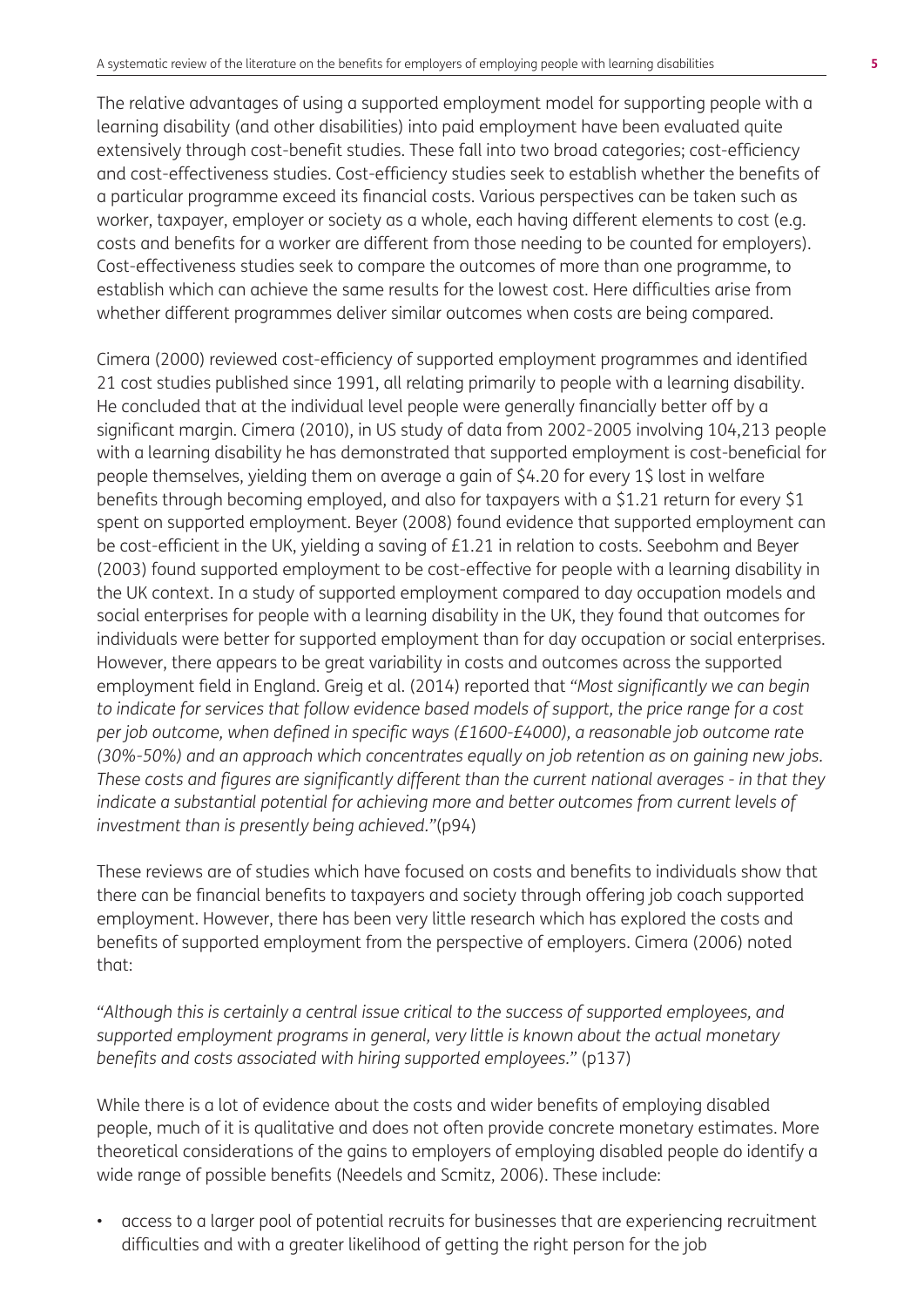- disabled people remaining in post longer, have lower absenteeism and good punctuality records and that retaining employees saves on recruitment and training costs
- improved employer loyalty and commitment
- people with a disability making reliable workers and saving employers costs from worker's compensation or other insurance costs
- improving access to disabled customers
- improving staff relations and personnel practices, possibly linked to Increased overall company productivity
- making the business more representative of the community, and fostering the public image of a fair and inclusive employer

The adoption of anti-discrimination legislation in many countries means that employers are required to make "reasonable adjustments" ("accommodations" in some countries) for people with a disability to help them get a job and to perform effectively. One of the main concerns of employers is that employing a disabled person may require them to make costly changes to the work that people do, and to the workplace. These may include:

- provision of personal support on the job
- provision of equipment for a disabled person
- modification of the workplace
- change of location of job
- redesign of work duties
- reallocation of a worker to another job (in the case of retention after becoming disabled)
- offering more flexible working patterns or working hours
- allowing special leave or additional time off work

It is clearly important to assess whether there are likely to be abnormal costs of adjustments involved in employing people with a learning disability.

Employers are often regarded as the primary barrier to people with a learning disability gaining employment (Forest, 2015) and that concerns over lower performance and possible additional costs are at the heart of their reticence to employ people with a learning disability. The research on cost-benefit and the success of supported employment in getting people with a learning disability into paid employment suggests that the situation is in reality more complex (Beyer and Beyer, 2017). This report reviews the literature on the business case for employers of employing people with a learning disability. The results are presented broadly in terms of the following headings: economic benefits; productivity and workforce cohesion benefits; benefits from customer reaction; and the absence of perceived costs that may impact on a hiring decision.

#### **Methodology**

A systematic review of published scientific literature and the 'grey literature' was conducted, by systematically searching 5 relevant databases and 1 generic internet search engine (Web of Knowledge, Medline, PsycINFO, Social Care Online, EBSCO and Google Scholar). Four key search areas were identified based on the brief of the review; 1) 'subject', 2) 'intervention', 3) employer', and 4) 'employer outcome'. A 7-step protocol was then followed in order systematically review the relevant literature. STEP 1 - Each of the 4 key search areas consisted of a combination of search terms that were inputted into each of the 6 databases in the following combination: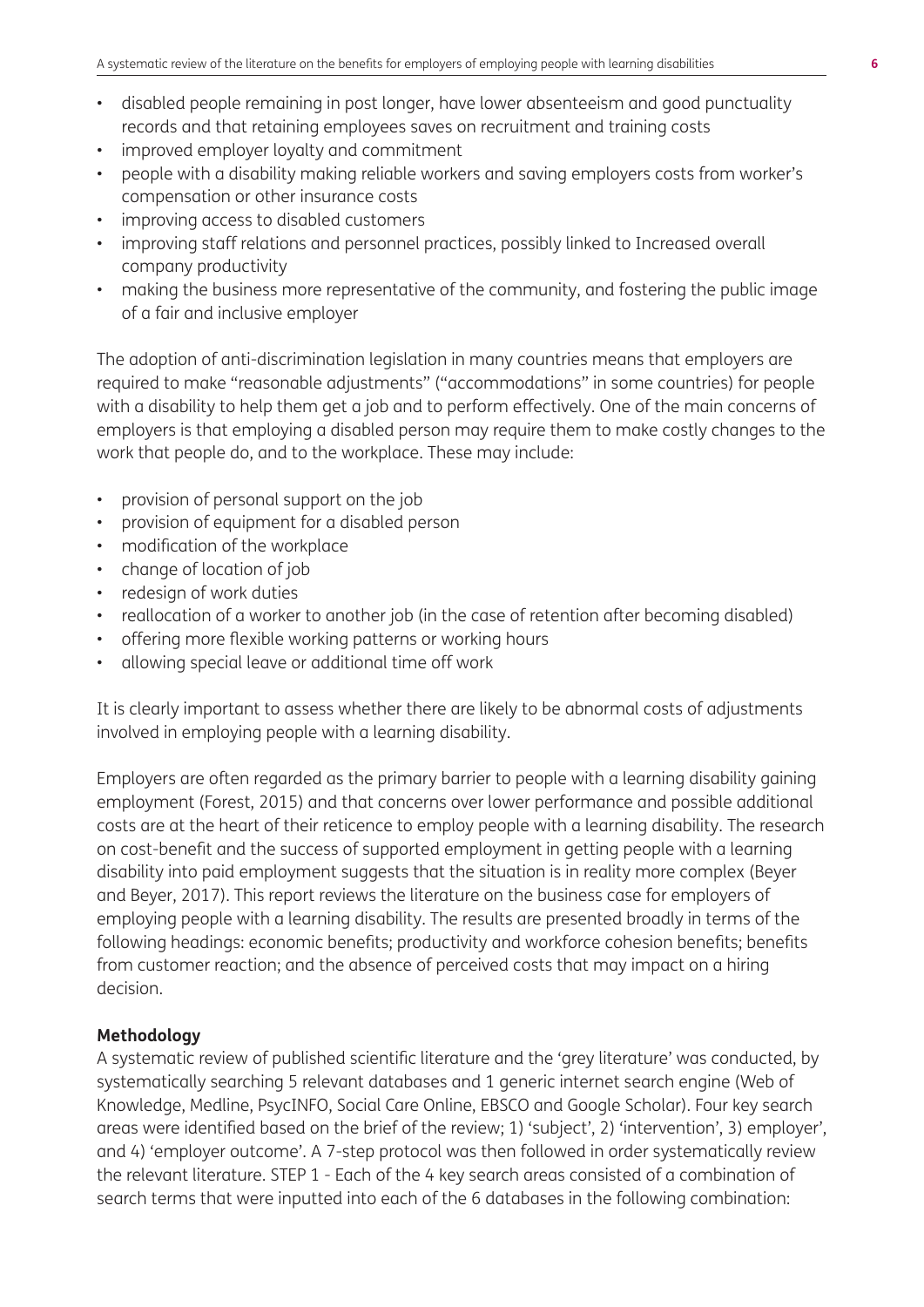1. intel\* dis\* or learning diff\* or mental retard\* or developmental dis\* or autism or autistic spectrum or Asperger\* or handicap\* or disab\*

AND

2. employ\* OR work OR voc\* rehab\* OR supported emp\* OR customi\$ed employ\* OR open employ\*

#### AND

- 3. employer\* OR company\* OR organi\*ation OR social return on investment OR SRI AND
- 4. employer satisfaction OR productivity OR illness OR sickness OR absence OR cost OR cost benefit OR cost effectiveness OR cost efficiency OR cost eff\*

Only literature from 1980 to current was selected. After the initial searches a total of 2,727 titles were identified.

STEP 2 - Each title was then reviewed and kept if at least two of the four search areas appeared. 2063 titles were discarded with 664 relevant titles remaining.

STEP 3 - The abstracts of each title were then reviewed for relevance using the same selection method. 405 titles were discarded with 259 relevant titles remaining.

STEP 4 - The remaining titles were then cross referenced and any duplicates removed with 183 relevant titles remaining.

STEP 5 - The full texts were obtained and read by both reviewers in full, with validity and relevance assessed and accepted by agreement. This left 138 titles remaining.

STEP 6 - The bibliographies and reference sections for each of the remaining titles were reviewed and refined using the same steps outlined above, with 2570 additional references being reduced to 69 relevant titles. The 138 titles from the main systematic search were added to the 69 titles from the systematic search of the additional references, leaving 202 relevant titles remaining.

STEP 7 - 14 full text articles could not be found and were therefore removed from the final number of titles. Therefore, a total of 193 titles have been systematically selected to be used in this review.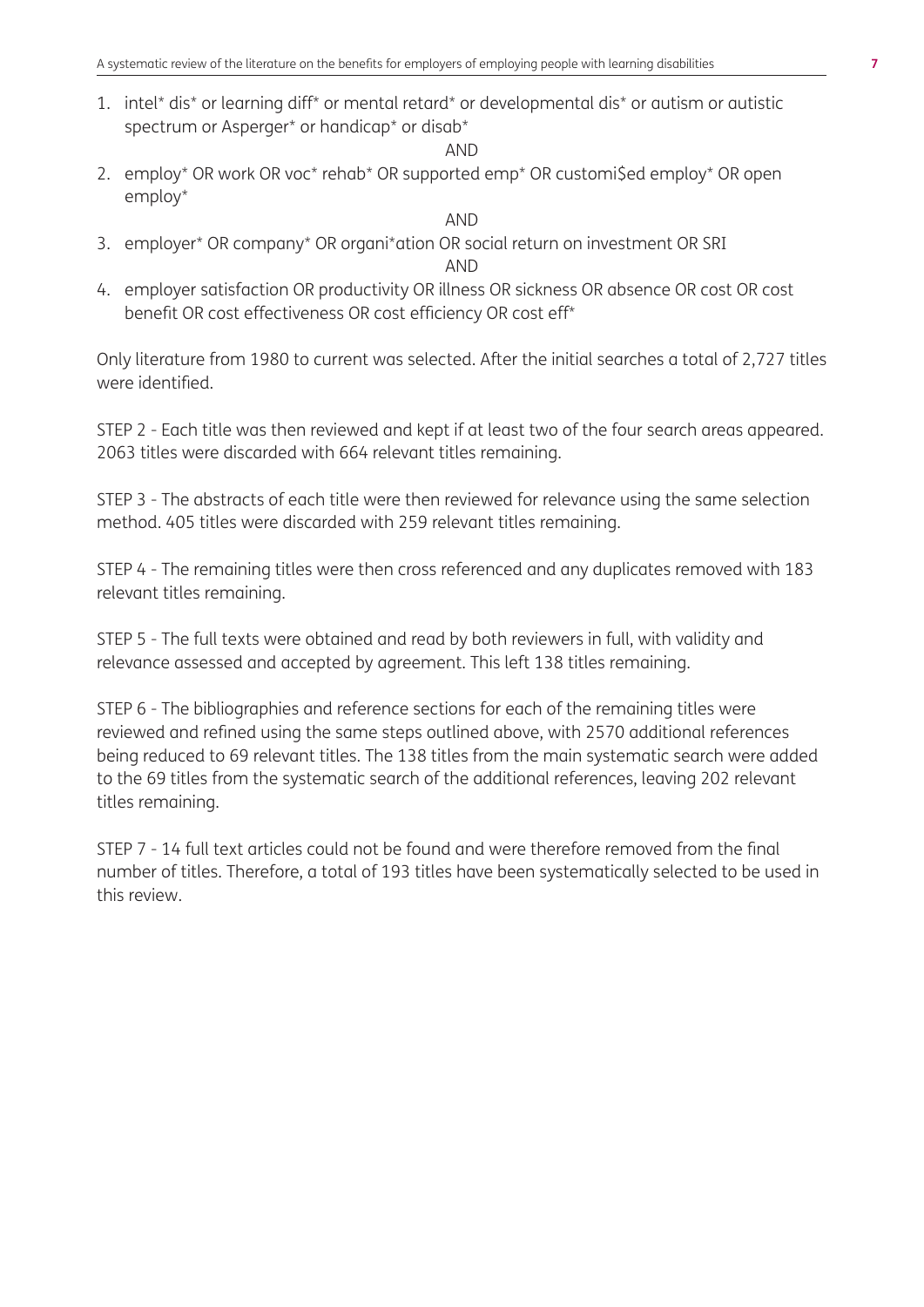

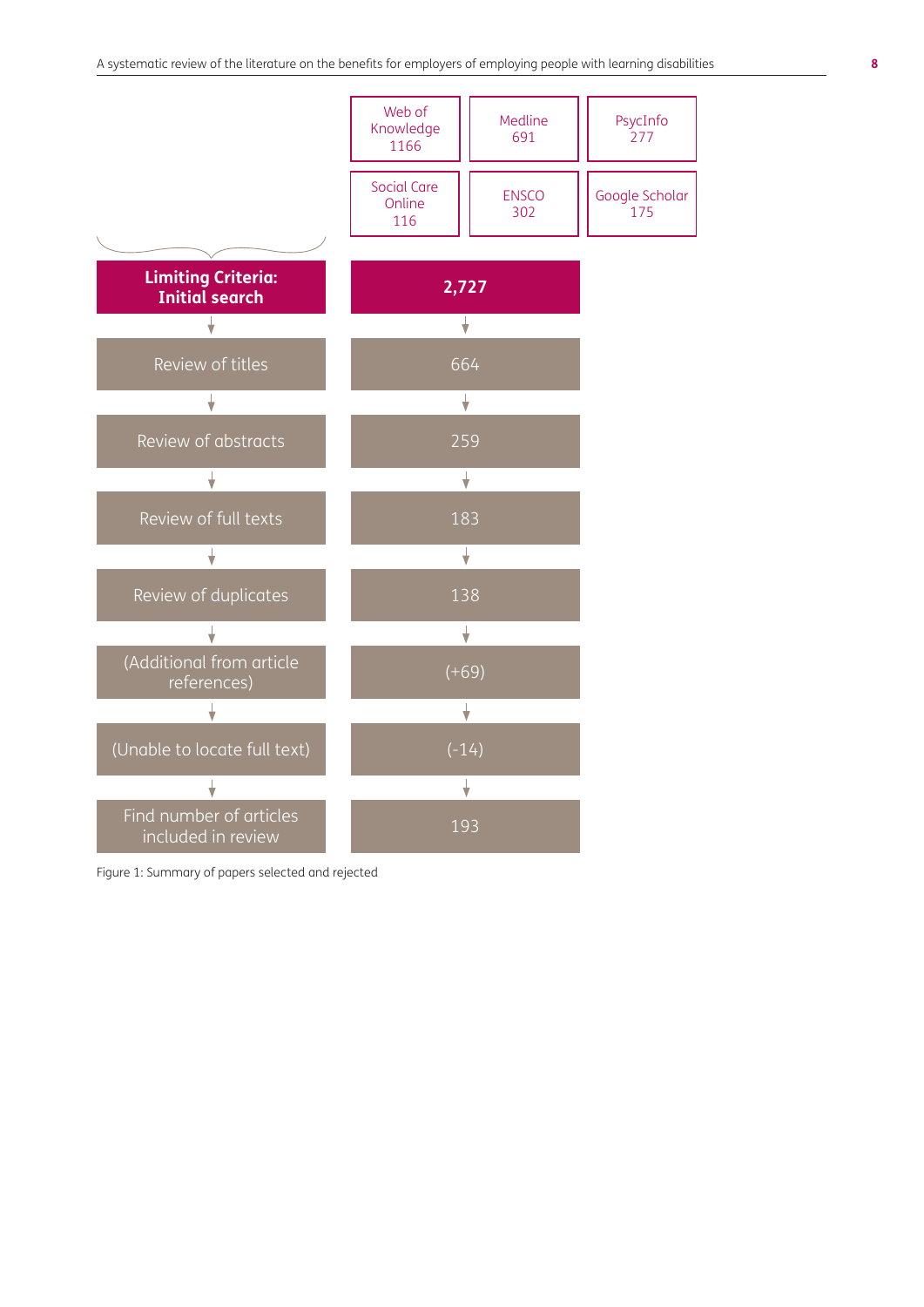# **Results**

## 1. Economic benefits to employers

### **1.1. Work quality and performance**

#### **Attitudes to the employment of disabled people generally**

The literature shows views from employer towards employing disabled people in general over the years that are contradictory. Houtenville and Kalargyrou (2012) studied employer perspectives on employing people with a disability, including people with "mental disabilities" and identified that employers valued satisfactory job performance, attendance and job retention as the highest rated reasons that they would hire a person with a disability. A number of studies have shown that employers who had no experience of employing people with a learning disability had significant concerns in these valued areas: such as productivity, having jobs that people with a disability could do, as well as concerns over accidents and compensation claims (Blessing & Jamieson, 1999; Diska & Rogers, 1996; Fuqua et al., 1984; Johnson et al., 1988; Scheid, 1999; Weisenstein & Koshman, 1991). Indeed, Shafer et. al. (1988) in a survey of 125 employer evaluations of workers with a learning disability hired through a supported employment service did find that they scored people lower over time in the performance areas of communication, attending to task consistently, and overall performance as compared to workers without a disability.

There have also been positive evaluations, however. Olson et al. (2001) found that employers reported no differences in human resources costs for disabled workers compared to the general workforce with the exception of higher training costs. A study of US statistical service data found that 91% of workers with disabilities were rated either "average" or "better than average," the same rating as their counterparts without disabilities (Stein, 2000). A study by Lee and Newman (1995) reported that 72% of employers who had hired persons with disabilities rated their job performance as average, above average, or excellent.

Smith, Webber, Graffam and Wilson (2004b) have gone on to study the basis for employer attitude formation. A significant proportion of disabled employees in this study were people with intellectual disabilities (48.6%). The authors found that, on a general measure of satisfaction, employers rated disabled workers significantly less favourably than non-disabled workers. However, when employer ratings of performance (workplace climate, work speed and rate, and accuracy and quality) were examined, the majority of employers (430 vs 199) rated disabled workers significantly more highly than non-disabled workers.

Comparative studies of perception of employability across people with different types of disability tend to show more negative results for people with a learning disability than other forms of disability. Peck and Kirkbride (2001) found that employers reported concerns that there would be additional costs associated with people with Developmental Disabilities (which includes LD) in relation to hiring, additional supervision and loss of productivity, difficulty in carrying out job terminations if needed, and their having skill deficits. The authors suggest that It is critical that employment professionals make the business case to employers, underlining the work strengths of people with disabilities and their fitness to do the job. Lengnick-Hall, Gaunt and Brooks (2017) suggest that such concerns are largely unjustified noting that: *"In summary, the evidence shows no significant productivity differences between PWDs and people*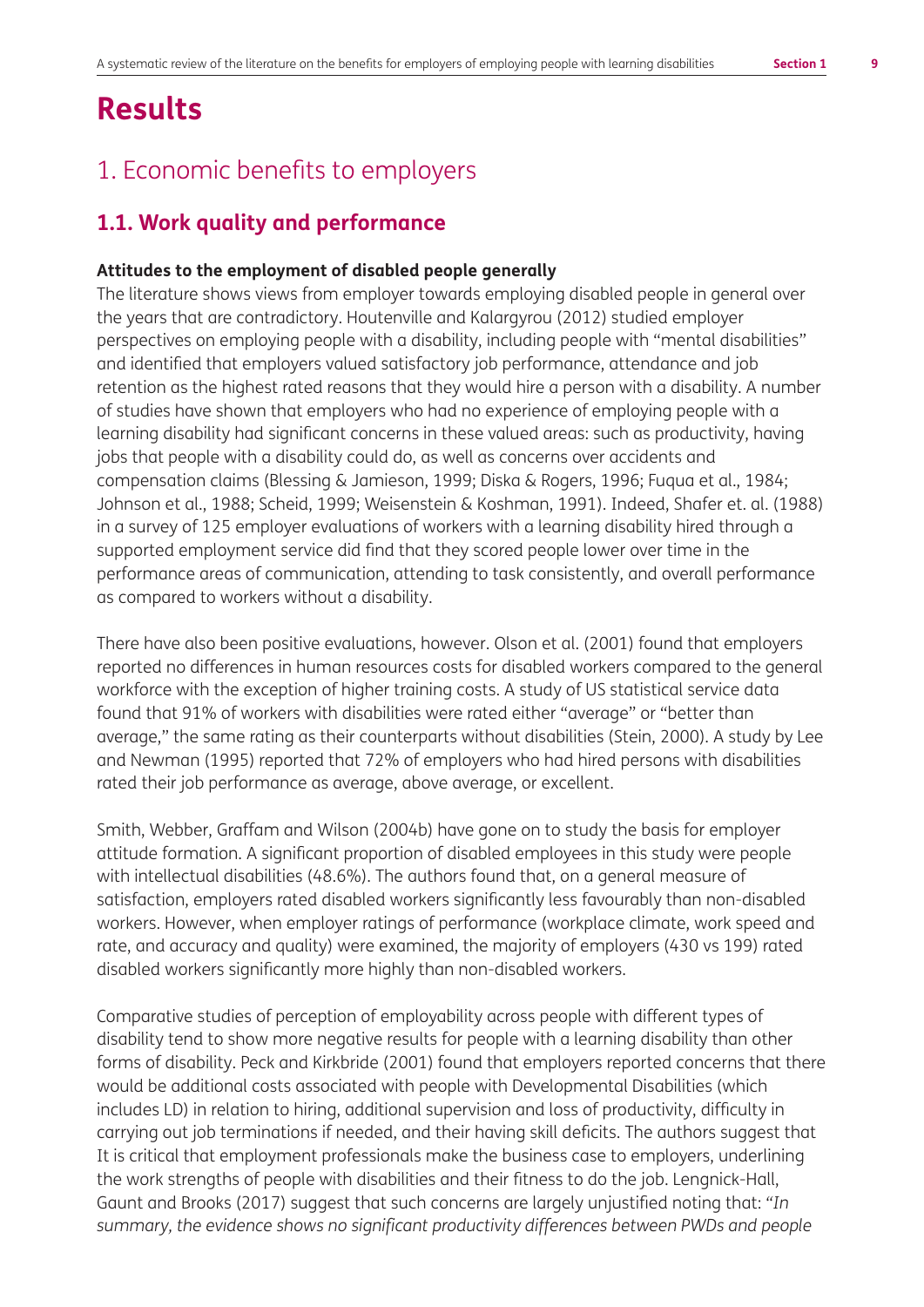*without disabilities. However, there is still the perception that differences do exist between these two groups among employers."* 

As Unger (2002) notes, employers who have hired people learning disabilities in the past are generally positive about hiring them in the future (Gibson and Groeneweg, 1986; Gruenhagen, 1982). Respondents from studies where employer respondents were supervisors of employees with disabilities on a regular basis found that these workers were reported to have average or above-average performance (Blanck, 1998). Further, studies working with front line supervisors were more likely to indicate that they were generally satisfied with work performance and reported fewer concerns about hiring people with disabilities (Pitt-Catsouphes and Butterworth, 1997; Shafer et al., 1987). This suggests that being closer to the day to day experience of people's performance in a company leads to more positive performance assessments.

Working from employer records, Graffam et al. (2002a) were able to compare speed/rates of work and accuracy/quality of work for disabled and non-disabled workers in an Australian sample of employers *"all having employed a person with a disability through a funded disability employment service during the preceding three years"* (Graffam et al., 2002a, p252). Rates favoured workers with no disabilities on speed/rates of work (1.93/2.67) and accuracy quality (2.11/2.69) but with both sets of scores ranking equivalent performance of "medium."

|                                        | Disabled performance expressed as a percentage<br>of average non-disabled worker performance |
|----------------------------------------|----------------------------------------------------------------------------------------------|
| Absent days                            | 62%                                                                                          |
| Accrued absent/sick costs              | 34%                                                                                          |
| Recruitment                            | 13%                                                                                          |
| Occupational Health incidents          | 12%                                                                                          |
| Costs of occupational Health incidents | 26%                                                                                          |
| Worker compensation incidents          | 18%                                                                                          |
| Worker compensation incident costs     | 4%                                                                                           |
| Accumulated insurance costs            | 4%                                                                                           |

Table 1: Summary of relative performance of people with disabilities compared to non-disabled co-workers

Source: Graffam et al. (2002a)

These are important data as people with learning disabilities were a significant proportion of people served in by the Disability Employment Services over this period. An evaluation of the DES programme (DEEWR, 2014) noted that: *"In the 1990s people with intellectual disability were the largest disability group in specialist employment programmes, making up more than 50 per cent of people in employment services administered under the Disability Services Act. Supported*  employment was, and remains, the predominant service model for this group though, even in *1998, some 40 per cent were in open employment services (FaCS 1999)."* (p110). Employees in the Graffam et al. (2002a) study were employed from 1996-1998.

#### **Comparative studies of attitudes to different disabilities**

While all the proceeding studies of disability and employment will, by definition, include people with a learning disability, we know that there are key differences in the needs of people with a learning disability that matter in terms of employer views and the support that is necessary to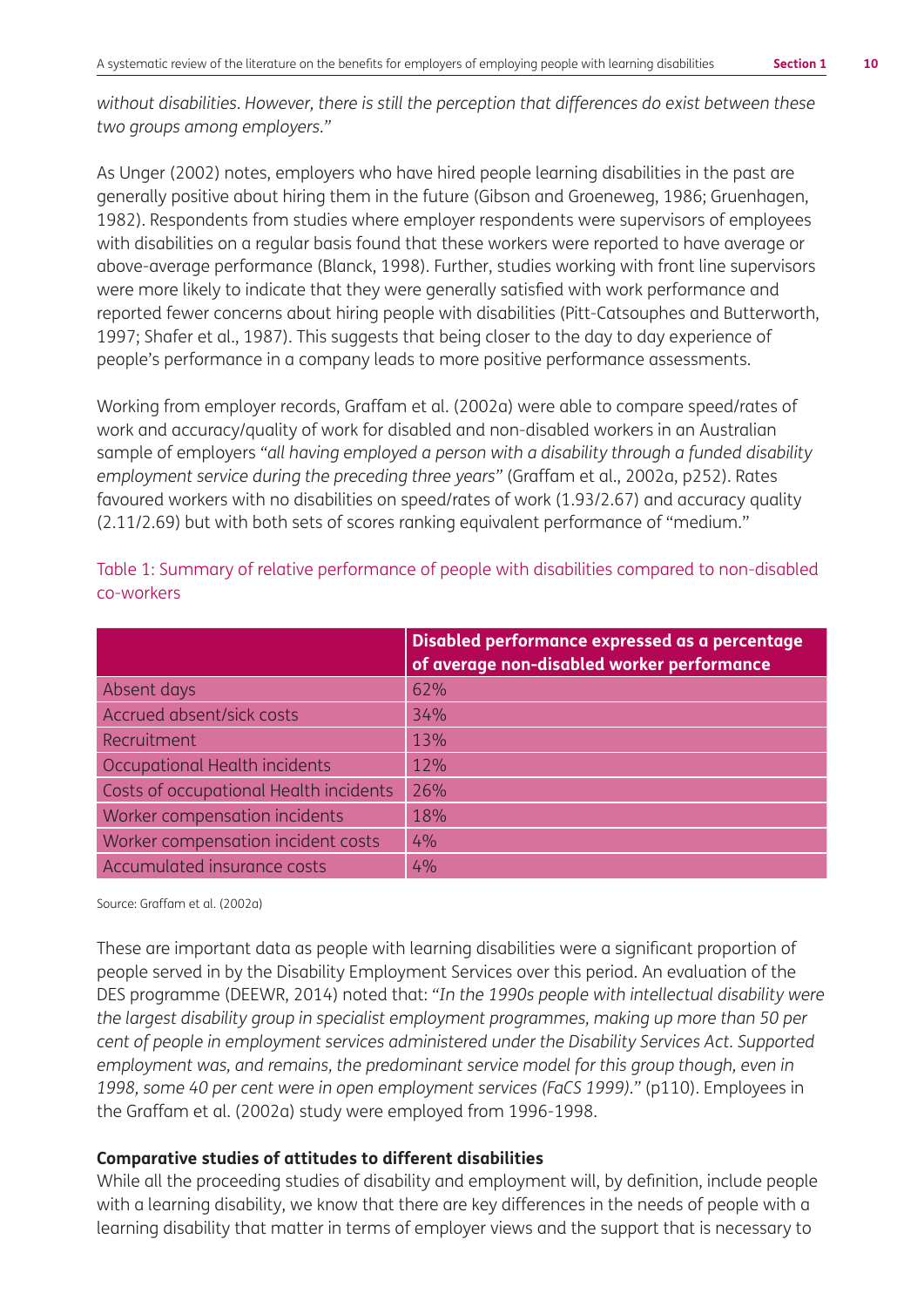help people find, get, learn and keep a paid job. There are research studies that have sought to draw out the differences in employer attitudes to people with different disabilities. Where studies have looked specifically at employer views of people with a learning disability they have shown even lower expectations of employability. Schloss et al. (1989) found in a study of 40 business managers who were asked to evaluate a resume of either a non-disabled applicant, or an applicant with a learning disability, exhibited lower expectations of success for the latter. Pessimistic views were due to beliefs that the applicant with a learning disability would be unable to perform socially, rather than that task demands would be beyond them. Buccini (1981), in a study of 277 personnel directors, found again that anticipated work problems varied by disability condition and were perceived as greater for people with a learning disability or mental health issues.

A US study of 326 employers (Minskoff et al., 1987) found positive attitudes towards making special allowances for "learning disabled"<sup>3</sup> workers, as long as this did not involve reduced workloads or the employer's involvement in the worker's personal life. Employers had less positive attitudes towards employing people with a learning disability, with only half of the employers being willing to hire these workers. These negative attitudes seemed to relate to prejudice against workers with a learning disability, or lack of experience in supervising these workers. Minskoff et al. (1987) found that one third of employers would not knowingly hire a person with a learning disability. In contradiction, they also found that 72% of employers would give people with learning disabilities special considerations that they would not offer to coworkers without a disability.

Gibson and Groeneweg (1986) in a survey of 3,263 employers across a range of industrial sectors looked to establish their readiness to hire people with Developmentally Handicaps (which includes people with learning disabilities). Most employers accepted their potential to become work force members, but this did not generally translate into a willingness to receive inquiries or job applications from them.

A study from the grey literature (Richardson, 1995) looked 20 employers and showed that *"seventy percent of employers agreed that people with disabilities could meet the same work standards as other people."* 70% disagreed that *"people with disabilities are best at doing simple jobs where they do the same things over and over again."* All disability groups, including learning disability, were regarded as "somewhat unfavourable" in "accident-proneness," "work quality," "better employee," "productivity," and "ability to benefit from training." For learning disability, however, a significant relationship was identified between previous working experience and viewing the "work performance and employment costs" of these employees positively. The finding suggested that the more contented the employers felt about their previous working experience with the disabled workers, the more approving they felt towards this group with respects to "work performance and employment costs."

Koser et al. (1999) asked human resource professionals to choose one of two candidates with similar backgrounds but with different disabilities. A job applicant who used a wheelchair was more likely to be given the job than an employee taking medication for depression or anxiety. Jones et al. (1991), in a survey of Fortune 500 companies<sup>4</sup>, found that the physically handicapped ranked much higher as desirable employees than did people with mental health

<sup>3</sup> The US definition of "learning disability" used in this study will mean that the population under study may include people with a mild or borderline learning disability as well as people with what in the UK would be called a "learning difficulty."

<sup>4</sup> The "Fortune 500" is a list of companies compiled annually by Fortune magazine ranking the largest 500 U.S. corporations ranked by total revenue.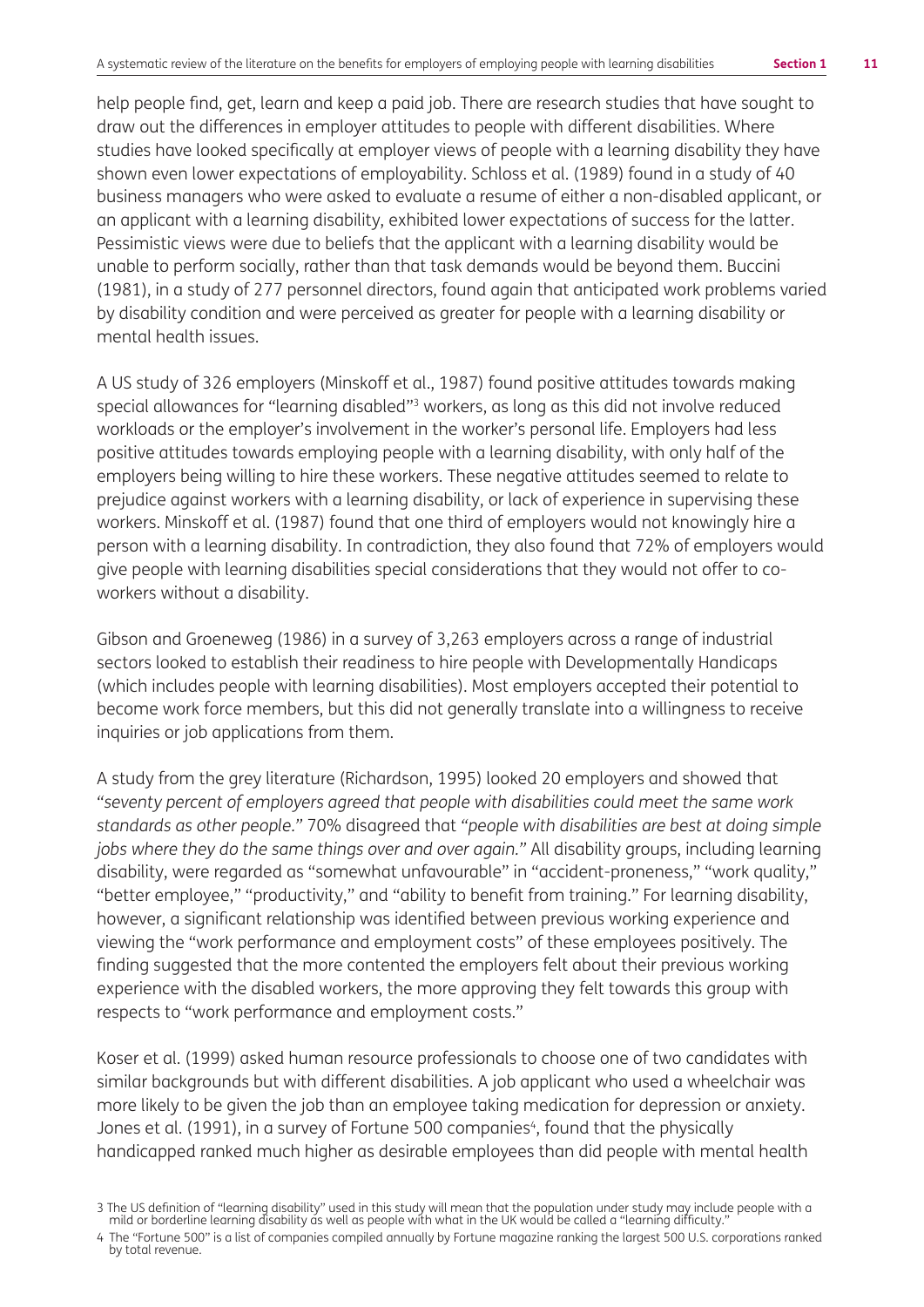issues. There being a perceived hierarchy in the employability of people with different disabilities has been found in other studies (Fuqua et al., 1984; Johnson, Greenwood and Schriner, 1988; Thakker, 1997).

Gilbride et al. (2000) surveyed 200 employers from two US States who had employed a people with disabilities. Employees with a learning disability made up 40% of those they had employed through the federal Vocational Rehabilitation system. The majority of employers believed that it would be more difficult to employ a person with a moderate or severe learning disability or people who are blind to perform the job duties of a specific job. The authors suggest that such stereotyping of people with a disability may affect hiring decisions and lead to people at the bottom of these perceived hierarchies, often people with a learning disability, to miss out on employment.

Geng-qing Chi and Qu (2005), in a study of 500 restaurant employers found that employers had more positive attitudes to employees with sensory impairment and physical disability than to those that have learning disabilities. *"Employers did not treat disability as a homogenous entity, but instead tend to evaluate each type of disability as a unique phenomenon"* (Geng-qing Chi and Qu, 2005, p11). Disabled workers, regardless of their disability types, were perceived as requiring close supervision and special attention from coworkers/supervisors, with people with a learning disability having the lowest scores in this respect. However, authors suggested that employers might hold more positive attitude towards employees with a learning disability in relation to their greater commitment towards the company and their relatively low turnover.

#### **Attitudes of employers who have employed disabled people before**

Studies that compare the views of employers with experience, and without experience, of employing people with disabilities show more informed and more positive views from those who have hired people. Cavanagh et al. (2017) reviewed literature in relation to people with physical, mental health and learning disabilities and from 8 studies of people with learning disability found poor understanding of the needs of people with a learning disability, poor employment levels and lack of take-up of supports available. Unger (2002) in a review of the literature notes that employers with experience of employing people with disabilities were generally positive about hiring people with the same characteristic. This included people with deafness (Phillips, 1975), epilepsy (Gade and Toutges, 1983) and psychiatric disabilities (Diksa and Rogers, 1996).

Many other studies have investigated the relationship between employer attitudes toward employing people with a disability, and their previous experience with people with a disability on the part of the employer (Blessing and Jamieson, 1999; Diska and Rogers, 1996; Fabian et al., 1995; Kanter, 1988; Kregel and Tomiyasu, 1994, Levy et al., 1992; Levy et al., 1993; McFarlin et al., 1991; Scheid, 1999; Walters and Baker, 1995). These studies have found that prior positive contact has a direct relationship with favourable employer attitudes.

Several studies have reported positive attitudes of employers toward employees with disabilities that they have employed through vocational rehabilitation or supported-employment programs (Cook at al., 1994; Cooper, 1991; Eigenbrood & Retish, 1988; Nietupski et al., 1996; Petty & Fussell, 1997; Sandys, 1994; Shafer et al., 1987; Wilgosh & Mueller, 1989). Eigenbrood & Retish (1988) surveyed 38 employers that had provided work experience to mixed groups of young people from special education in the US. This included people with a learning disability, with employers describing many of the students placed as being "slow learners" or having "behavioural problems" (p22). 52.6% agreed that people with disabilities were quite capable of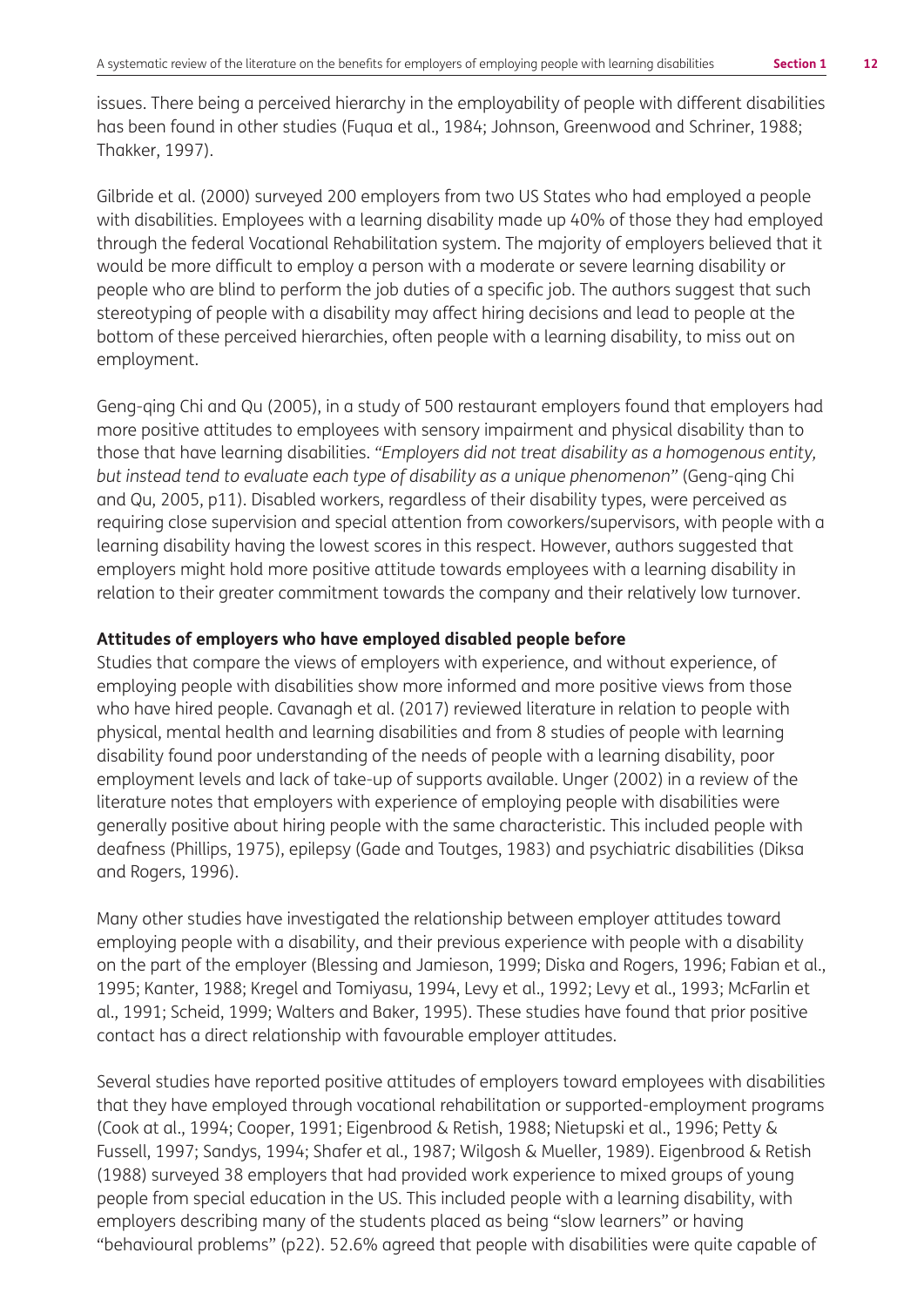performing at least some of the jobs in their business. Most employers (86.6%) felt that coworkers were generally comfortable with disabled individuals and that customers would feel comfortable if disabled students were to work in their company full time (67.5%).

Nietupski et al. (1996), in a study of 98 employers in Iowa, set out to gain feedback on supported employment and supported employees. In 1995, people with a learning disability were the largest group of people served in supported employment representing 60.5% of participants, and while a breakdown of disabilities was not attempted in this study, it is likely that the findings include people with a learning disability within in its study group. It compared the perceptions of employers who had hired, or not hired, people with disabilities. The authors found that employers who had hired people had significantly more positive perceptions of supported employees that those who had not hired, with mean scores on 5-point Likert Scales of 3.82 vs 3.33.

#### **Attitudes of those employing people with a learning disability**

When we look at studies of employers with experience of employing people with a learning disability directly, we find that there are many positive accounts of the performance of people and the outcomes stemming from hiring them. It is also true that research based on direct observation or accounts of performance, rather than higher level perceptions of employability, highlight many more benefits to employers. A number of studies have reported positive attitudes of employers toward employees with a learning disability where they have employed them before, where assessments tend to be more positive than for employers who have no experience. Workers with disabilities were rated higher than their non-disabled counterparts on a number of factors, including attendance, arriving to work and returning from breaks on time, accepting authority, and being accepted by the public. (McFarlin, 1991; Kregel and Tomiyasu, 1994; Kregel and Unger, 1993; Kregel, Parent, and West, 1994; Shafer et al., 1987; Shafer et al., 1988; Olson et al., 2001). Others have identified advantages for employers of hiring people with developmental disabilities, which include dedication, job coach assistance, and reduced turnover (Nietupski et al., 1996; Sitlington and Easterday, 1992).

Employers who have employed people with a learning disability in the past have reported more favourable attitudes toward hiring people with a learning disability in the future than employers who have not (Gibson & Groeneweg, 1986; Gruenhagen, 1982). Gruenhagen (1982) in a study of fast food restaurant managers found that the majority of the managers believed that people with a learning disability should be employed competitively. They would not go so far as to commit to whether they themselves would employ an adequately prepared worker with a learning disability. Gibson & Groeneweg (1986) in a survey of 3,263 employers across a range of industrial sectors looked to establish their readiness to hire people with Developmentally Handicaps (which includes people with learning disabilities). Most employers accepted their potential to become work force members, but this did not generally translate into a willingness to receive inquiries or job applications from them.

Shafer et al. (1987) reported the results of a survey of three groups of employers of workers with a wide range of learning disabilities who received (a) supported competitive employment services (including job coach services), (b) only job placement services, or c) no known services in Virginia. Direct supervisors were respondents, again an important feature of the study. Of the 261 employers surveyed, ratings on key aspects of performance were generally positive for all options on Likert 5 point scales, with the exception of learning new skills and degree of supervision required for people in the placement only category b). Ratings were more positive in options a) and b) where more support was available from services, than for c) where people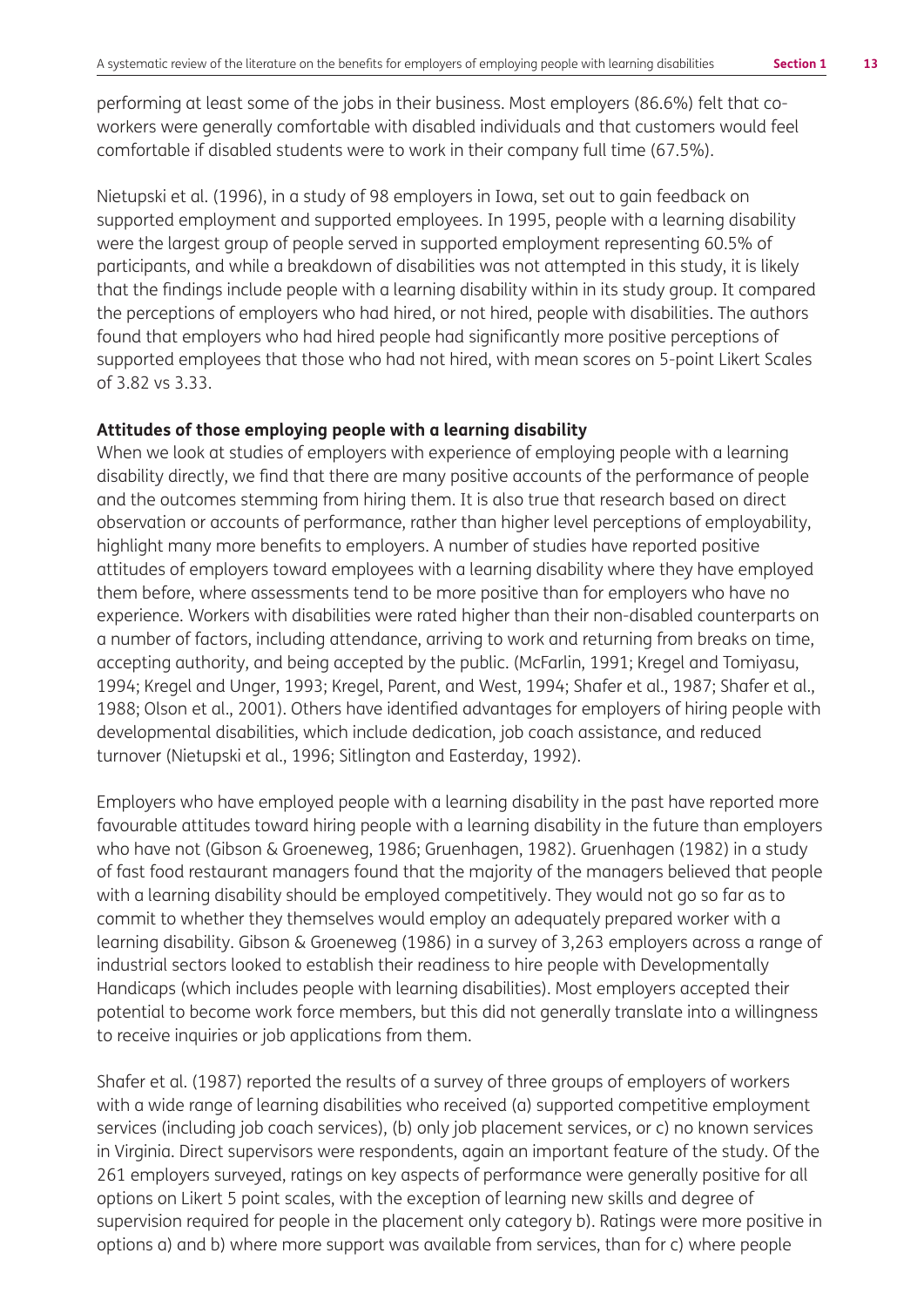were largely unsupported (those in category c) were generally more able). Highest average positive ratings were for work behaviour, such as returning from break on time, attendance, on time arrival and departure, safety record and acceptance by the public. Quality and speed of work were satisfactory but at a slightly lower level for all service types. Supervisors were also asked to compare the workers with a learning disability with their other non-disabled workers and no significant differences were found in the score awarded. Significant difference were found between the three service groups for people with a learning disability only in staff turnover and overall assessment, where groups a) and b) were rated higher than c). the authors note that employers in job coach group more frequently cited *"the promise of follow-along contact, presentation by the job coach, assurances that the worker could complete the job, and enhanced public relations as factors influencing them to hire workers who [have a learning disability]"* (Shafer et al., 1987, p309).

Shafer et al. (1988) considered multiple time-series supervisor evaluations of 125 people with a learning disability receiving supported employment services in Virginia. This is directly observed data from people with knowledge of the performance of the worker. They found that supervisor evaluations were not generally correlated to the level of learning disability of the employee. The evaluations of people with more severe learning disabilities increased over time, while those of people with borderline learning disabilities deteriorated over time. However, scores of consistency (on a "never" 1 to "always" 5 scale) were mostly in the 3.2-4.7 range for all levels of disability for the following areas of performance: arriving and leaving on time; maintaining a good appearance; taking breaks and meals appropriately; maintaining a good appearance; communication; attention to task; and overall appraisal (2.5 at end point evaluation for borderline learning disability). The assessment of "performance compares favourably to nondisabled workers" was positive and in the range 3.2-4.7 across the range of disabilities. The range of employment at the time of survey was from 23-2825 days employed with an average of 568 days. There were a high number of workers with a learning disability who left their jobs (58%, some to other employment) and those that ended their employment had poorer supervisor evaluations over time for attendance and consistency in task performance than those who stayed.

Wilgosh and Mueller (1989), in a Canadian study, carried out an assessment of attitudes to employing people with a learning disability for 34 employers who accepted, and 48 employers who had refused, placement of trainees with a learning disability. Employers who refused to take trainees were more negative toward hiring such individuals and rated them significantly lower on attitude scale items. These employers viewed employees with a learning disability as likely to have many problems that could irritate coworkers and that would warrant their being employed in segregated communities. Employers who had accepted people on placements had more positive attitudes toward the group and were more likely to say that they would hire people with a learning disability as employees.

Harrison and Tomes (1990) in their study of 57 employers in Sheffield found that employers with and without experience of employing people with a learning disability saw people as beneficial to their company. The features they highlighted as likely to be the same or better than co-workers without a learning disability were: turnover rates; willingness to learn; job satisfaction; unlikely to cause trouble; friendliness; honesty; hardworking; strength; timekeeping; reliability appearance; dependability; motivation; and sickness record. Employers reported that co-workers would perform better than the worker with a learning disability in the following areas: consistency; ability to learn; insurance cost; temperament; emotional stability; flexibility and social skills; competence; speed of work and productivity; speed of learning; safety and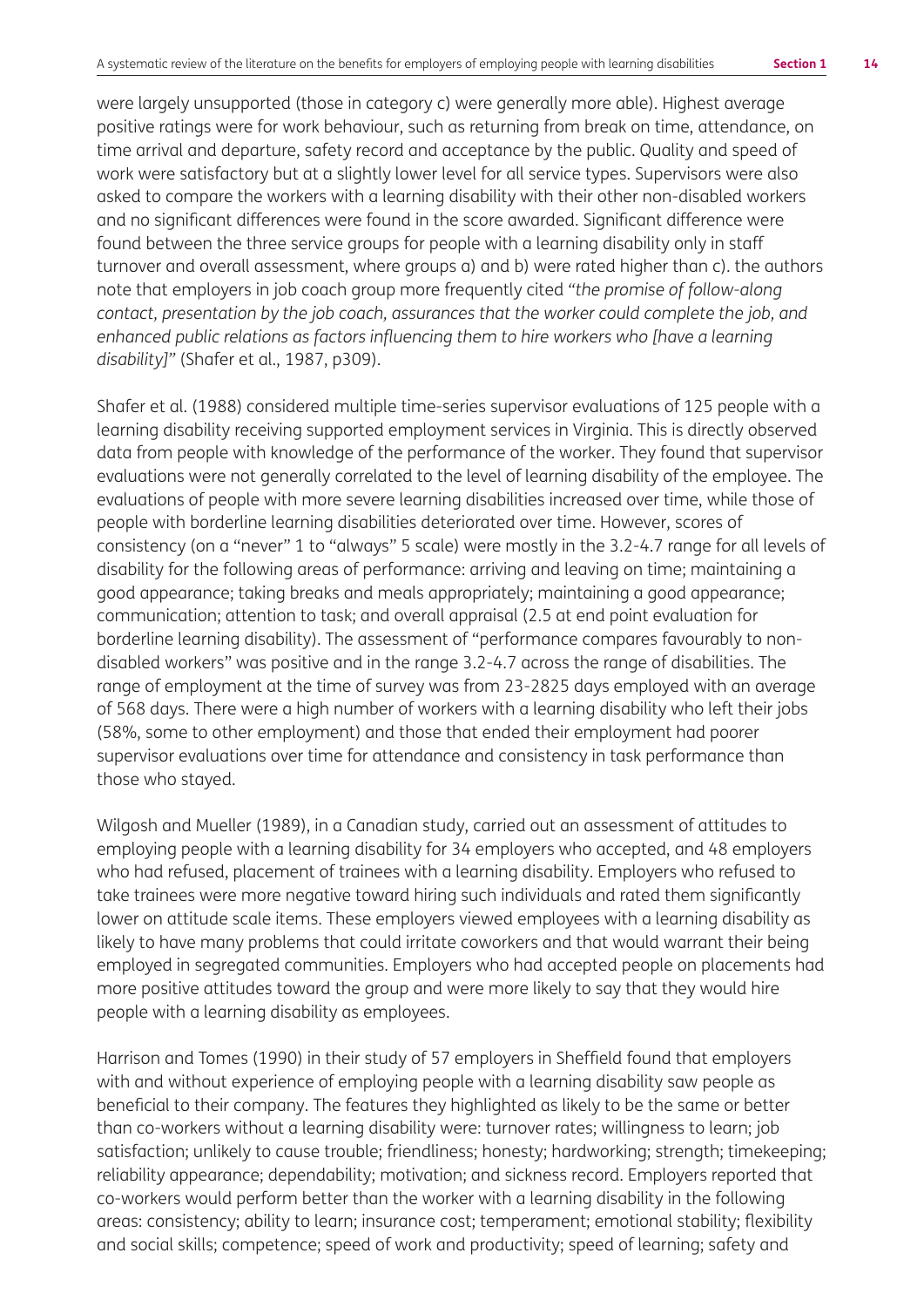supervision. Harrison and Tomes (1990) also found that employers expected people with a learning disability to perform better than their co-workers on measures of job satisfaction, genuineness, "grafting" and loyalty, but less well on productive capacity, supervision and risk, and learning capacity.

Cooper (1991), in a survey of 91 mixed sector employers, found that employer exhibited favourable attitudes towards hiring people with a mild learning disability. McFarlin (1991) in a study of 189 employers that encompassed people with "a physical and mental impairment" found a range of employer responses to their employment. Employers were positive in their assessments with two-thirds reporting they are likely to have lower job turnover and perform as well as, and disagreed they would have higher absenteeism and levels, than non-disabled co-workers. Forty-percent agreed that the cost of accommodating is prohibitive, and advancement slower, for disabled workers. The authors found that the greater the employer's exposure to people with a disability, the more positive the attitudes, We believe these findings relate to learning disability also.

Levy et al. (1992) focused on people with severe disabilities (including people with a learning disability) in a study of Fortune 500 companies. 341 were interviewed. Consistent differences were found, with more positive attitudes towards people with a severe disability (including learning disability) being found when the organisations had hired a person with a severe disability in the last three years and had previous work experience with people with disabilities and positive evaluations of that experience. Their findings confirmed that it was positive contact in the workplace itself that determines positive attitudes towards the employability of disabled people, and of positive attitudes to disabled people themselves, rather than personal contacts or experiences of disability. This is important evidence that experience assists positive views that can lead to positive hiring decisions.

Sitlington and Easterday (1992) in a study of 84 employers examines the extent to which 10 different incentives might influencing whether they would employ a worker with a learning disability. They found that the key factors were a high probability of regular attendance and a high probability of long-term employment (e.g. staying in the job), as well as the availability of person for on-site training and the on-going availability of a person to call for assistance. This underlines that task performance alone was not the main factor underpinning success for the employer, and the availability of the right form of support over a prolonged period also had an impact.

Kregel and Unger (1993) studied 46 employers from Richmond, Virginia and found that they scored favourably worker characteristics such as people being good workers even if they use supported employment and being able to advance in their careers.

Kregel, Parent, and West (1994) studied the reasons for the reasons for job termination for 1,484 disabled people involved in supported employment programmes in eight states of the US. We know that in 1995, people with a learning disability were the largest group of people served in supported employment representing 60.5% of participants, and while a breakdown of disabilities was not provided in this study, it is likely that the findings include people with a learning disability within in its study group. They investigated the behavioural characteristics that helped or hindered employment retention. Retention was affected by a wide variety of vocational, behavioural, economic, and external factors and compensatory strategies, selfmanagement, and co-worker supports were suggested as useful strategies to help retention. Furthermore, the level of disability displayed by the workers did not affect how their employers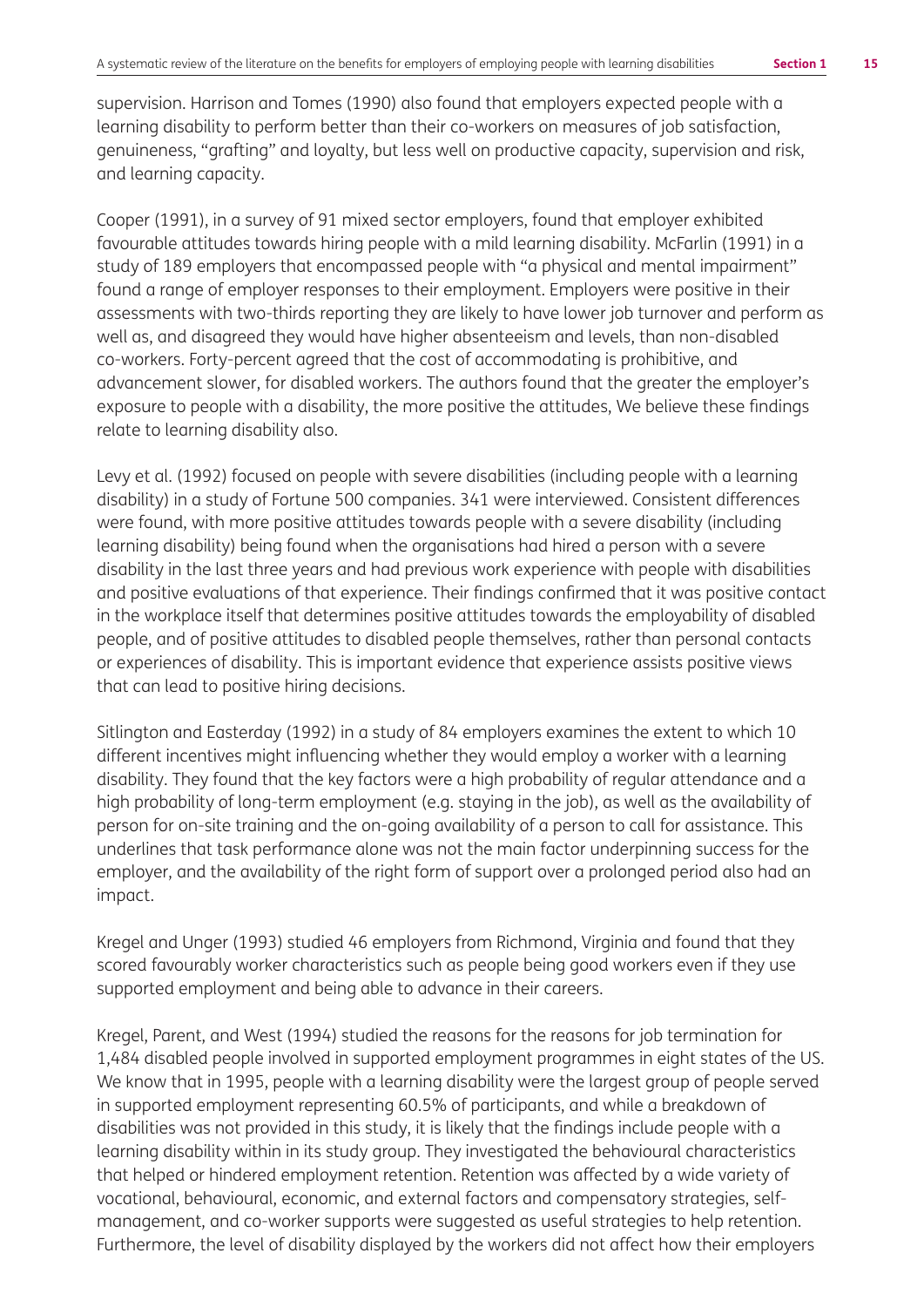evaluated their work performance. Individuals with developmental disabilities such as severe cognitive disabilities were rated as highly as other workers with a disability.

Kregel and Tomiyasu (1994) carried out interviews with 170 employers in the Virginia area to assess employers' attitudes toward workers using a Scale of Attitudes Toward Workers with Disabilities. Authors explored the relationship between employers' attitudes and their knowledge of the Americans with Disabilities Act. The employers' attitudes toward workers with disabilities correlated positively with their attitudes toward the Americans with Disabilities Act.

Sandys (1994) looked at the perspectives of 21 employers who hired people with learning disabilities through supported employment programmes. The findings that employing people with learning disabilities is seen by employers as a positive and worthwhile. Employers may perceive the supported employee as dependent and childlike, and see their own role as taking care of the person. Some employers interviewed went to significant trouble to promote their worker's development and derived great satisfaction from their efforts. Contributing to the person's development did allow some employers to not pay people a regular wage.

Tse (1994) found that 38 Hong Kong employers were generally satisfied with the performance employees with mild learning disabilities in 20 out of 25 work related attributes, including reliability, good work motivation and work safety. Smith et al. (2004a) surveyed 656 employers who had received workers through disability employment services and found that employers rated workers with a disability (including 46.8% having a learning disability (Smith et al., 2004b)) as satisfactory when they met job expectations. This links to research cited earlier that people with a learning disability are commonly regarded as satisfactory and underlining that they often meet employer job expectations. Evidence from Smith et al. (2004a) suggests that employees with a learning disability are more likely to receive higher ratings of their work performance when employers perceive a good job-employee match. They also note that, in responding to the question *"Based on your experiences with this person with a disability, would you employ another person with a disability?"* employers respond positively when employers rated satisfaction with employees with a disability higher, or at the same level as non-disabled employees, which in the majority cases they had.

Nietupski et al. (1996) in a study of 98 employers having employed people with disabilities through the Iowa CEO supported employment scheme showed a statistically significant difference in employers, those having previously hired a person with a disability being more positive about these employees. People with a learning disability were not highly present in this sample. A sum of rankings suggests that the greatest benefits to employers were that the dedication of employers was equal or greater than non-disabled co-workers, people with disabilities would enhance the company's community image, and that hiring supported employees gave the employer personal satisfaction. It is of interest that employers reported concerns that had lower order employer rankings, which were that employees would require extra training and supervision, that they would not have the necessary work skills, and work quality would not be equal to that of co-workers. These are similar concerns to this expressed elsewhere about people with a learning disability, suggests that these concerns are not specifically related to people with a learning disability, and that fears that people with a learning disability may be harder to place than other people with disabilities may be not clear cut.

Petty & Fussell (1997) studied attitudes of 47 employers towards people with learning and physical disabilities in Tennessee. Employers generally held favourable attitudes on the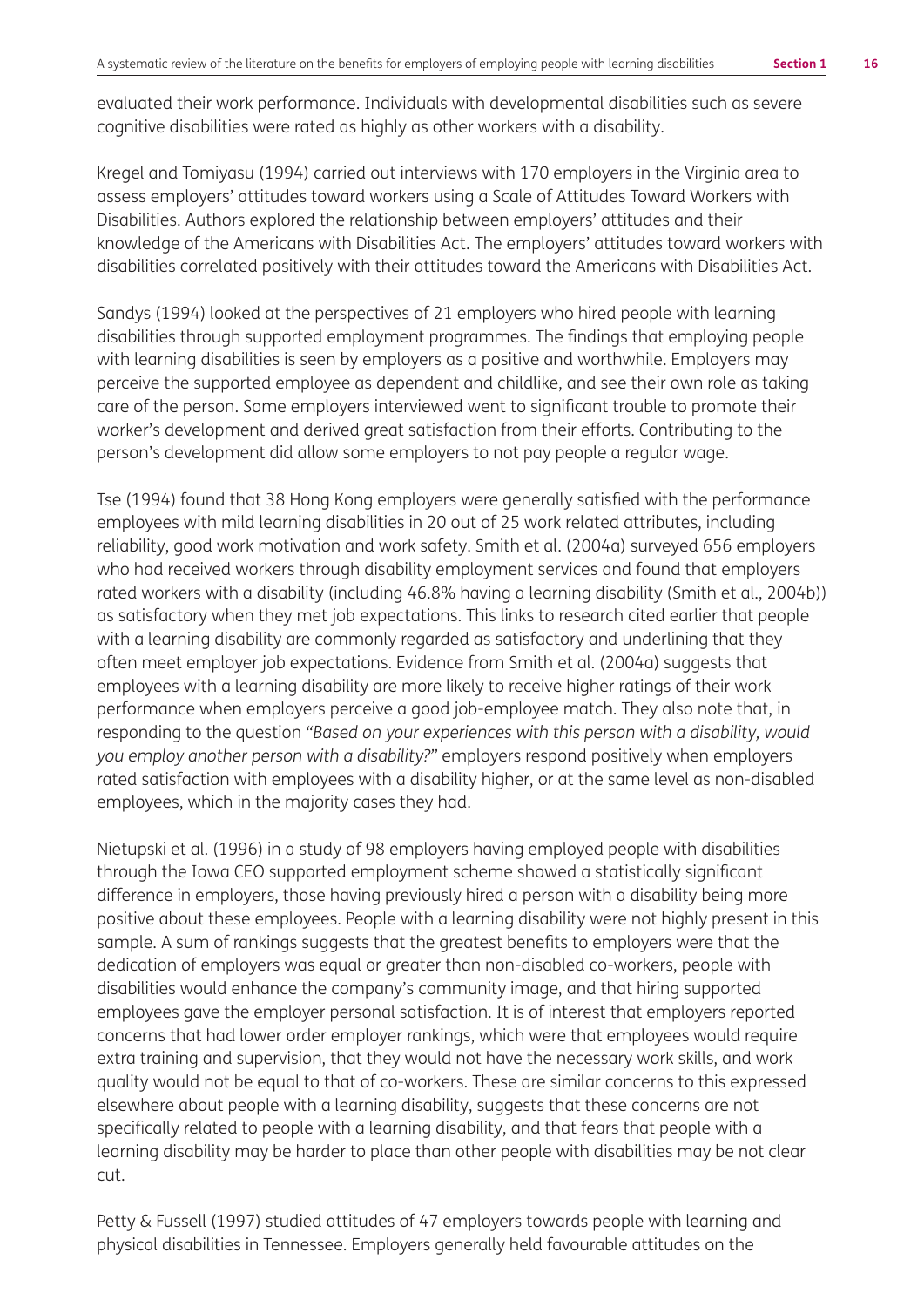employment potential of workers with disabilities and the quality of services provided through supported employment programs. Employers also viewed supported employment favourably and reported that the physical presence of employment specialists at the job site was a strength of the supported employment program.

Gates (2000) echoes the need to provide a good employer/worker match and that there is a need for job accommodations to be fitted to the real workplace, albeit in the context of employing people mental health issues, noting that "*When the job coaches leave the workplace, they take all the support with them. With a social approach to accommodation, however, providers must be willing to enter the workplace to gain an understanding of the organization in terms of the sources of support and resistance to accommodation.…. Accommodation cannot be determined in the abstract but can only be identified effectively with respect to specific tasks, routines, and relationships"* (p 95).

Morgan and Alexander (2005) report a survey of 534 employer's perception of workers with developmental disabilities (which includes people with learning disabilities). 39% had employed people with a developmental disability. Most employers (65%) with experience reported that the employment usually worked well and 97% said that were likely to hire this group again. Respondents with experience of employing people with developmental disabilities identified advantages to employing these workers with disabilities at double the rate of employer's who had not. Authors note that: *"…it is important to note that it is a highly ranked benefit by those in the best position to judge work quality: employers with hiring experience."* (Morgan and Alexander, 2005, p320). This finds support from other studies that found employers with experience in employing people with a learning disabilities appear to be pleased with the individuals' work performance (Marcouiller, Smith and Bordieri 1987).

Fornes (2006) carried out a review of factors important in job retention for people with a learning disability. The authors conclude that, while employers are concerned that individuals with a learning disability show poor work performance, in reality their productivity is equal to or better than the average entry-level position and often surpass the production records of other employees, if they receive proper placement and job match. The conclusion of the review is that adult workers with a learning disability who have good work-related social behaviours, have a good fit between their skills and a job, and elements of self-determination (e.g. ability to selfregulate and to set goals at work) are more likely to have higher job satisfaction, higher job performance and, contingent on these, achieve longer-term job retention. Staying in a job for longer periods in turn creates a positive spiral of better performance and job satisfaction. Olson, Cioffi, Yovanoff and Mank (2001) found that 79% of employers in their sample thought the amount of training and supervision needed for workers with learning disabilities to be greater than for non-disabled co-workers. However, employers also reported that employing persons with a learning disability brought other benefits for them, including enhancing their organisation's public image and promoting diversity in the workplace. Employers seem willing to provide additional time to training and supervision to obtain reliable, dedicated employees, increased workforce diversity and a positive image for corporate social responsibility.

While it is clear is that performance will vary between people with a learning disabilities, and with the effectiveness of job match achieved, other studies show that employers have been willing to make reasonable adjustments for workers with learning disabilities to allow the job to work. Employer representatives have been open to providing extra time and effort to help integrate people with a learning disability into the workforce (Nietupski et al., 1996; Shafer, Hill, Seyfarth, & Wehman, 1987). Employers seem willing to allow some flexibility in performance by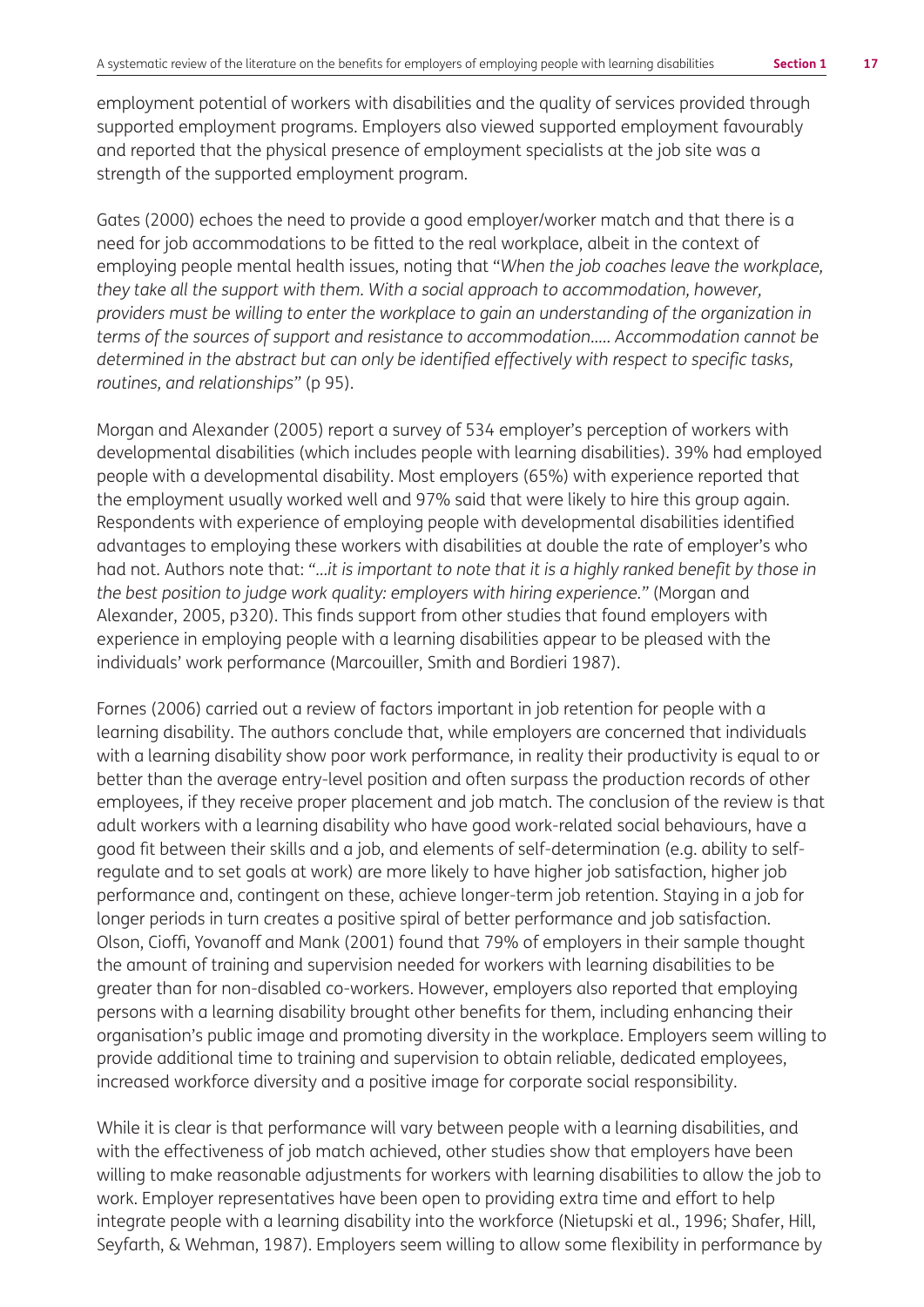employees with a learning disability to achieve reliable attendance and low staff turnover (Blanck, 1998; Shafer et al., 1987; Shafer, Kregel, Banks, & Hill, 1988) and benefit from their greater dedication to work (Johnson et al., 1988; Nietupski et al., 1996).

#### **Conclusion**

People with a learning disability are individuals and their performance in work, their strengths and weaknesses, will differ between people and the tasks they do and the employers they work for. Employers have more concerns about employing this client group than other people with a disability. However, when employers have had the experience of employing people with a learning disability, they are significantly more positive in their ratings of their work and value to the company. It is important also to note that, in the UK especially, the employment levels remain low for people with a learning disability and there are relatively low levels of employers who have had this experience. As outlined above, when we look across time, US and UK studies do appear to show more positive attitude outcomes after the Americans with Disabilities Act (1995) and the Disability Discrimination Act (2005) were implemented. Direct observation by supervisors provide useful data showing that in many areas people with a learning disability deliver valuable work performance when compared to their non-disabled co-workers. Further, while some employees with a learning disability may require it, employers are willing to provide additional time for training and supervision of people because they are able to obtain reliable, dedicated employees, to increased workforce diversity, and to maintain a positive image of corporate social responsibility. In effect, employers are willing to discount some aspects of job performance where needed for wider net benefits to their company. It is important to note that some of the best data comes from situations where specific employment services are involved with the worker and the employer and that workplace support, at least in the early phase of a job, remains important to delivering positive employer experiences.

### **1.2 Reliability of workers (staying in a job, attendance, punctuality)**

#### **Key reliability features of disabled people**

As we have seen from the last section, employers rate staying in a job and stable attendance highly. Employers incur costs when a worker leaves their job or is terminate. The potential costs include: advertising for a new worker; salaried time spent in review applications and interviewing any applicants. All of which takes time away from other, more productive, activities. Workers who maintain their employment for the long periods of time relative to the average turnover for other similar workers will save the employer money. Nietupski et al. (1996) and Sitlington and Easterday (1992) have found that some employers identified distinct advantages in hiring people with developmental disabilities (including people with a learning disability), in relation to their greater dedication, more consistent attendance, and reduced staff turnover.

Kettle and Massie (1981) found that workers with disabilities at the Western Electric Company had 7% less sickness absence than their non-disabled counterparts. Batty (1991) found that annual turnover rates for workers with disabilities at Pizza Hut, Inc. in 1988 was 32%, compared with 190% for non-disabled workers.

Morgan and Alexander (2005) report a survey of 534 employer's perceptions of workers with Developmental Disabilities (which includes people with learning disabilities). 39% had employed people with a developmental disability. Most employers (65%) with experience of employing this group reported that the employment usually worked well and 97% said that were likely to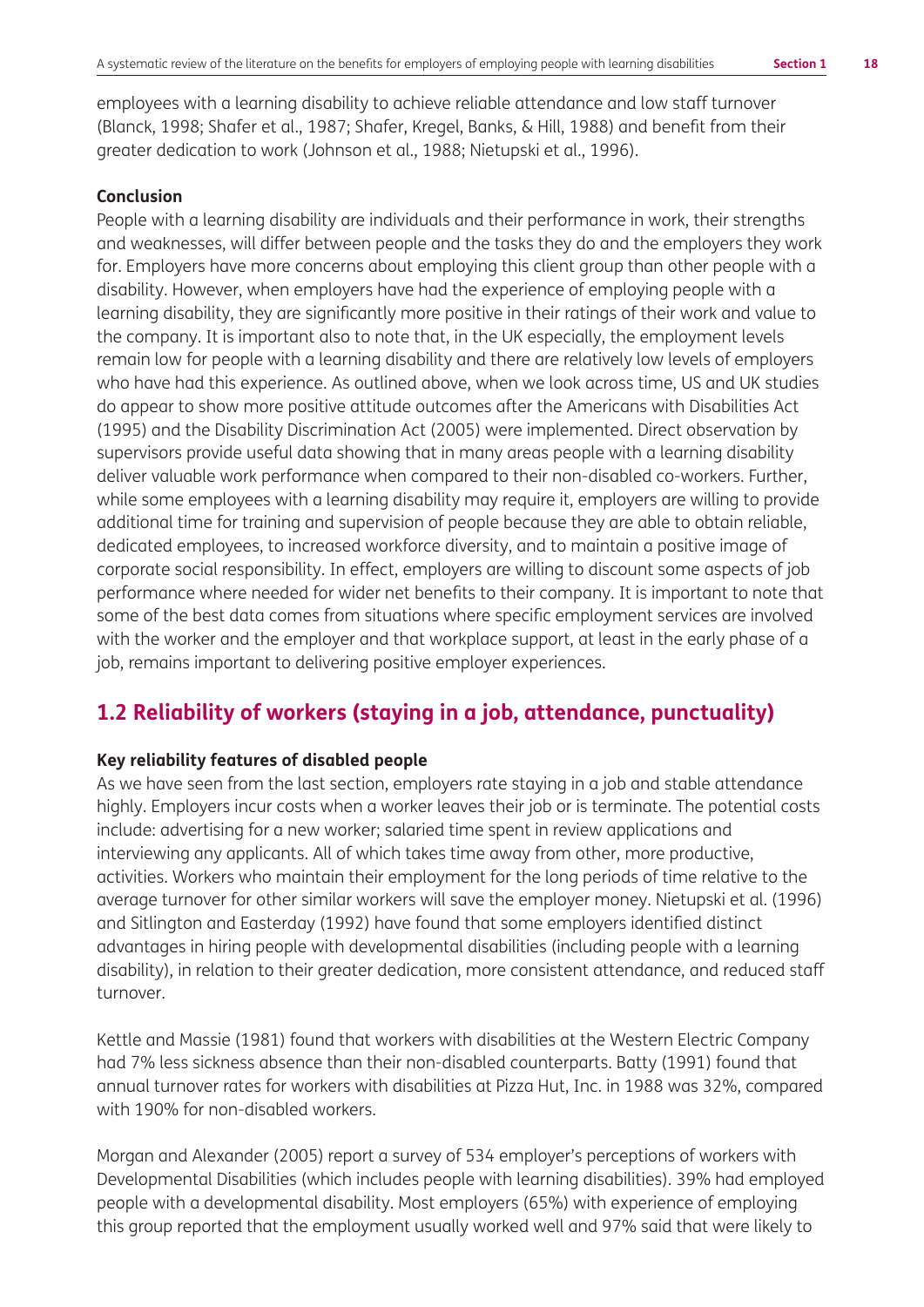hire people with a Developmental Disability in the future. Respondents with experience of employing people with Developmental Disabilities identified advantages to employing these workers to be double the rate of employer's who had not. The advantages most frequently identified were consistent attendance, workforce diversity, long-term employment, and coworker develop partnerships (to help disabled employee). The authors say that: *"…it is important to note that it is a highly ranked benefit by those in the best position to judge work quality: employers with hiring experience."* (Morgan and Alexander, 2005, p320).

In the UK, a study by Harrison and Tomes (1990) echoed these results for people with a learning disability. They found that employers with experience of employing people with a learning disability rated them more positively than non-disabled people in relation to low job turnover rates, willingness to learn, being unlikely to cause trouble, and being hardworking, friendly and honest. They were rated as less competent on some other features such as managing dangerous machinery, not able to reach certain skill levels, and an inability to work unsupervised.

Martin et al. (2014) reported on a study of a Fortune 500 company employing over 180,000 workers, and has shown that employing people with an Intellectual or Developmental Disability (IDD) delivers benefits to the company at a number of levels. For this company employing individuals with IDD was said to have contributed to higher productivity, lower absenteeism, higher job retention rates, and increased customer loyalty. They report summarises their benefits as *"The addition of workers with IDD to an organization's talent pool has a broad and positive three-pronged impact: it affects the workforce, the customer base and the community."*

In a qualitative study of Healthcare, Hospitality and Retail Administrators, Hernandez et al. (2008) also reported benefits to them as employers to be low absenteeism rates and long employment tenures. Sitlington and Easterday (1992) interviewed 84 employers from a wide range of industry sectors about employing people with a learning disability. They were asked to identified factors that would positively influence their hiring people with a learning disability and identified the probability of regular attendance, and probability of staying in the job longer, by the worker as a major benefit.

#### **Costs of job turnover and staff absence**

Few research studies have tried to put figures on employer costs in this area. One small study calculated the total costs of recruiting a post, and then compared the time selected workers with a learning disability remained in employed to equivalent non-disabled workers (Cimera, 2009, P7). If a worker with a learning disability stays in work twice as long as an average comparable worker, or a matched control worker, they will have saved the employer two rounds of recruitment cost. In a small study, Cimera (2009) found significant costs associated with hiring replacements for workers who leave, it taking 14.88 person hours, involving multiple managers, and costing \$227.66 for each successful new worker search. As no media adverts were placed in this study, the costs were still low compared to organisations that do. Workers with a learning disability in the study had been in continuous employment longer than nondisabled comparators and generated a total of \$2343 savings for their employers.

Employers are likely to incur costs if an employee with a disability is late for work, has bouts of sickness leave, or does not arrive at work when they should. The employer costs stem from finding a replacement employee or paying other staff overtime to cover. A net cost to an employer comes from the difference in amounts paid to alternative staff, or the cost of supervisor time required to obtain a replacement staff member to cover. Relative costs were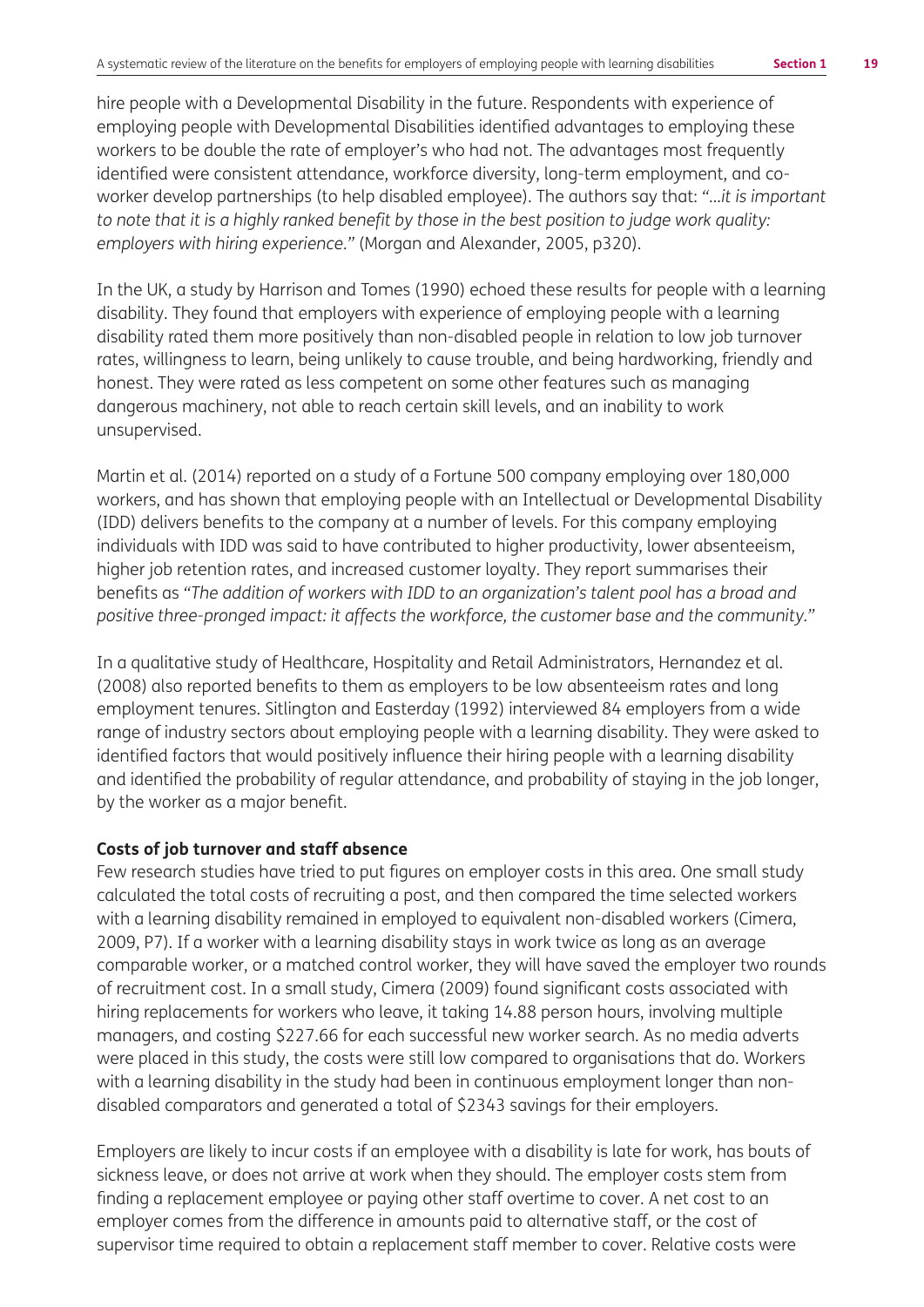calculated by applying the cost of recruitment to the difference between the time spent in the job by learning disabled and non-disabled workers. Days worked by people with a learning disability were 1711 days compared to 492 days for non-disabled co-workers. Research suggests that there are higher costs incurred by employers through lateness, sick leave and absence by non-disabled workers than employees with a learning disability (Cimera, 2009). In the study period, people with a learning disability had no whole day absences, compared to 1-6 days missed by non-disabled comparators. They were late 3 times, compared to 20 times for non-disabled comparators. In reality, cost of absences and sickness were zero as no additional staff were brought in, and no overtimes was paid, but there were consequences due to some staff staying longer and tasks being delayed or deferred. The only supervisor cost for organising replacement workers was associated with the absence of a non-disabled worker.

| Cost area                  | <b>Performance:</b><br>Learning disability/ person with<br>co-worker | Net saving for<br><b>learning disability</b> | Net cost for<br>non-disabled<br>co-worker |
|----------------------------|----------------------------------------------------------------------|----------------------------------------------|-------------------------------------------|
| Length of stay in job      | 3.48/1                                                               | \$23431                                      | -                                         |
| Lateness episodes          | 3/20                                                                 |                                              |                                           |
| Absence/ Sickness episodes | 0/8                                                                  |                                              | \$5.462                                   |

#### Table 1: Summary of comparative costs of recruitment, sickness and days off

Source: Cimera (2009)

1: Based on cost of hourly rate cost of recruitment and interviewing

2: Based on \$ per hour for staff time organising replacement

Graffam et al. (2002a) looked at the costs of employing people with a disability (including people with a learning disability) compared to "average employees" for 643 Australian employers. These were selected from employers receiving government funded disability employment services. Recruitment costs were lower (\$141 vs \$1079, a net saving of \$938), again due to reduced job turnover. Sickness rates were comparable at 8.3 days for people with disabilities compared to 9.7 days for non-disabled co-workers but yielding net cost savings of \$473.

It is clear that people with a learning disability have a strength in staying in jobs longer than others. It is important to recognise that rates of job separation are relative and that rates of job loss should ideally be evaluated in relation to specific industry and job role average job separation rates. It is also important to note that people lose jobs for many reasons, some having nothing to do with their ability or performance. West et al. (2015) studied 47 people with disabilities who had left employment, the largest group had a learning disability (28%). 39% of job separations were generated by the employer, 22% employee resignations, and 13% mutually agreed separations. Looking at terminations, 54% were primarily due to poor work performance. To put this in context, the job separations represented only small percentage of overall jobs sustained.

#### **Conclusion**

People with a learning disability generally stay in work longer, are sick less and are reliable time-keepers. Job terminations cost employers significant sums. While a small study, Cimera's estimates were well crafted using records to provide direct comparisons with non-disabled workers. Taken with the consistent message from other studies that people with a learning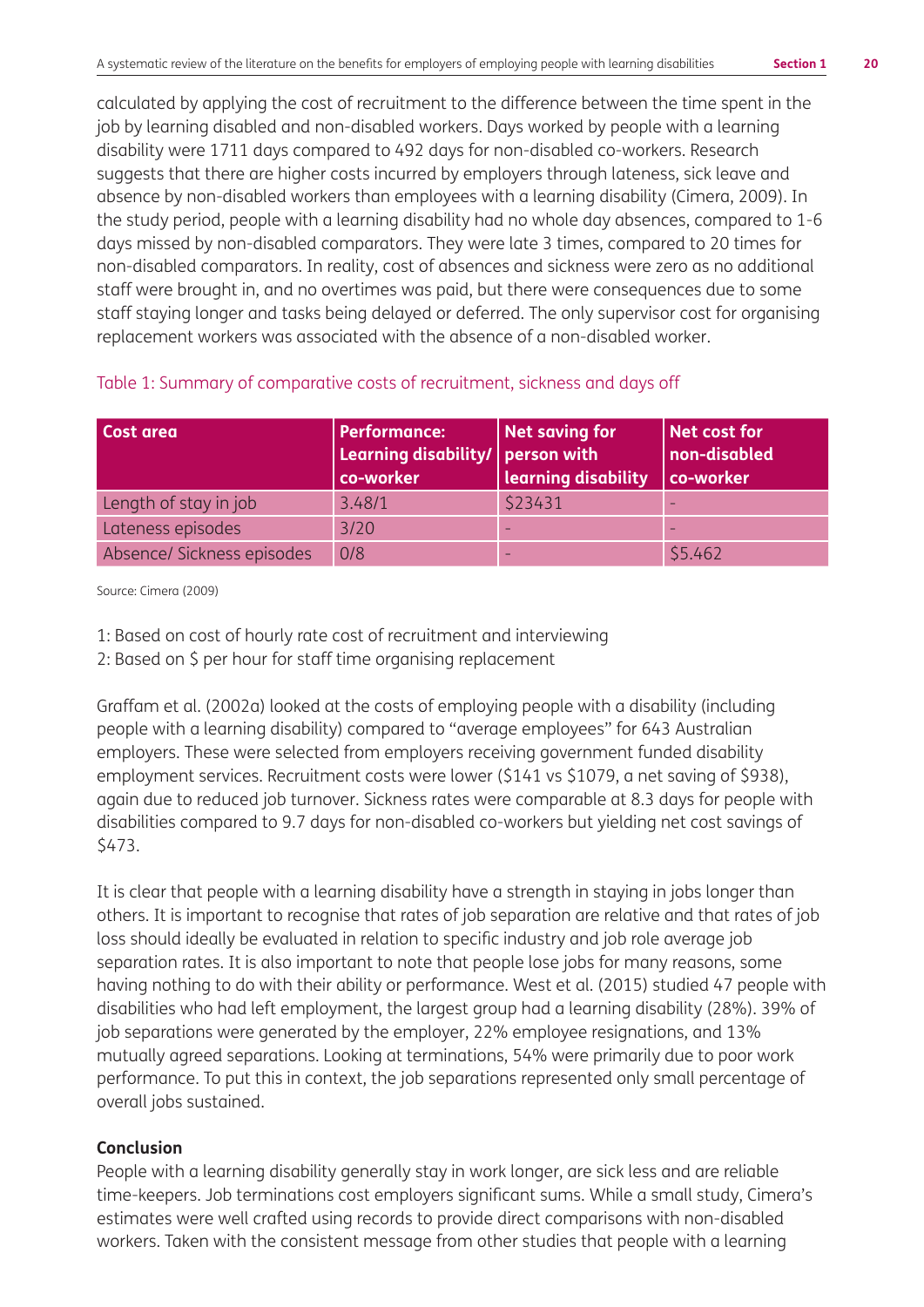disability are diligent and loyal employees, we can be reasonably sure that by employing people with a learning disability employers are more likely to generate cost savings through staying in jobs longer, with reduced recruitment and training costs when compared to other workers. This is reinforced by Gaffam's study, also using real world costs and non-disabled co-worker comparators. The Gaffam et al. (2002) study is of people with disabilities generally. However, people with a learning disability make up a significant proportion of Australian funded employment service caseloads and so we find it relevant to the learning disability case. The amount of any savings will of course be dependent on the nature of the recruitment process for any given employer, and the costs for that employment sector (e.g. where they advertise and how, the intensity of interviewing practice, and the extent of training for new staff needed). Whatever the relative costs involved, higher retention rates will inevitably lead to savings to employers from employing people with a learning disability.

## **1.3 Job Carving and assisting the productivity of others**

Efforts by supported employment providers to "job carve" or adapting working practices to the needs and abilities of a person with learning disabilities may lead to more efficient working for the company more generally. There is some research evidence that employers of people with a learning disability benefit from job carving (creating a real job from lower skilled elements of other jobs, thereby freeing up more costly staff to be more productive). Olson, Cioffi, Yovanoff and Mank (2001), in a study of 126 employers, found that people with a learning disability freeing skilled workers was "somewhat or very important" as an incentive for 59.2% of employers to hire people with a learning disability.

#### **Conclusion**

Much has been written about job carving, techniques and its benefits, and there are many anecdotes about its effectiveness but we have found little in the way of hard research that evidences this. Logically it would seem to be an important approach for people with significant learning disabilities, very much in keeping with the notion of employers being keen to derive wider productivity benefits than from the work of the person alone. More research is clearly needed here.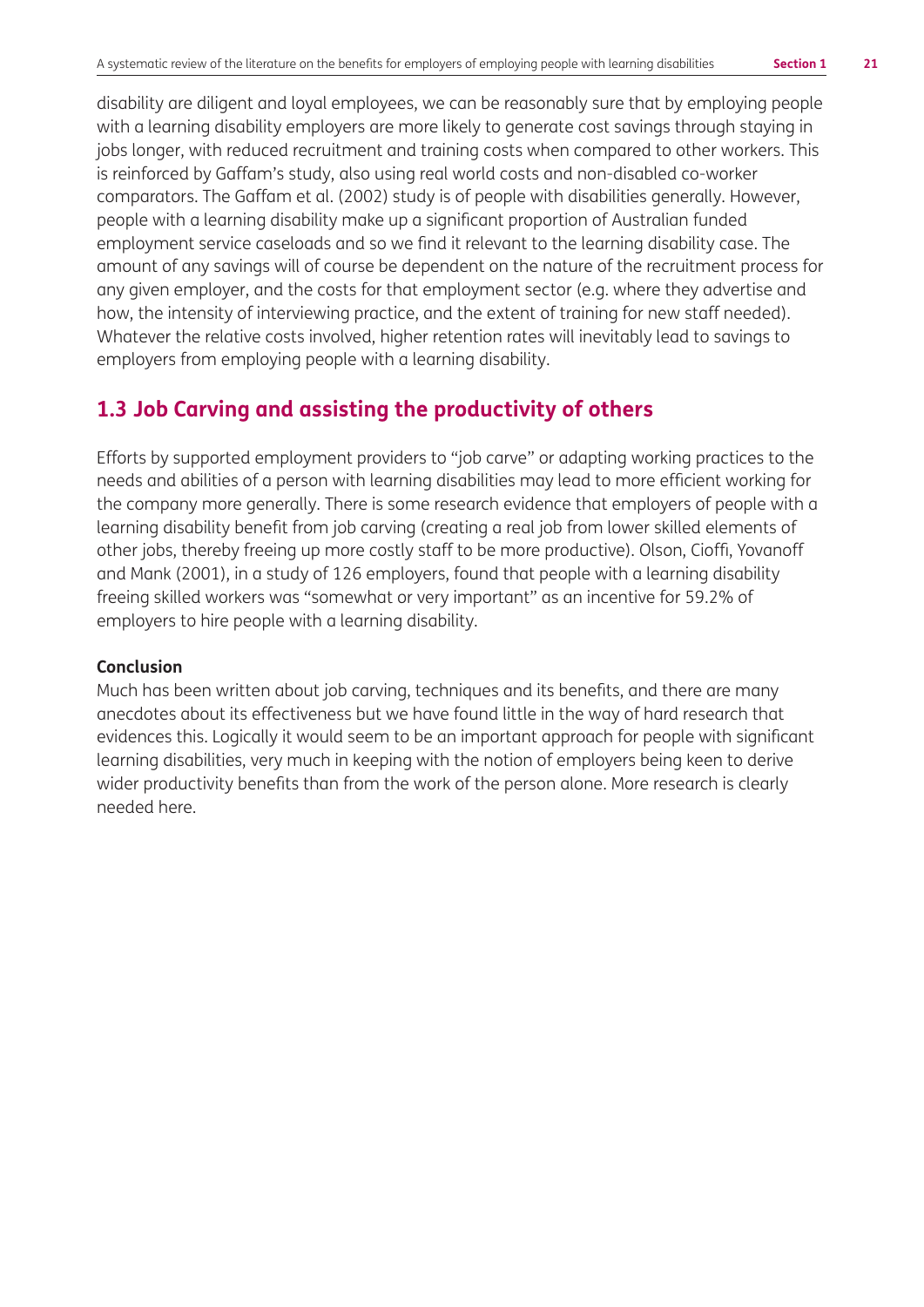## 2. Productivity and workforce cohesion benefits

## **2.1 Does employing people with a learning disability improve staff morale?**

We have seen in the previous section that for some employers, wider company benefits, such as wider staff productivity, morale and cohesiveness are an important benefit to employers of a decision to hire people with a disability, especially a person with a learning disability where some offsetting of other supports needed may be helpful. Porter and Kramer (2006) have commented that better social connections among workers generally will increase the morale and commitment of the workforce and contribute to a more productive workforce emerging. In this section we explore the evidence that employing people with a learning disability does deliver these types of benefit to employers. Hernandez et al. (2008) found hiring people with disabilities helped other employees be more accepting of diverse groups. This in turn sent positive messages about independent living and community inclusion for clients with disabilities in the healthcare and retail sectors.

In a study of 128 employers in the US, Solovieva et al. (2011) found that the most frequently mentioned indirect benefits from using work-based accommodations to employ people with disabilities were improved interactions with co-workers (40% of employers); increased overall company morale (35%); and increased overall company productivity (30%). Most of the employer respondents estimated the direct benefits of having made an accommodation at more than \$1000. The authors note that: *"Intangibles, such as company morale, interact with more concrete measures of productivity, such as attendance, to challenge the accuracy of any measure of the value of making an accommodation. While it is difficult to assign a dollar value to*  indirect benefits, they help define the work environment and corporate culture. Together, direct *and indirect benefits signify value for the business, co-workers, and individuals with disabilities for whom accommodations are critical to successful employment."* 6% of the employees that were a focus of this study experienced cognitive disabilities. We have established that people with learning disabilities do not commonly require work-based accommodations unless they are for job coaching, transport or job reorganisation and so this sample would be biased away from people with a learning disability.

In a more specific study, Lysaght et al. (2012) cites a study by Lin (2008) that looked at the factors leading to social integration in workplaces. The study found that workers with learning disabilities were able to contribute most successfully to the team when work tasks were tailored to their skills, and when they were provided with clear job expectations. Perceptions of these workers by co-workers were positive, largely due to their ability to perform a valued role within the organization, and due to their impact on social climate. In the cases studied, workers were involved in work tasks that brought them into frequent contact with other workers and the public. Workers and supervisors in these settings saw the workers with learning disabilities as contributing positively to both the work output and social climate of the workplace.

Another unique contribution of workers with learning disabilities lies at the social level where their presence can help to "humanise" a workplace and contribute to the social connectedness of workers. In interviews with co-workers of people with learning disabilities in one workplace, Lysaght et al. (2012) again draws on Lin (2008) who had collected a number of comments from co-workers disclosing feelings of affection for the workers with a disability. One co-worker reported that the people with learning disabilities in her workplace were *"more as extended*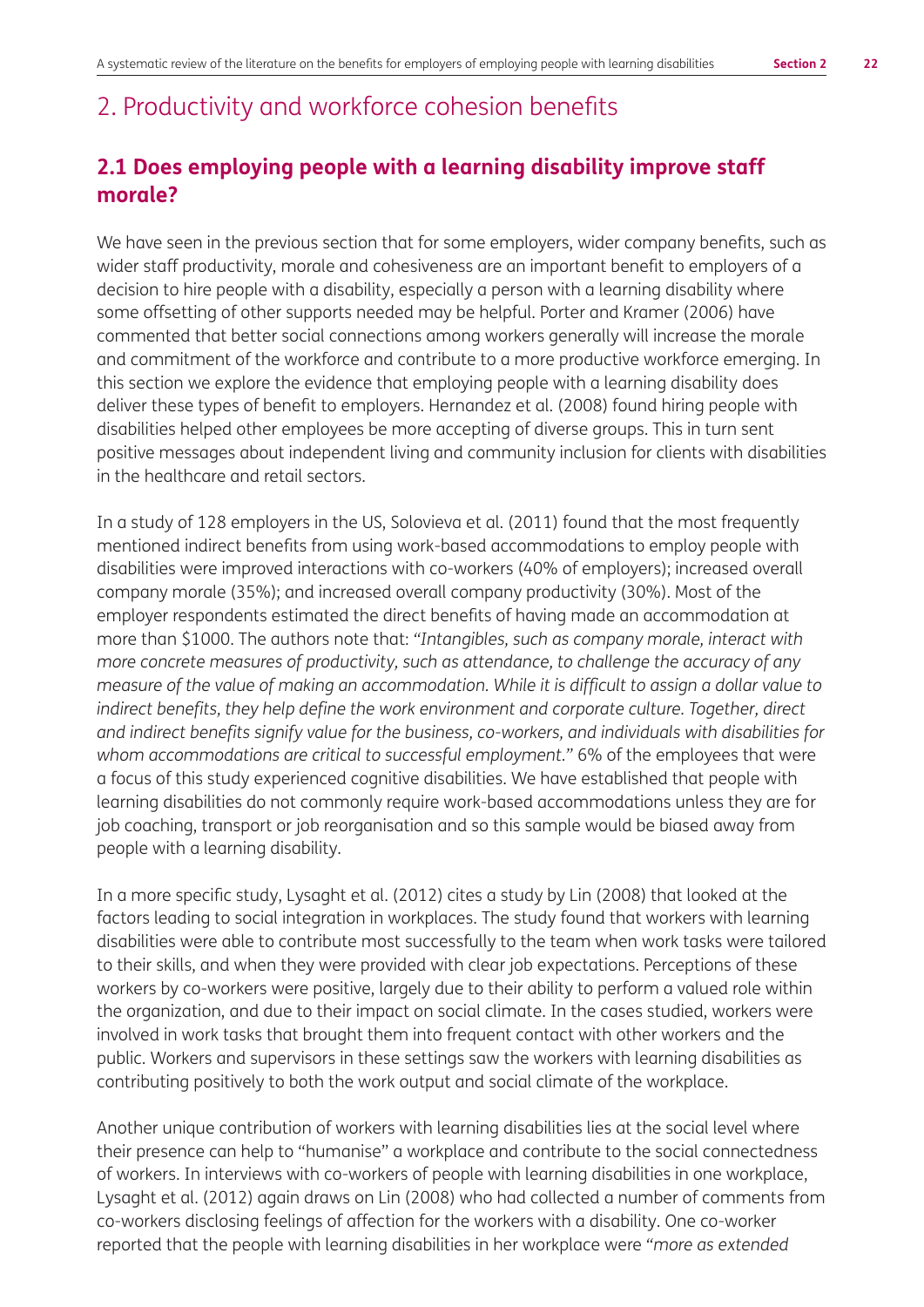*family than as a worker"* and stated that *"they bring something special to this place "* (p47). Another co-worker stated: *"Those three guys in particular who work in the mailroom have taught me a lot, a lot about life. There are a lot of people in this building and this institution who have, you know, very high credentials... those three guys have taught me, in some cases just as much about life and important things about life as anybody else has... It's the beauty of their presence in this building. If everyone was like them in the world it would be very great"* (p47).

Kregel and Tomiyasu (1994) found that employers viewed people with Developmental Disabilities (which includes people with a learning disability) as having a positive effect on their entire workforce. One mechanism is that co-workers can become invested in the success of the individual, this leading to greater social integration of the individual and also to better relationships and cooperation between co-workers themselves. Olson, Cioffi, Yovanoff and Mank (2001) found that 72.2% of employers regarded the impact on company morale as an important factor in deciding to employ people with a learning disability. Morgan and Alexander (2005) found that employers reported the major benefits of employment of people with Developmental Disabilities included having a more diverse workforce, better co-worker partnerships (all rated by over 20% of employers) and improved attitudes in the company (10% of employers). Employers with experience of hiring identified twice the number of advantages of hiring people with Developmental Disabilities that employers with no experience.

Kregel (1999) in an overview of progress has noted that *"workers with developmental disabilities have a positive impact on the overall productivity and profitability of the business or company that employs them. Many employers continue their commitment to workforce diversity as a strategy for increasing the productivity and competitiveness of their company. Workers with developmental disabilities are hardly a burden to business or industry. On the contrary, the presence of workers with disabilities actually increases the ability of a company to contend with its competitors."* Kregel (1999, p4)

#### **Conclusion**

Commentators and researchers observe that many individuals with developmental disabilities/ learning disabilities make highly effective employees, exhibiting reliability, dependability, good relationships with co-workers, loyalty to the company, the characteristics valued most by employers. Their employment appears to add significant value to the company over and above any direct contribution through work performance itself. It is these wider benefits to the employer that can make such a placement worthwhile to an employer, especially where greater supervision and training are required elsewhere.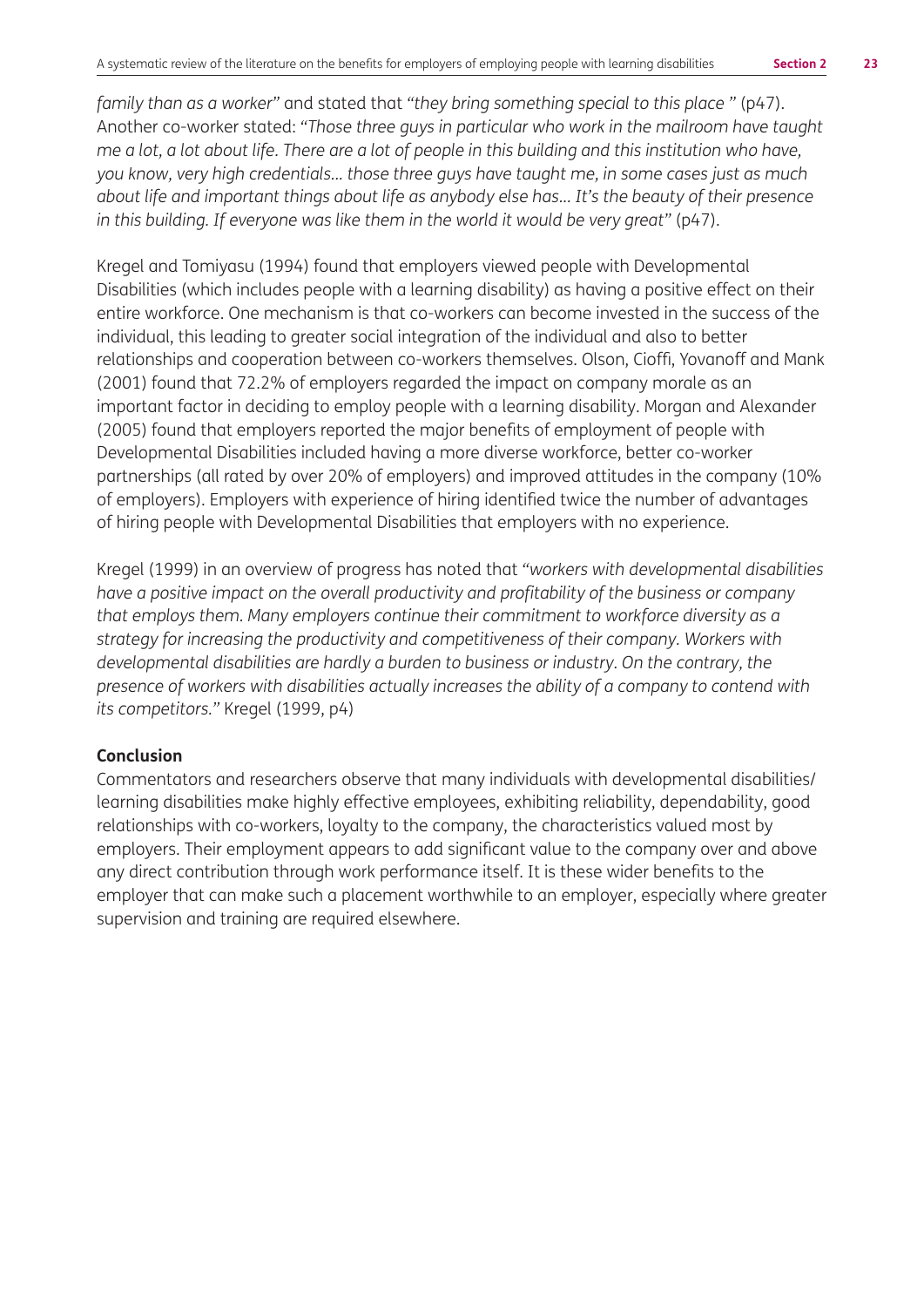## 3. Reputation and customer reaction benefits

That customers and the public are obviously important to employers and the reaction to seeing people with learning disabilities in companies and engaging with them may logically have a positive, or a negative, effect on business and profits. Their presence may also attract more disabled people to the business as customers. Morgan and Alexander (2005) note that companies are aware that consumers are not negative toward employees with disabilities generally and that only 10% of employers who had employed workers with disabilities were worried about negative attitudes of consumers when they made hiring decisions. Solovieva et al. (2011) found that provision of accommodations to employ people with disabilities (including smaller numbers of people with a learning disability) led to 17% of employers reporting "improved interactions with customers" the figure rising to 29% for smaller businesses. Thirtytwo percent of employers estimated the value of these indirect benefits at more than \$1000 from using an accommodation to assist a disabled person to get, or keep, a job, this acting as a direct incentive to the "bottom line" or off-setting any costs of adaptations themselves.

Siperstein et al. (2006) examined the views of 803 consumers towards companies that hire people with a disability. Of those responding, only 2% had people with a learning disability in mind when they reported, which is an interesting finding, itself testifying to the continuing lack of penetration of people into the labour market. However, 75% had had direct experience of a person with a disability in a work environment and had positive experiences as a result. 92% of the consumers interviewed felt more favourable towards companies that hired people with disabilities. 87% specifically agreed that they would prefer to give their business to companies that hire people with disabilities. Almost all the respondents believed that companies hiring workers with disabilities cared about their workers. Only a small proportion of those surveyed conceived of disability as meaning a learning disability, but many respondents had a nonspecific idea of what disability meant which included any worker with a work challenge, suggesting that the responses are relevant to people with a learning disability. This may also be relevant for a study by Spataro (2005) who identified positive reputational effects for employers from hiring people with visible disabilities. These effects include improving the company's image with customers and investors and building sustainable relationships through client-employee contacts. Olson, Cioffi, Yovanoff and Mank (2001) found that employers believed employing people with a learning disability brought other benefits for them, including enhancing their organisation's public image (62.5% of employers). They found also that customer satisfaction was an important reason for employing a person with a learning disability for 60% of employers.

#### **Conclusions**

Employers have reported improved public image and enhanced diversity as potential benefits of hiring workers with disabilities generally, and this seems to extend to people with a learning disability. While these effects remain largely uncosted in the literature, the work of Solovieva et al. suggests that there might be tangible cost outcomes. Even without cost benefits, it seems clear that the public is positive about efforts to include people with a learning disability and that this fits well with modern goals of corporate social responsibility and brand image.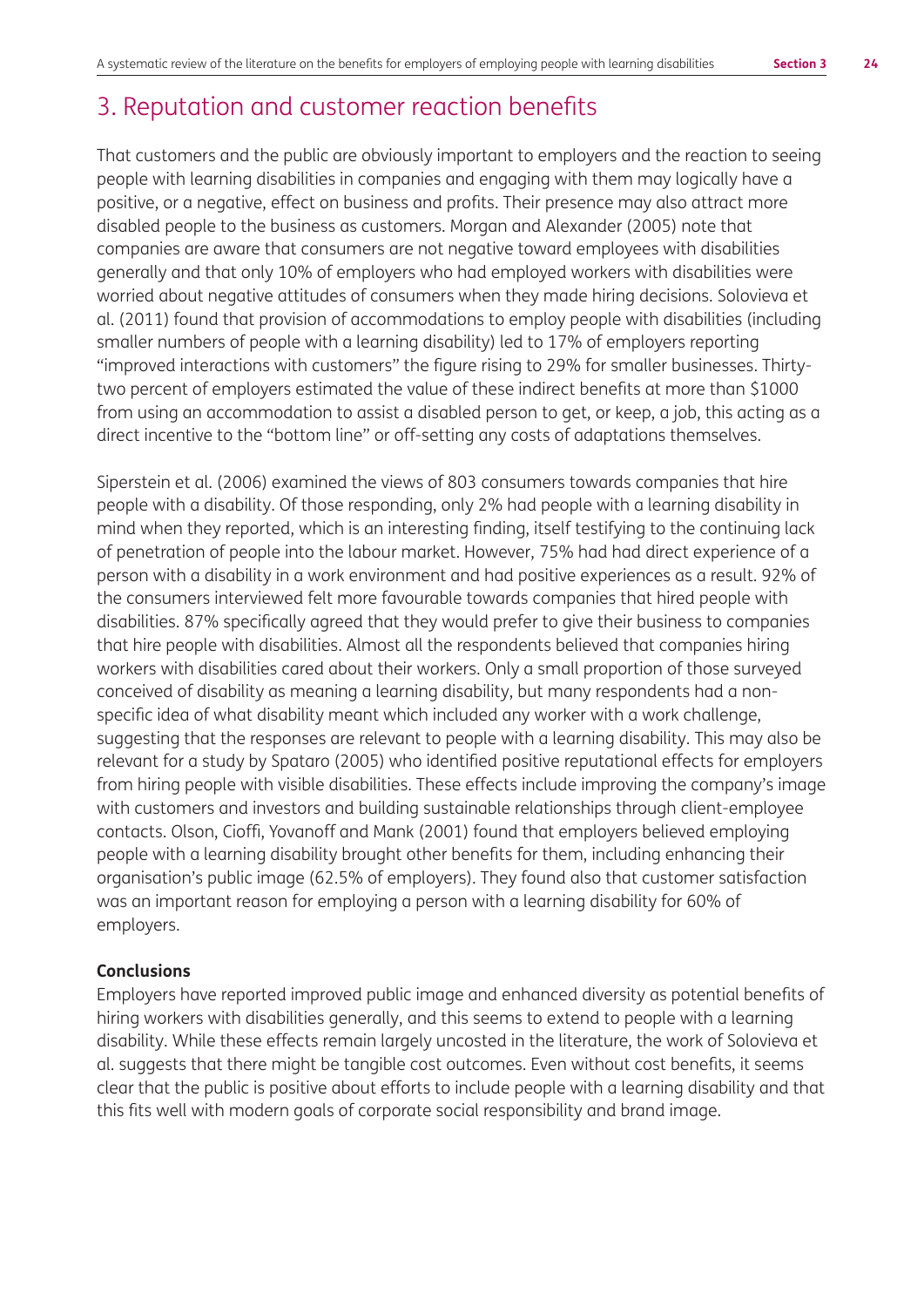## 4. Costs that may impact on a decision to hire a person with a learning disability

### **4.1 Additional support supervisors**

People with a learning disability in work are subject to normal supervision. This is a costly resource and, if people with a learning disability require significant additional support from supervisors to provide the same level and quality of output as other workers, this will lead to additional costs to an employer. We showed earlier that studies of employer attitudes do show that additional supervision and training cost is a concern for employers that do not have the experience of employing someone with a learning disability (Olson et al., 2001; Peck and Kirkbride, 2001).

This concern is less marked among employers that have employed people with a learning disability (Cavanagh et al., 2017) (Blanck 2008; Butterworth and Pitt-Catsouphes, 1997; Shafer et al., 1987) but still occurs (Nietupski et al., 1996; Geng-qing Chi and Qu, 2005; Harrison and Tomes, 1990). Research on supervision input to people with a learning disability in work show that, on balance, they can require more supervisor time when compared to matched, nondisabled workers. Cimera (2009) calculated the average cost of supervision per worker supervised in three case studies and people with a learning disability were found to receive 21% and 12% greater supervision time, and 1% lower than non-disabled staff comparators respectively. He estimates the cost of that additional supervision to be low at between \$0.02- \$0.34 additional cost per hour. Cimera (2009) notes that, when all savings are taken into account, there were net savings to the employer for all workers with a learning disability.

Schneider and Dutton (2002) in a study of 100 employers and 100 government Disability Employment Advisors found that the costs and risks of employing disabled people are perceived to vary according to the type of disability. They reported that there was general agreement that people with learning disabilities need longer training than most workers (78%).

#### **Conclusion**

It remains likely that some people with a learning disability will require some additional supervision and additional training time. We have little data on the additional costs that might represent. We note again, however, that employers have been open to providing extra supervision and training time and effort to help integrate people with a learning disability into the workforce (Nietupski et al., 1996; Shafer, Hill, Seyfarth, & Wehman, 1987).

### **4.2 Cost of reasonable adjustments in the workplace**

Since the introduction of anti-discrimination legislation in some countries (in the US the ADA and in the UK the DDA), there is often a requirement to make reasonable adjustments (or accommodations) in work and work patterns, equipment to help a person be do a job, or physical changes to help people access work sites and buildings. This can result in a monetary cost to employers. It is worth noting that not all reasonable adjustments cost the employer. Changes in tasks or processes can also be cost neutral. It is also true that people without a disability can sometimes be granted an adjustment to meet a short-term problem or family circumstances. It is possible to calculate the cost of one, or a number, of accommodations for disabled and non-disabled workers. This cost is commonly averaged over the time worked by the person for comparison purposes. This average cost can also account for accommodations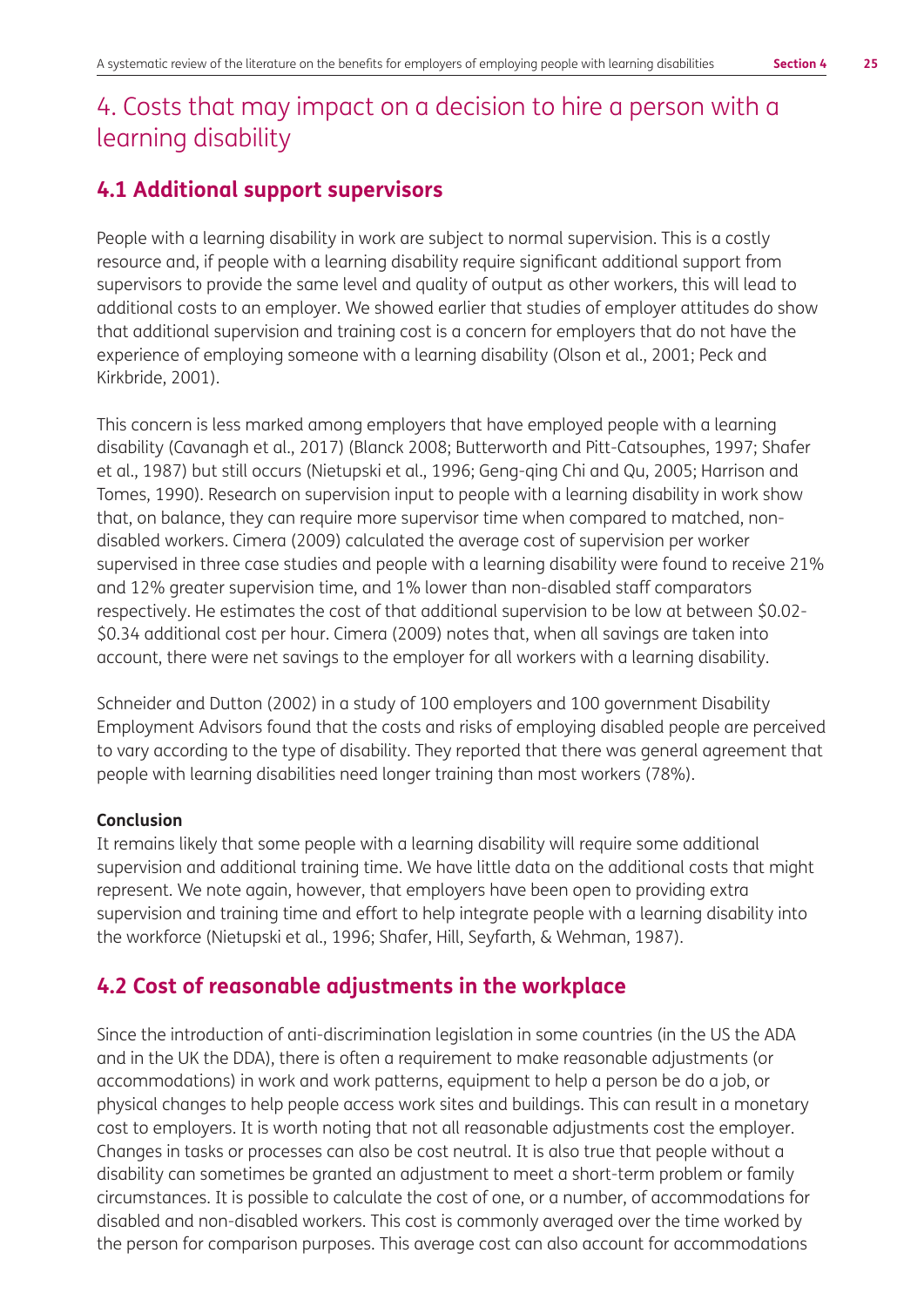used by multiple people with a disability. Cimera (2009) has shown that for his cohort of people with a learning disability, accommodations were required around training and learning aids. However, none of these accommodations created a cost for the employer as they were provided by an external supported employment service free of charge to the employer (clearly there is a cost from the taxpayer perspective). Hernandez et al. (2008) found that employers reported the cost of accommodating workers with disabilities was minimal and largely related to people with physical and sensory disabilities.

Despite employer concerns that they might be liable for high-cost accommodations in employing a person with a learning disability, actual costs are usually low and reasonable. Blanck (1996) studied a wide variety of disability-related accommodations at Sears, Roebuck and Company and found that 72% of employers reported no costs, to their accommodations that 27% cost less than \$500. Accommodations with a cost over \$1,000 were uncommon, they were usually technology based, and often found to benefit employees with and without disabilities. While people are individuals and can have a learning disabilities and other disabilities, in general accommodations associated with people with a learning disability tend to be cost neutral to employers as they largely relate to task modifications, particularly for training and supports for learning. These are commonly provided by supported employment organisations in some countries.

The Job Accommodation Network (JAN)(1994) reported that in the US in 1994, the majority of workplace accommodations cost less than \$500, with a median cost of \$250. Employers were asked to assign a dollar value to the savings resulting from accommodations and 38% reported \$1–\$5,000, 33% reported \$5,000–\$20,000, 25% reported \$20,000–\$200,000, and 3% reported no discernible value. The median benefit was \$29 for every \$1 spent on accommodations (Cantor, 1998). The report for 2016 (JAN, 2016) shows that 59% of employers reported that accommodations cost them nothing, 36% incurred a one-time cost, 4% reported a small on-going annual cost and 1% required a combination of one-time and annual costs. The typical one-time expenditure by employers was \$500, compared to an amount they would have paid for an employee without a disability at around \$400.

Solovieva et al. (2011), in a survey of 128 employers on the benefits they received from making workplace accommodations, found that 24% indicated that any accommodation was made with no one-time, and no annual, cost. More than half of responders (55%) reported a one-time cost for the accommodation (mean=\$2698, median=\$500). There were 18% who indicated an annual cost (mean=\$14,628, median=\$2000). Overall, the one-time cost mean was \$1480 with a median of \$50, and the annual cost mean was \$2674 with a median of \$0. Again, the majority of those receiving accommodations had physical disabilities and only 6% reported having cognitive disabilities. Interestingly, the largest accommodation types were purchase of equipment (21%), and changing work routines (21%). Lower cost options more relevant for people with a learning disability included educating co-workers (7%) and providing an interpreter and job coach (4%).

Solovieva et al. (2011) found that the most frequently mentioned direct benefits from implementing workplace accommodations were: retained a qualified employee; increased worker productivity; and eliminated the cost of training a new employee. Richardson (1995), in a study of 20 employers, confirmed this low cost finding, showing that 65% of her respondents disagreed that considerable expense was necessary to accommodate workers with disabilities.

Graffam et al. (2002) calculated employer rated costs and benefits associated with workplace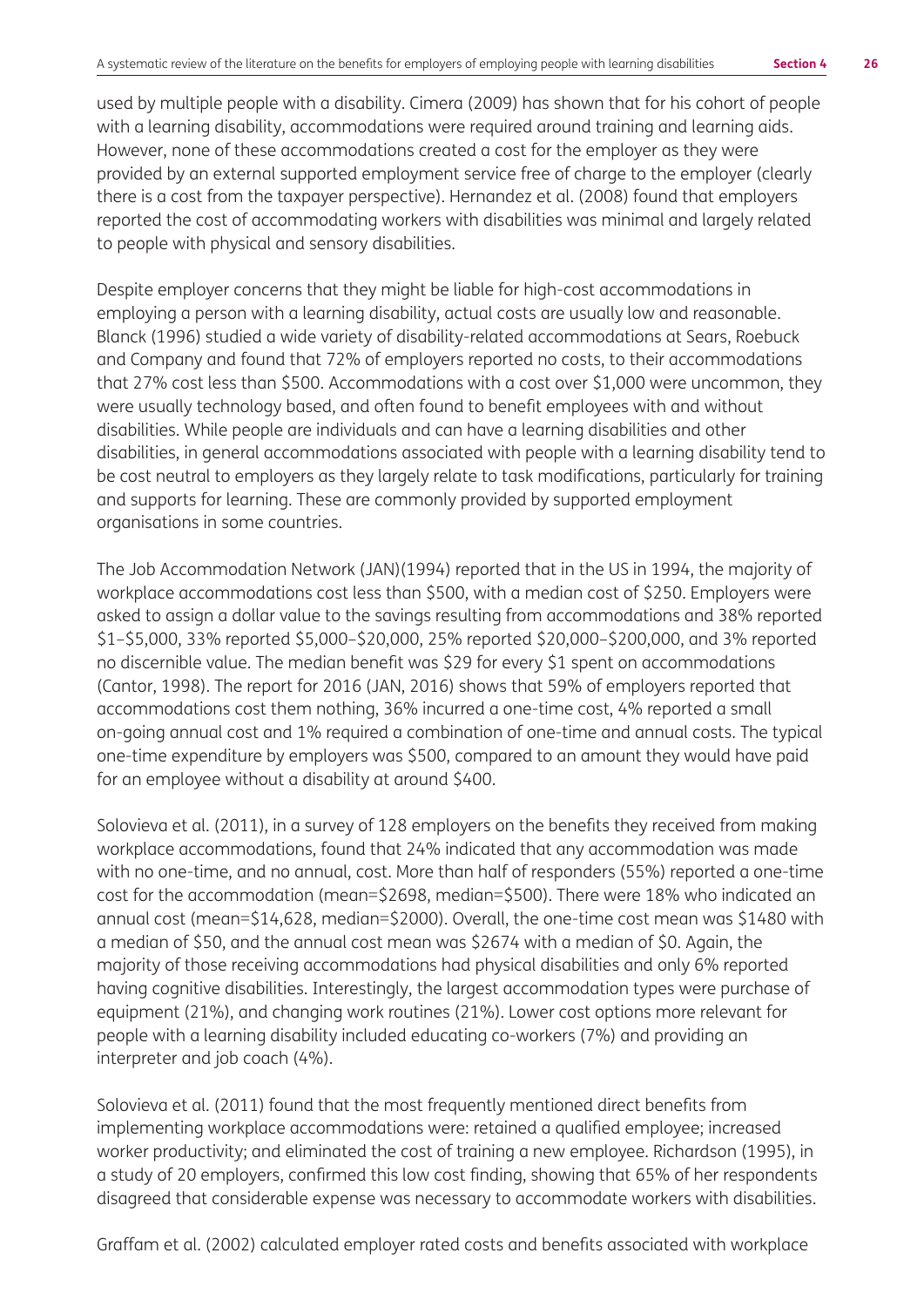modifications and changes to staff training and supervision through employing a person with a disability (including a learning disability). This showed that of 2,024 employer records of financial effects of accommodations, 65% rated these to be cost neutral, 15% identified an overall financial cost and 20% identified an overall financial benefit. Overall, benefits exceeded costs, with a majority of modifications being cost neutral. The authors note that: *"Whenever considering employer benefits and costs of employing a person with a disability, it is important to*  take into account more than the productivity and reliability of the individual employee, which is *generally good. It is also important to take into account more than the effects on workplace conditions, staff training, and supervision, which are typically quite positive"* (p257).

Goldstone and Meager (2002) have looked at the differences between accommodation costs for new recruits and for the retention of existing staff. They found that costs for existing staff were a little higher but still not excessive. For recruitment, 70% of employers reported no direct cost of the accommodation and only 11% reporting a cost of over £500. For retention, 55% of employers reported accommodations at no cost, with 27% reporting a cost of over £500.

Additional data confirms that the "reasonable adjustments" required by people with a learning disability specifically are relatively low cost. Olson, Cioffi, Yovanoff and Mank (2001) identified the most common accommodations needed by people with a learning disability to enter employment to be: extra attention (36% of employers); a job coach (26.8%); longer to do a job (13.4%); flexible hours (8.9%). These are generally low cost employer responses when compared with premises adaptations and physical equipment. Job coaching can be a more expensive adaptation but in the UK, in many circumstances, the provision of a job coach can be paid for through the Access to Work scheme, with varying levels of employer contributions. Needels and Scmitz (2006, p115) reflect that employers appear to be more willing to absorb the costs of workplace aids and adjustments rather than to allow flexible work practices. They note also that encouraging employers to be more flexible would not only benefit people with a disability but would also be likely to benefit non-disabled employees.

#### **Conclusion**

The costs of workplace accommodation are generally not excessive for people with a disability generally, many being cost neutral. The nature of accommodations for people with a learning disability tend to be lower because of the nature of their support needs. Employers report that often the financial benefits of employing a person with a learning disability will exceed the costs of any reasonable adjustments/accommodation. In the UK the Access to Work scheme is available to offset the cost to the employer of putting in place reasonable adjustments. It would seem that the benefits of providing flexible routines and working practices to accommodate people with a learning disability may be helpful to the wider workforce and promote more cohesive teams that employers seem to value that we have noted in previous sections.

## **4.3 Health and safety risks**

There are common concerns among employers that people with learning disabilities are less likely to follow health and safety rules and as a result more likely to have accidents, or cause accidents that effect other staff or the public, leading to direct costs to overcome damage or increased insurance premiums for the company. Agran and Madison (1995) note that a work environment can be potentially dangerous if employees do not know how to prevent accidents. The researchers surveyed a sample of employers to identify potential causes of accidents and the types of injuries sustained by supported employees the focus was vocational rehabilitation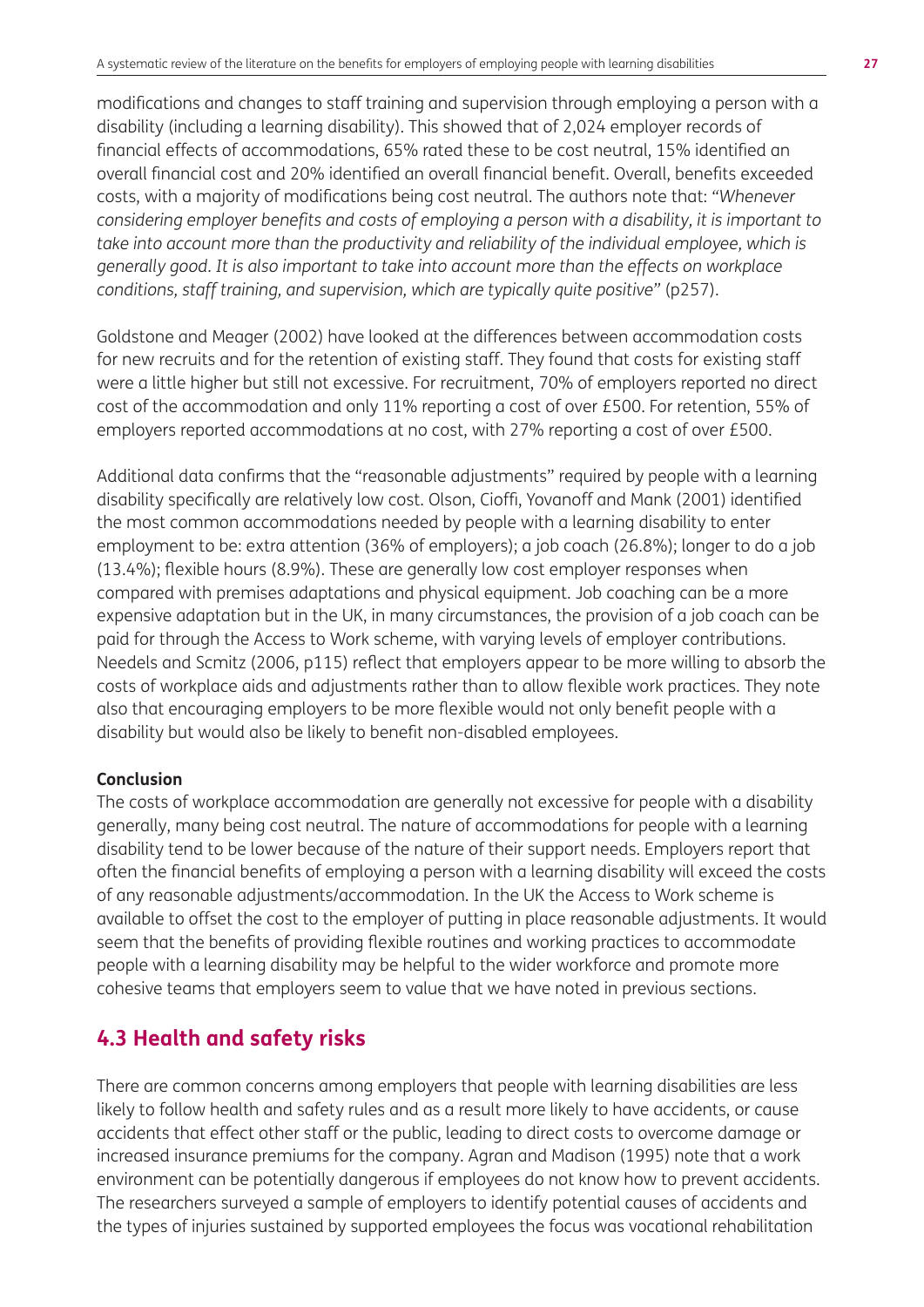facilities and sheltered workshops. Results indicated that a sizeable number of people with a learning disability sustain injuries, with sprains or strains were the injuries reported most frequently. The most frequently reported causes of accidents were carelessness or improper positioning. Agran and his colleagues confirm that workers with disabilities are at least at the same level of risk as their non-disabled peers. Dewey (1996) suggests that training in health and safety can be helpful to reduce problems and represented a need in the US.

The shift to more community based facilities may have underpinned better health and safety performance. Blanck (1998) and Olson et al. (2001) have shown that workers with a learning disability do not represent a safety risk in the workplace. Harrison and Tomes (1990) found that roughly half of their employer group with an experience of hiring people with a learning disability report no problems in relation to safety and co-worker acceptance. Olson et al. (2001) identified that, for their employers, workplace safety was not an important factor in hiring people with a learning disability (52% of employers).

Richardson (1995) in a study of 20 employers showed that 75% of the respondents did not observe people with disabilities as more likely to have accidents on the job than people without disabilities. Graffam et al. (2002) looked at the comparative statistics for people with a disability/average non-disabled co-workers of health and safety episodes and found the average number of episodes to be much lower for people with a disability than for non-disable co-workers (0.37/2.24). Graffam et al. (2002) calculated the costs associated with these health and safety episodes at around a third the cost for disabled people (\$64/\$180). Worker compensation subsequent to an accident was also lower for people with a disability (0.2/0.81) and much lower when the actual costs are factored in (\$82/\$1564). They calculated any accumulated insurance costs from accidents and health and safety violations and again this was lower for people with a disability than for non-disabled co-workers (\$40/\$826). Having generated data from records as well than estimates, they found that people with a disability provided a net saving to employers through better attendance, good health and safety adherence, and staying longer in the job.

Further costs can come from employees having accidents at work, with resulting insurance claims, potentially leading to raised premiums for worker insurance. This cost can be calculated in respect to people with a learning disability and compared to claims by non-disabled comparators. Research has shown that there is no significant difference in health and safety incidents between people with a learning disability and non-disabled worker. Looking purely at costs, Cimera (2009) showed that workers with a learning disability had no accidents in his study, the same as for non-disabled comparators. Research also shows that employing a person with a learning disability does not result in an increase in health insurance rates or workers' compensation claims (Blanck, 1998; Olson et al., 2001; Shafer et al., 1987).

Lysaght et al. (2011) also explored injury incidence and patterns a for workers with intellectual disabilities over an 8-year period. The study carried out a retrospective analysis of workplace insurance claim records for workers with and without disability in a Canadian social enterprise supplying work crews to manufacturers and packagers in the local community and running its own industrial packaging company. Workers with intellectual disability sustained fewer injuries and experienced fewer absences due to injury than workers without disability. This showed that lost-time injury rates for this business were not significantly different from those reported by other employers. The full-time equivalent numbers studied were 255 FTE workers with a learning disability, and 320 workers without a learning disability. Over the period, 36 injuries were claimed by workers without, and 9 by workers with, learning disabilities, 3.5/100 FTE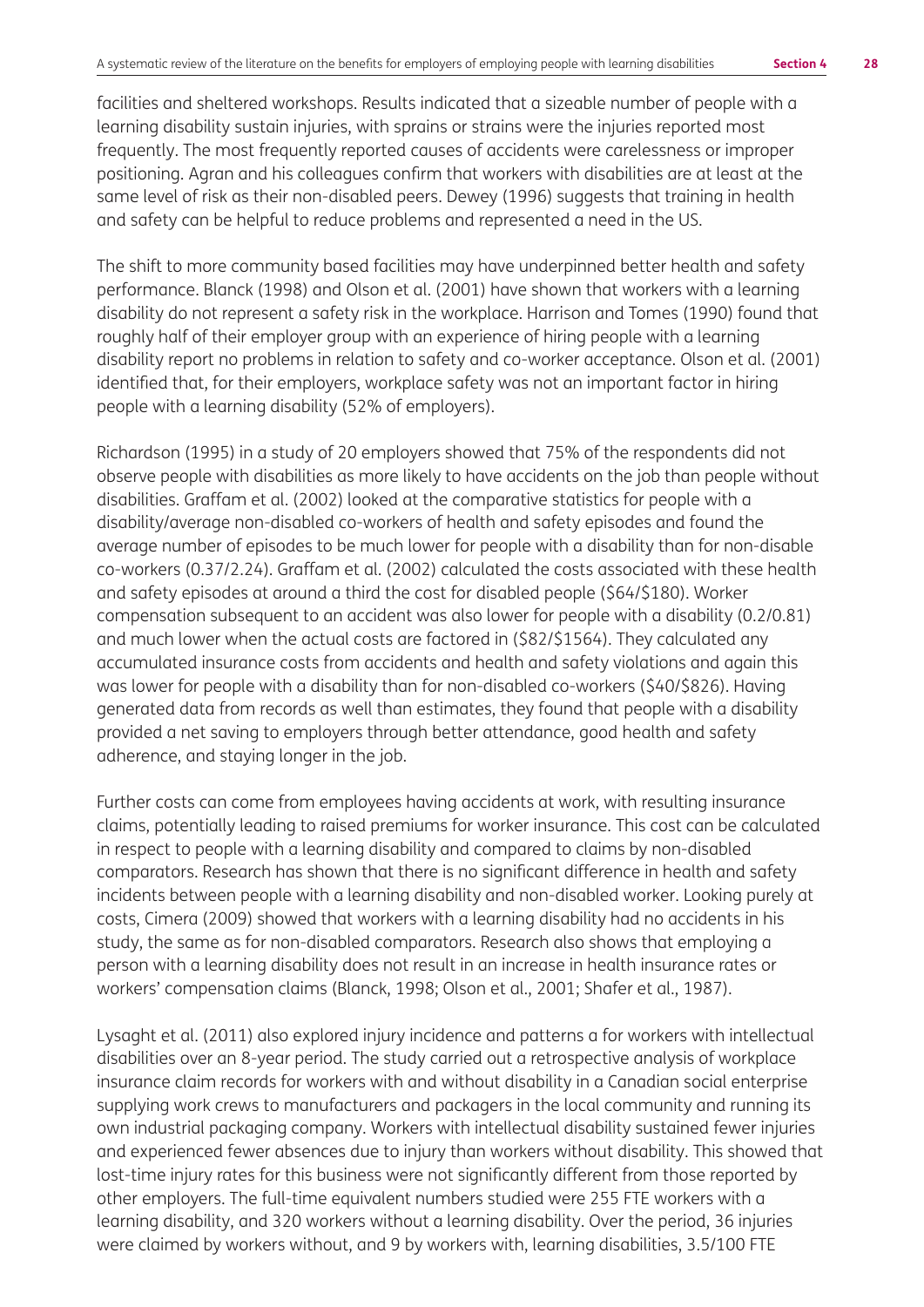worker with learning disabilities and the rate for contract workers was 10.3/100 FTEs, a significantly difference. The comparable "lost-time injuries" (where time-off was required) were 0.4% lost-time injury per FTE worker with, and 2.8% without, a learning disability. The authors note that the injury rates reported in this company were not substantially different from other counterparts in the same industry, allowing them to assume that workers with learning disabilities would be at no higher or lower risk in this company than in others performing the same type of work.

#### **Conclusion**

Workers with a learning disability do not seem to represent a greater safety risk in the workplace than their non-disabled co-workers. In the wider community of people with a disability the risks of health and safety breaches are again low. While employers tend to raise concerns over the likely health and safety performance of disabled people, particularly those employers without experience of employing people with a learning disability, and that their concerns seem to be inflated. It is important to assist employers in understanding that people with a learning disabilities do not represent a significant risk or additional cost if they are employed through sensible support processes.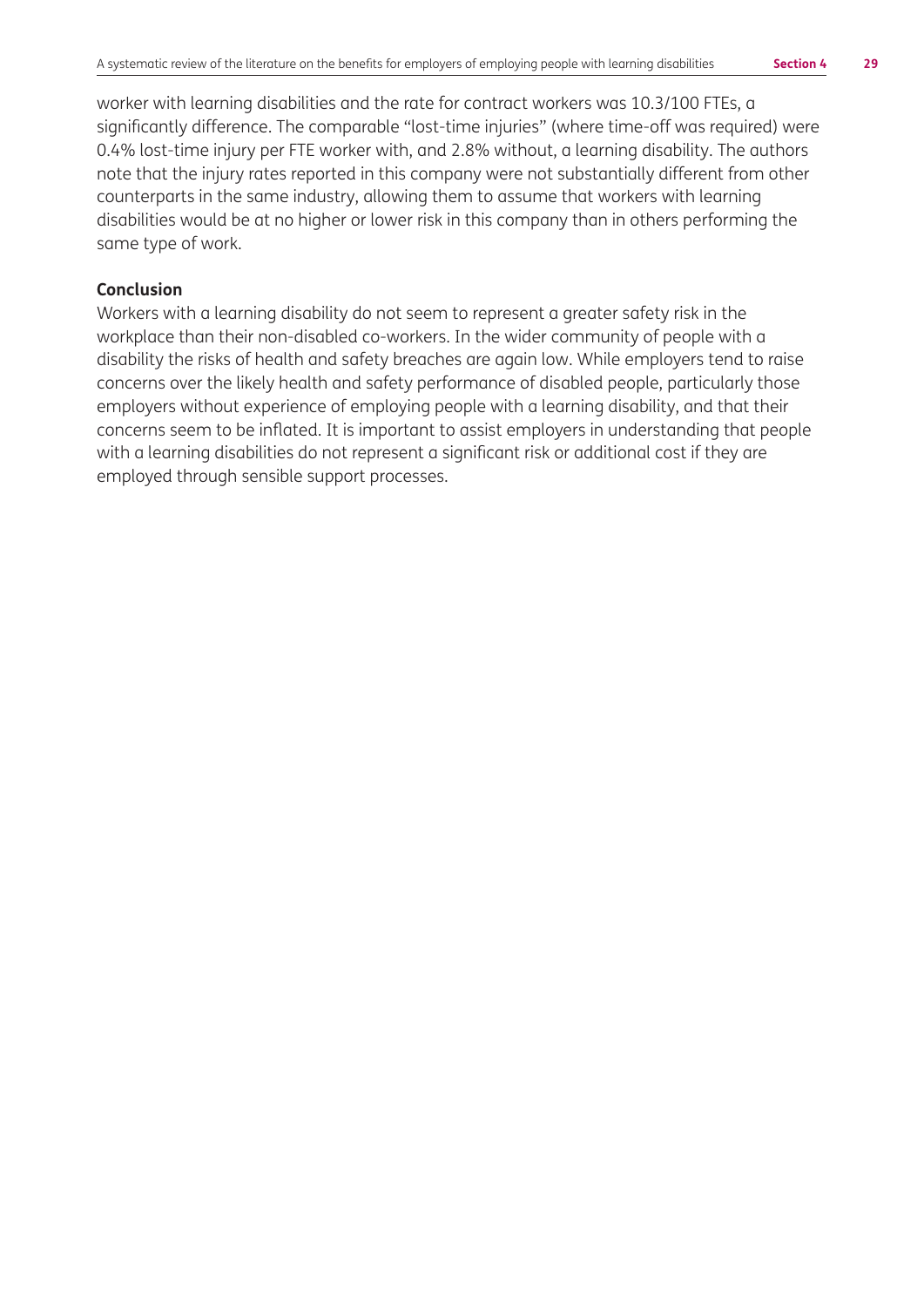## 5. Employer views of the support they need to employ people with a learning disability

It is important to stress that many of the studies show outcomes in the context of supported employment agencies (or the equivalent) providing employers and workers with key services. Employers are unlikely to experience the best outcomes from people with a learning disability without this support. Evidence suggests that employees with a learning disability are more likely to receive higher ratings of their work performance when employers perceive a good jobemployee match (Gates, 2000; Lagerveld et al., 2010). Smith et al. (2004b) found that employers rated workers with an intellectual disability as satisfactory when they met job expectations.

Sitlington and Easterday (1992) reported that employers would be more likely to employ people with a learning disability if they had on-going availability of a person to call for assistance and they have the availability of a person for on-site training. Kregel and Unger (1993) found that employers valued supported employment and job coach support, reporting that *"from the employer's perspective, supported employment is viewed as a program that capitalizes on the strengths of workers with disabilities and is easily integrated into the workplace. Furthermore, the presence of the job coach at the worksite is viewed by the employers as a positive experience."* (Kregel and Unger, 1993, p22)

 In order to achieve successful performance on the job, several elements are necessary; the worker with a learning disability must be matched to the job to ensure that his or her skills, interests, and needs are satisfied and that work performance is satisfactory to the employer (Chicochio and Frigon, 2006). There must also be adequate support to assist the worker in performing the job and to help them to engage actively into the social life of the workplace. Scheid (2005), in a study of 117 employers, reported that their employer respondents thought that using job coaches, or having disability professionals provide assistance to them and employees, to be the most helpful way to assist them to employ more people with a learning disability.

#### **Conclusion**

To get good outcomes, employers need good supported employment and supportive government policies, such as for Access to Work availability. While it is not impossible for people with a learning disability to find and get a job, and for a good employer to provide the support they might need independently, the overall employment rate figures suggest that it is rare. Good supported employment remains a rare commodity in the UK. If employers are to realise the benefits of employing people with a learning disability then job coach supported employment need to be more widely available. They are needed to deliver the advocacy, job matching and tailored training that employees need, and to assist employers with the advice and on-going point of reference that they report as being so valuable to their efforts in creating a diverse workforce.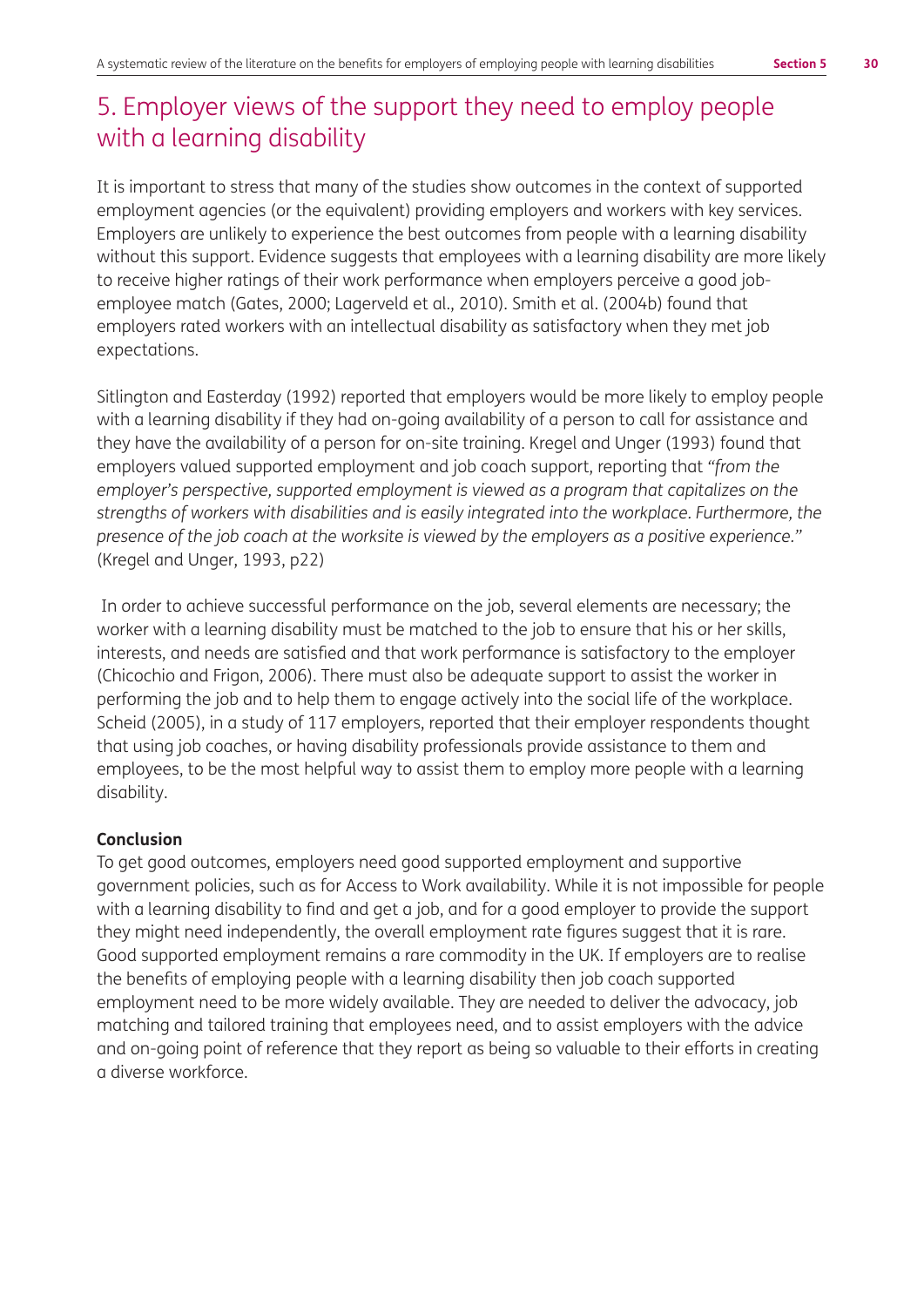# **Conclusions**

Employers face a difficult set of decisions in employing people with a learning disabilities. Employers must consider their company skill requirements, their staff turnover rates and associated costs, costs of workplace "reasonable adjustments", flexibility and constraints in their ability to change key production processes, supervisor and co-worker considerations, customer reaction, legal requirements under the Equality Act and other relevant legislation, a corporate social responsibility agenda and their own existing experience of hiring people with a learning disability. Added to this are then many myths about the employment abilities of people with a learning disability. Employers need a business case to employ people with a learning disability- anti-discrimination legislation is alone not enough. This is as it should be. Legislation, and the available of appropriate funded support, helps to level the playing field between competing workers. However, employers need good workers who can take their place within the company on merit rather than through any sense of charitable action, and they need to be convinced that people with a learning disability are valuable workers.

In advocating for a greater role for people with a learning disability in the workplace we find ourselves disadvantaged by the lack of an extensive research literature on the financial costs and benefits to employers of employing people with a learning disability. The drive from equality legislation has led to a focus of disability more generally than people with a learning disability of other specific disabilities, and this has led to much generic research. However, from this review we do find that we have enough information to flesh out a business case for employers for the employment of people with a learning disability.

We cannot say that all people with a learning disability will make perfect workers in a wide range of jobs. This is true for all people. People with a learning disability are individuals they will fit into particular jobs and with particular employers better than others. The key to their employment is, therefore, in understanding their talents and support needs and finding the correct combination of employer tasks, work environment and working culture - in effect we need to find jobs for people and not people for jobs. People with a learning disability can learn complicated tasks and working processes, but they can do this most effectively if they are taught on the job. This requires a particular support model if the enterprise is to be successfuljob coach supported employment. We have seen that employers have more concerns about employing this client and it is helpful that supported employment as an approach that recognises that employers also need significant help to welcome in a person with a learning disability. Most importantly, we do have enough useful data to show that in many areas people with a learning disability deliver valuable work performance and can be valuable employees. With the right support and job matching, people with a learning disability can meet employer criteria for work. This is a very important message that we need to share, particularly when there are calls to reduce the National Minimum Wage for people with a learning disability in an attempt to get more of them jobs. Being a worker that can do the job well is a better business proposition that having a poor worker in the company for a cut rate wage. This requires the right sort of support for employer and employee, not a sub-minimum wage offer.

We know that some people may need more input from supervisors and take a little longer to learn a job. This might seem to be a recipe for a person not getting a job. However, we have also found that employers are willing to provide this additional time because they are able to obtain reliable, dedicated employees, increased workforce diversity, and maintain a positive image of corporate social responsibility through being flexible.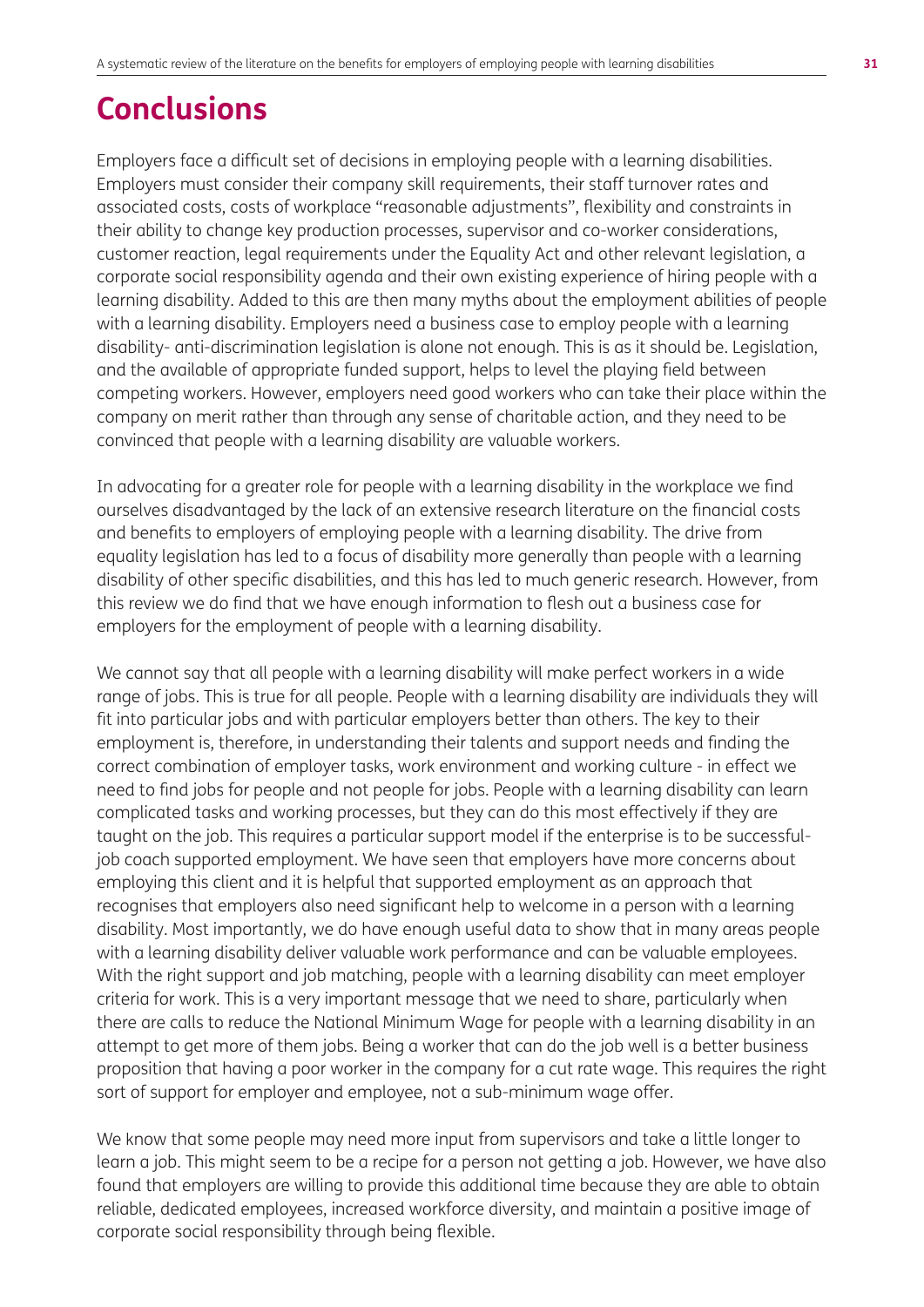The data we have confirms that people with a learning disability generally do stay in work longer, are sick less and are reliable time-keepers. This is powerful employment card as people losing or leaving jobs costs employers significant sums. The combination of being reliable and staying in a job longer, combined with estimates of what it costs to find, interview, recruit and train new staff can lead to significant employer savings. This a strong reason for employing people. Further, our research reveals that workers with a learning disability help promote good relationships with, and between co-workers, they are loyalty to the company, a characteristic valued most by employers. When in employment people with a learning disability appears to add significant value to the company by increasing morale, increasing productivity among others, improved attitudes and greater diversity. This is over and above any direct contribution through work performance itself and can help a company's bottom line. It is these wider benefits to the employer that can make such a placement worthwhile to an employer, especially where greater supervision and training are required elsewhere.

The public appear to be positive about company efforts to include people with a disability as workers. This fits in well with modern goals of corporate social responsibility and company brand image. Employers do report improved public image and enhanced diversity as potential benefits of hiring workers with disabilities generally and people with a learning disability can help employers in this area. and this seems to extend to people with a learning disability. Even without a lot of clear cost benefits data on this issue, it seems clear that the public is positive about efforts to include people with a learning disability and has benefits for employers.

Employers do worry that employing a person with a learning disability will cost them significant through providing workplace accommodations. The reality is that many "reasonable adjustments" are cost neutral. The nature of accommodations for people with a learning disability also tend to be lower because of the nature of their support needs, which are more likely to be the use of a job coach, changes in routines or having some flexibility in the way they work. The UK's Access to Work scheme is a valuable asset, helping us to help employers overcome any fears of costly accommodations. available to offset the cost to the employer of putting in place reasonable adjustments. The cost of accommodations should not remain a significant barrier to people with a learning disability entering work.

Another significant concern for employers is that people with a learning disability will be unsafe in work, injure themselves or others, and raise the costs of the employer in insurance premiums, claims and in reputational damage. Our data shows that workers with a learning disability do not represent a greater safety risk in the workplace than their non-disabled co-workers. In fact, the evidence we have presented suggests that they are less of a risk that non-disabled coworkers. They do not cost employers more in insurance and claims. It will be important for us to convince employers that people with a learning disabilities do not represent a significant risk or additional cost if they are employed through sensible support processes.

It is important to underline that much of the good outcomes we have reviewed in this paper is underpinned by evidenced based support practices. It is no accident that we have such low employment rates. We have not had the right support systems in place to achieve better one. It is a mistake to see the employer as any kind of primary barrier to people's employment. Employers just want good workers and seem willing change their procedures if that will get them. Employers and people with a learning disability need good supported employment and supportive government policies, to be able to deliver good jobs for people. If employers are to realise the benefits of employing people with a learning disability then job coach supported employment needs to be more widely available.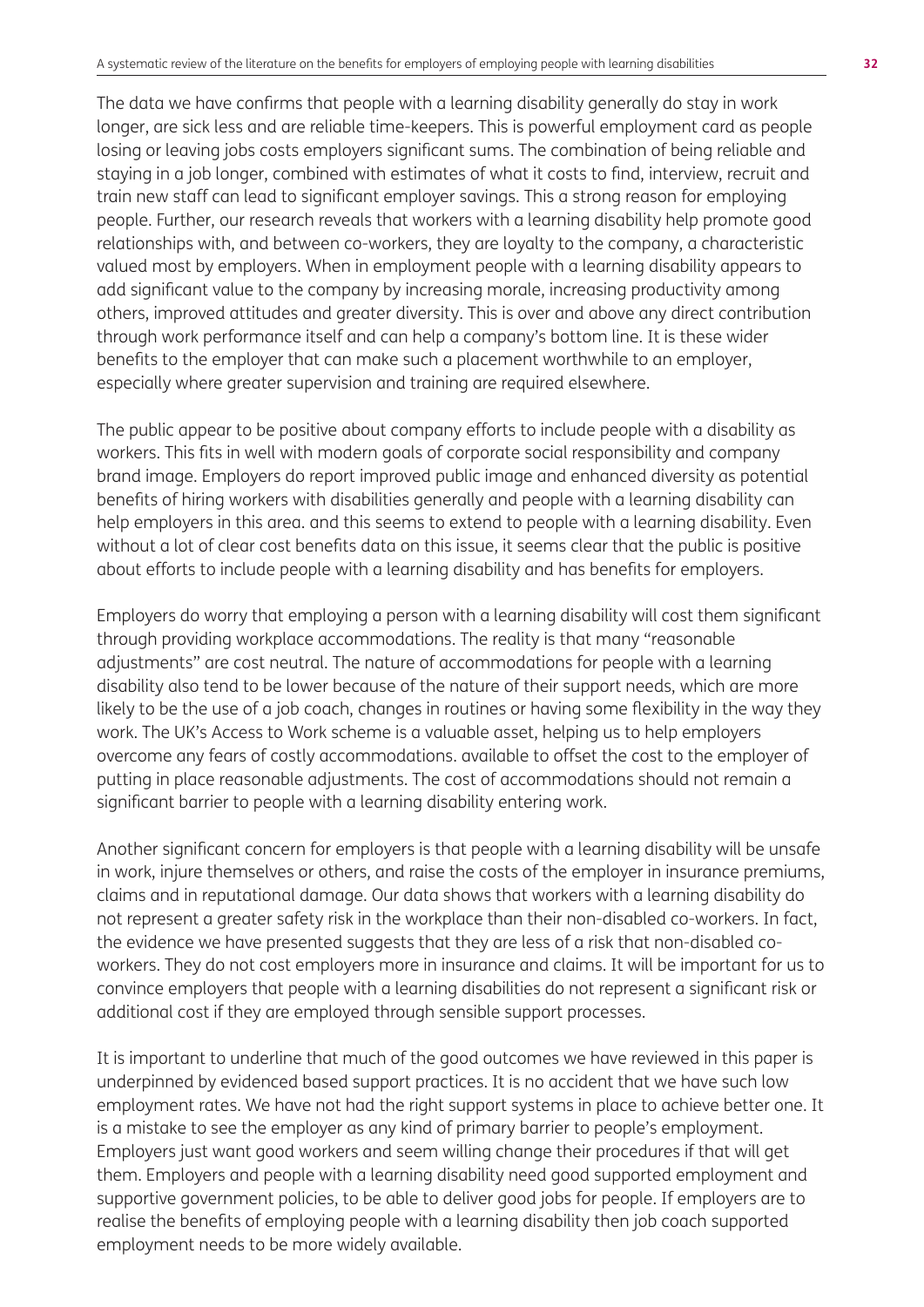We know from the data reviewed here that once we employers have the experience of employing people with a learning disability, they are likely to have a significantly more positive view of workers with a learning disability going forward. This is the kind of virtuous circle that we need to finally jump start our terribly low employment rate for people with a learning disability and to give them a significant additional stake in society.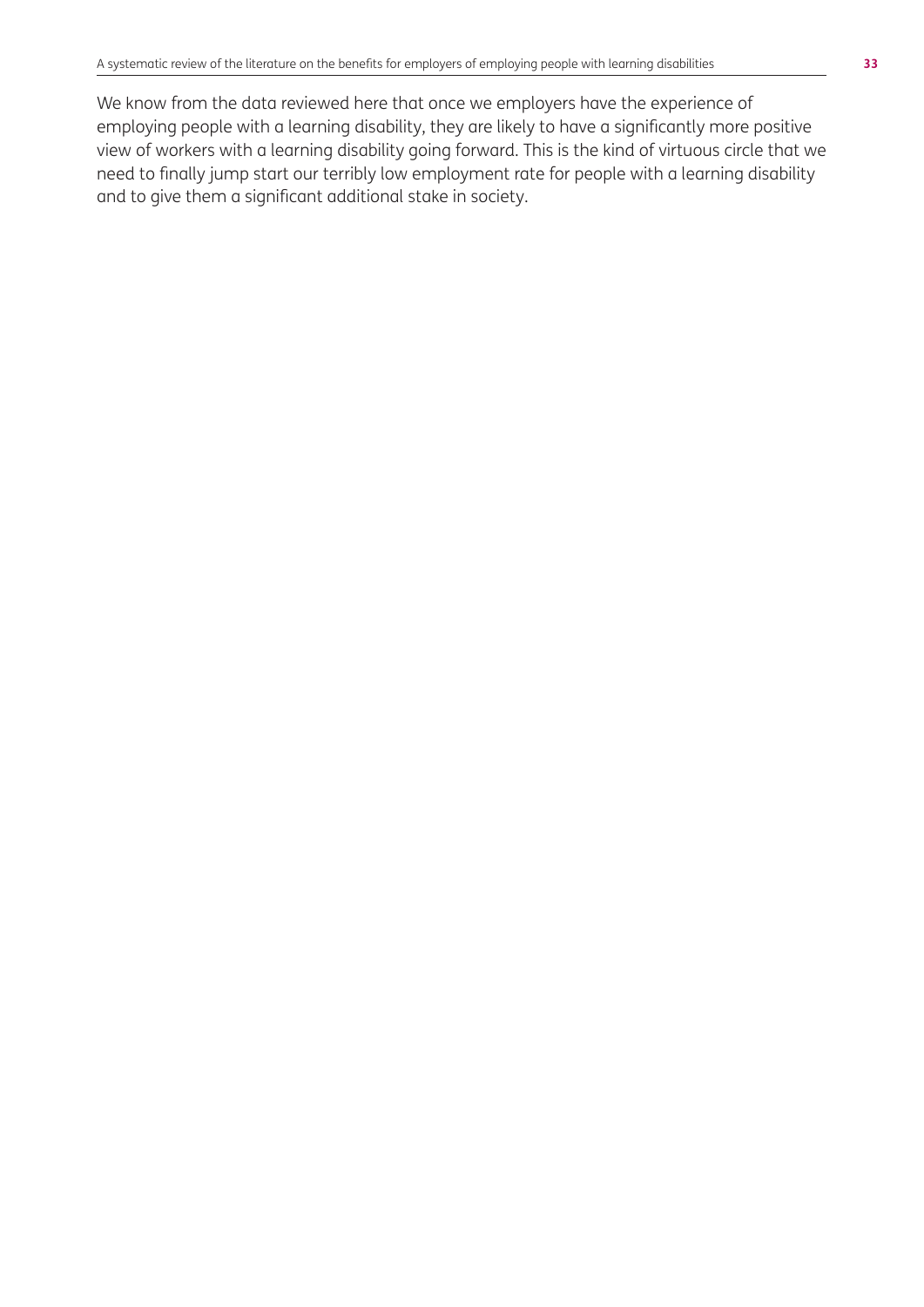# **References**

Agran, M. and Madison, D. (1995). Prevalence of injuries among supported employees. *Journal of Vocational Rehabilitation*, 5, 5-13.

Batty, J. (1991). Operators accommodate disabled workers: Getting ready for the ADA. *Restaurants USA*, 11, 5, 18-23.

Beyer, S. (2008). *An Evaluation of the Outcomes of Supported Employment in North Lanarkshire (2007)*. Motherwell: North Lanarkshire Social Work Service. Available at: https://base-uk.org/ sites/default/files/pdfs/lanarkshirepdf.pdf (Accessed 20 May 2017)

Beyer, S. and Robinson, C. (2009). *A Review of the Research Literature on Supported Employment: A Report for the Cross-Government Learning Disability Employment Strategy Team*. London: Department of Health. Available at: https://www.researchonline.org.uk/sds/search/download. do%3Bjsessionid=47237BC2921A7622448FC0DF4675C065?ref=B12586 (Accessed 22 May 2017)

Beyer, S. and Beyer, A. (2017). *The Economic Impact of Disabled Persons in the Labour Market*. Saarbrucken, Germany: Editions universitaires europeeannes. Available at: http://easpd.eu/sites/ default/files/sites/default/files/beyer\_study\_economic\_impact\_of\_inclusive\_labour\_markets.pdf (Accessed 22 May 2017)

Blanck, P.D. (1991). The emerging work force: Empirical study of the Americans With Disabilities Act. *Journal of Corporation Law*, 16, 4, 693.

Blanck, P.D. (1998). *The Americans with Disabilities Act and the Emerging Workforce: Employment of People with Mental Retardation*. Washington, DC: American Association of Mental Retardation (AAMR).

Blessing, L. A. and Jamieson, J. (1999). Employing persons with a developmental disability: Effects of previous experience. *Canadian Journal of Rehabilitation*, 12, 4, 211-221.

British Association of Supported Employment (2017). *What is Supported Employment?* Available at: http://base-uk.org/what-supported-employment (Accessed 22 May 2017)

Buccini, E.P. (1981). *A Study of the Attitudes of Personnel Directors toward Selected Handicapping Conditions as Evidenced by Social Distance Correlates and work Problem Correlates*. PhD Thesis. New York: New York University.

Butterworth, J. and Pitt-Catsouphes, M. (1997). Employees with disabilities: What HR managers, supervisors and co-workers have to say. *Employment in the Mainstream*, 22(1), 5-15.

Cantor, A. (1998). *The Costs and Benefits of Accommodating Employees with Disabilities*. Available at: http://www. empowermentzone. com/cost ben.txt (Accessed 22 May 2017).

Cavanagh, J., Bartram, T., Meacham, H., Bigby, C., Oakman, J. and Fossey, E. (2017). Supporting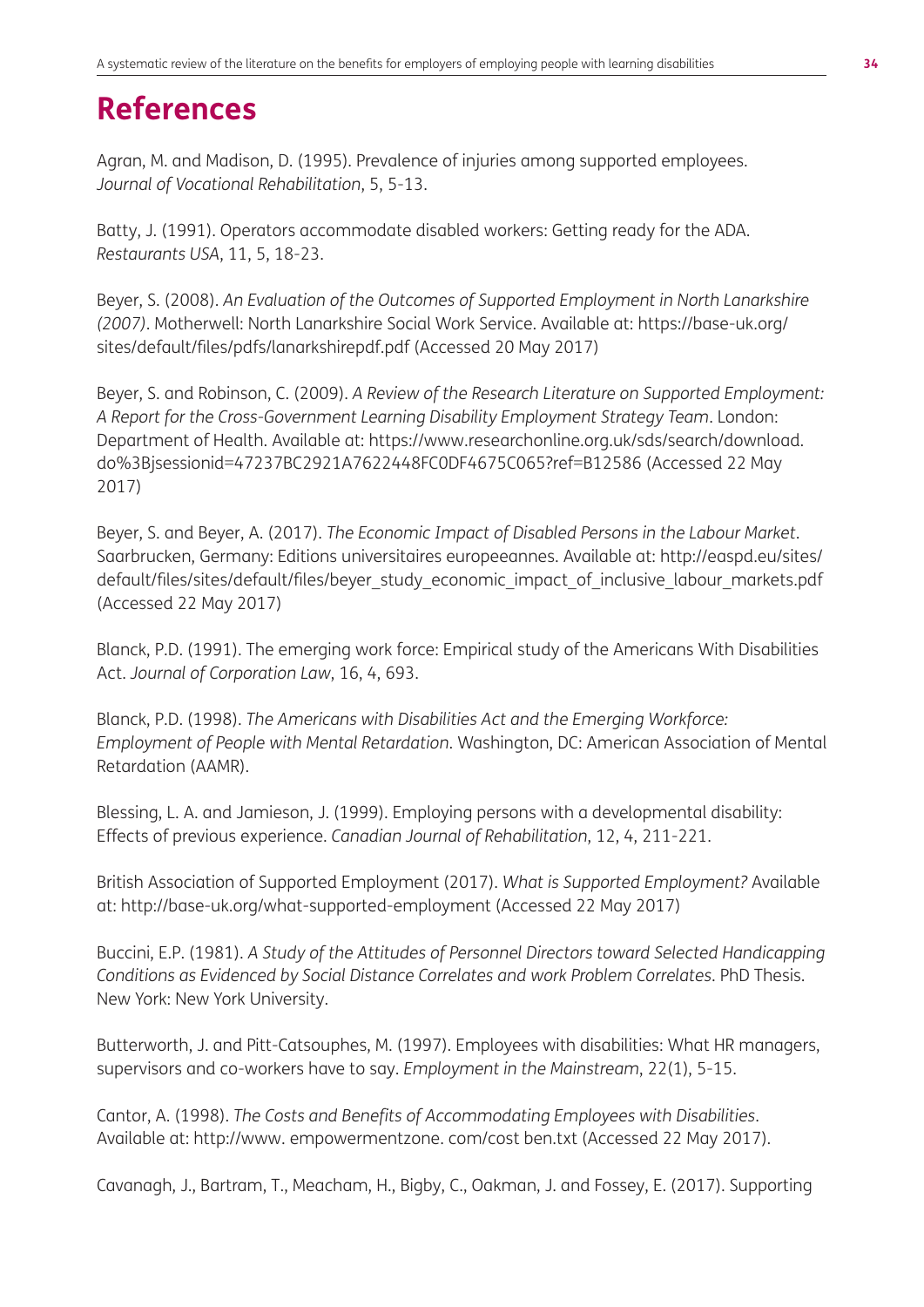workers with disabilities: a scoping review of the role of human resource management in contemporary organisations. *Asia Pacific Journal of Human Resources*, 55, 1, 6-43.

Chi, C.G-Q and Qu, H. (2004). A study of differential employers' attitude towards hiring people with physical, mental, and sensory disabilities in the restaurant industry. *Journal of Human Resources in Hospitality & Tourism*, 3, 2, 1-31.

Chicochio, F. and Frigon, J-Y (2006). Tenure, satisfaction, and work environment flexibility of people with mental retardation. *Journal of Vocational Behaviour*, 68, 175-187.

Cimera, R. E. (2000). The cost-efficiency of supported employment programs: A literature review. *Journal of Vocational Rehabilitation*, 14, 51-61.

Cimera, R.E. (2009). The monetary benefits and costs of hiring supported employees: A pilot study. *Journal of Vocational Rehabilitation*, 30, 2, 111-119.

Cimera, R.E. (2010). The national cost-efficiency of supported employees with intellectual disabilities: The worker's perspective. *Journal of Vocational Rehabilitation*, 33, 2, 123-131.

Cook, J.A., Razzano, L.A., Straiton, D.M. and Ross, Y. (1994). Cultivation and maintenance of relationships with employers of people with psychiatric disabilities. *Psychosocial Rehabilitation Journal*, 17, 3, 103-116.

Cooper, B. (1991). Employment potential of persons with mild intellectual impairments. *Canadian Journal of Rehabilitation*, 5, 81-92.

Dewey, R. (1996). *Promoting the Health and Safety of Individuals with Developmental Disabilities Employed in Mainstream Settings: Report and Recommendations to the National Institute for Occupational Safety and Health (NIOSH)*. University of California, Berkeley: U.S. Department of Health and Human Services.

Dalgin, R.S. and Bellini, J. (2008). Invisible disability disclosure in an employment interview: Impact on employers' hiring decisions and views of employability. *Rehabilitation Counseling Bulletin*, 52, 1, 6-15.

Department of Health and Valuing People Now (2011). *Supported Employment and Job Coaching: Best Practice Guidelines*. London: HM Government. Available at: http://www. preparingforadulthood.org.uk/resources/all-resources/supported-employment-and-jobcoaching-–-best-practice-guidelines (Accessed 22 May 2017)

Department of Education, Employment and Workplace Relations (DEEWR) (2014). *Evaluation of Disability Employment Services 2010–2013: Final report*. Available at: https://www.dss.gov.au/ sites/default/files/documents/05\_2014/des\_evaluation\_report.pdf (Accessed 22 May 2017)

Dewey, R. (2006). *Promoting the Health and Safety of Individuals with Developmental Disabilities Employed in Mainstream Settings: Report and Recommendations to the National Institute for Occupational Safety and Health (NIOSH)*. University of California, Berkeley: Labor Occupational Health Program. Available at: http://www.lohp.org/docs/projects/workerswithdisabilities/ nioshfinalreport.pdf (Accessed 22 May 2017)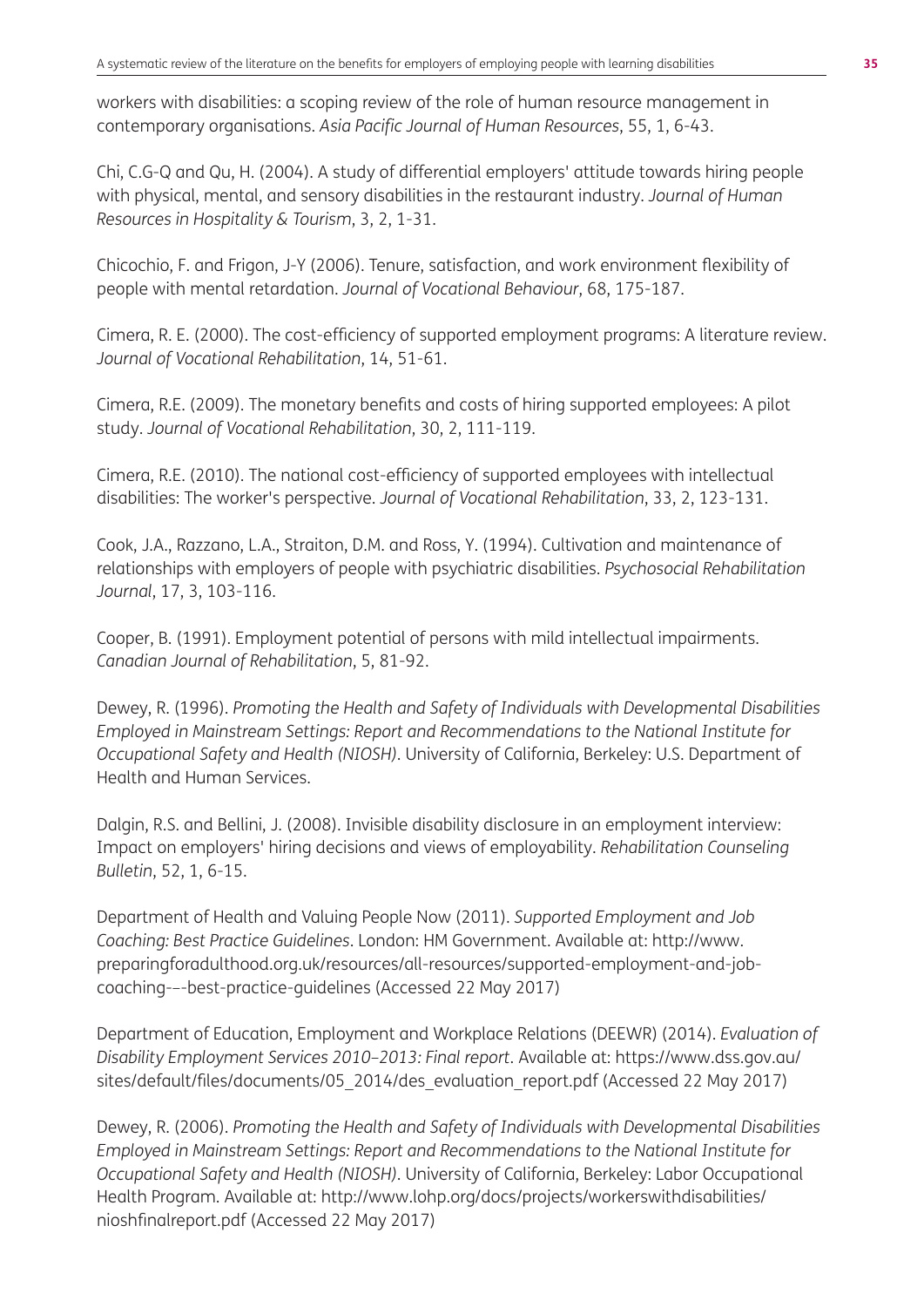Diksa, E. and Rogers, S.E. (1996). Employer concerns about hiring persons with psychiatric disability: Results of the Employer Attitudes Questionnaire. *Rehabilitation Counseling Bulletin*, 40, 1, 31-44.

Eiginbroad, R. and Retish, P. (1988). Work experience employers' attitudes regarding the employability of special education students. *Career Development for Exceptional Individuals*, 11, 15–25.

European Union of Supported Employment (2010). *European Union of Supported Employment Toolkit*. Available at: http://www.euse.org/content/supported-employment-toolkit/EUSE-Toolkit-2010.pdf(Accessed: 22 May 2017)

Fabian, E., Luecking, R. and Tilson, G. (1995). Employer and rehabilitation personnel views on hiring persons with disabilities: Implications for job development. *Journal of Applied Rehabilitation Counseling*, 61, 42-49.

Forest, A. (2015). Companies fear employing people with learning disabilities, survey reveals. *The Guardian*, 10th Nov, 2015. Available at: https://www.theguardian.com/sustainablebusiness/2015/nov/10/companies-fear-employing-people-learning-disabilities-survey-revealsmencap-ian-duncan-smith (Accessed: 22 May 2017)

Fornes S., Rocco T. S. and Rosenberg H. (2008) Improving outcomes for workers with mental retardation. *Human Resource Development Quarterly*, 19, 373–395.

Fuqua, D. R., Rathburn, M., & Gade, E. M. (1984). A comparison of employer attitudes toward the worker problems of eight types of disabilities. *Vocational Evaluation and Work Adjustment Bulletin*, 15, 1, 40-43.

Gade, E. and Toutges, G. (1983). Employers' attitudes towards hiring epileptics: Implications for job placement. *Rehabilitation Counseling Bulletin*, 26, 5, 353-356.

Gates, L.B. (2000). Workplace accommodation as a social process. *Journal of Occupational Rehabilitation*, 10, 1, 85-98.

Gibson, D. and Groeneweg,, G. (1986). Employer receptivity to the developmentally handicapped: When "yes" means "no". *Canada's Mental Health*, 34, 2, 12-16.

Gilbride, D. and Stensrud, R. (1992). Demand-side job development: A model for the 1990s. *Journal of Rehabilitation*, 58, 4, 34-39.

Goldstone, C. and Meager, N. (2002). *Barriers to Employment for Disabled People*. London: Department for Work and Pensions In-house Report 95.

Graffam, J., Smith, K., Shinkfield, A., Polzin, U. (2002a). Employer benefits and costs of employing a person with a disability. *Journal of Vocational Rehabilitation*, 17, 4, 251-263.

Graffam, J., Shinkfield, A., Smith, K., Polzin, U. (2002b). Factors that influence employer decisions in hiring and retaining an employee with a disability. *Journal of Vocational Rehabilitation*, 17, 3, 175-181.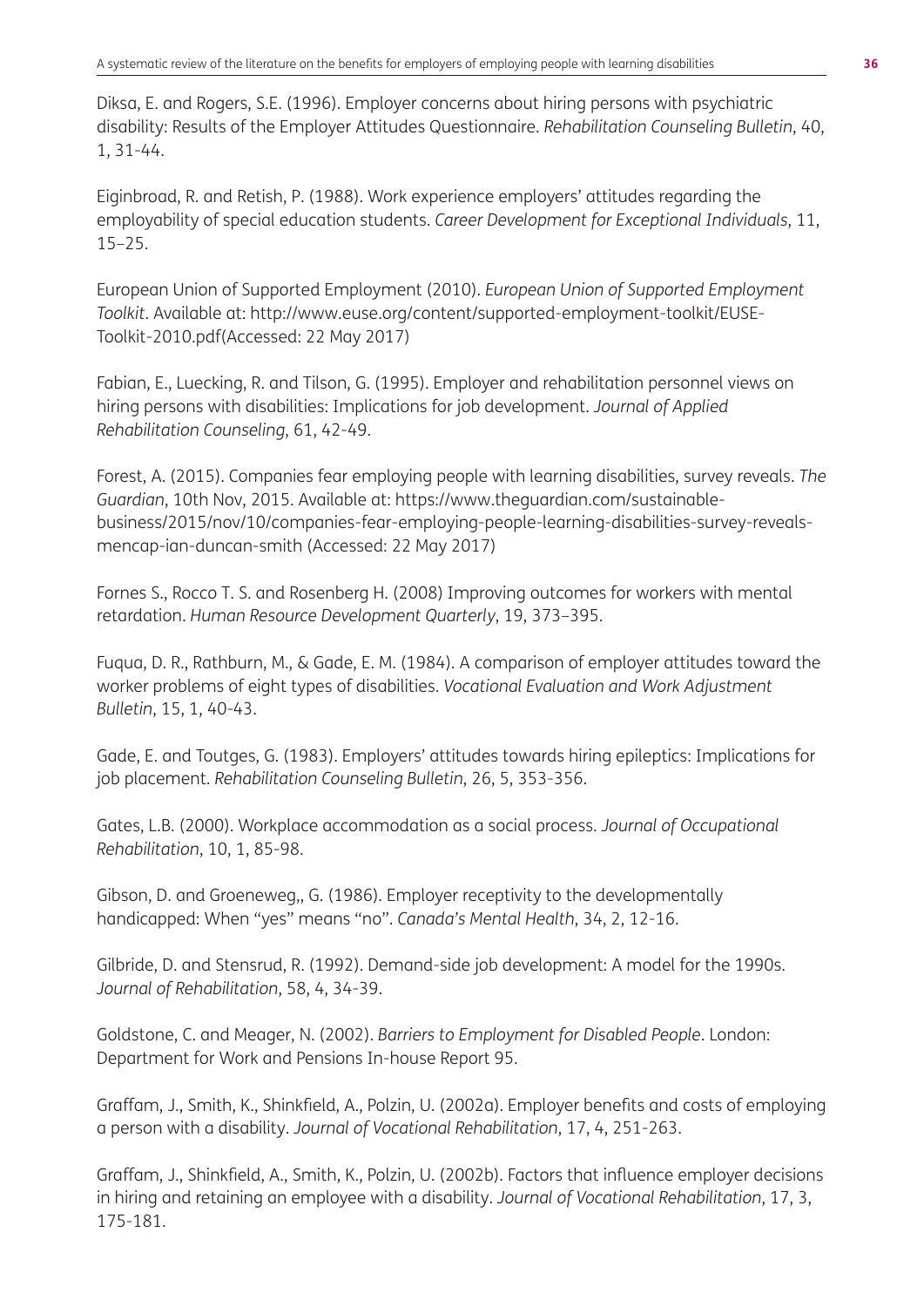Grieg, R., Chapman, P., Eley, A., Watts, R., Love, B. and Bourlet, G. (2014). *The Cost Effectiveness of Employment Support for people with Disabilities: Final Detailed Research Report*. Bath: NDTi.

Gruenhagen, K.A. (1982). Attitudes of fast food restaurant managers towards hiring the mentally retarded: A survey. *Career Development for Exceptional Individuals*, 5, 98-105.

Hernandez, B., McDonald, K., Divilbiss, M., Horin, E., Velcoff, J. and Donoso, O. (2008). Reflections from employers on the disabled workforce: Focus groups with healthcare, hospitality and retail administrators. *Employee Responsibilities & Rights Journal*, 20, 3, 157-164.

Houtenville, A., Kalargyrou, V. (2012). People with disabilities: employers' perspectives on recruitment practices, strategies, and challenges in leisure and hospitality. *Cornell Hospitality Quarterly*, 53, 1, 40-52.

Job Accommodation Network (1994). *Workplace Accommodations: Low Cost, High Impact*. Morgantown, WV: JAN.

Job Accommodation Network (2016). *Workplace Accommodations: Low Cost, High Impact*. Morgantown, WV: JAN. Available at: http://askjan.org/media/lowcosthighimpact.html (Accessed 22 May 2017)

Jones, B.J., Gallagher, B.J., Kelley, J.M. and Massari, L.O. (1991). A survey of Fortune 500 corporate policies concerning the psychiatrically handicapped. *Journal of Rehabilitation*, 57, 31-35.

Johnson, V. A., Greenwood, R. and Schriner, K. F. (1988). Work performance and work personality: Employer concerns about workers with disabilities. *Rehabilitation Counseling Bulletin*, 32, 50-57.

Kanter, J.P. (1988). Employer attitudes and hiring behaviors toward workers with mental retardation (Doctoral dissertation, Boston College, 1987). *Dissertation Abstracts International*, 49, 293.

Kettle, M. and Massie, B. (1981). Need a disability be a handicap? *Personnel Management*, 13, 2, 32-35.

Koser, D.A., Matsuyama, M. and Kopelman, R.E. (1999). Comparison of a physical and a mental disability in employee selection: An experimental examination of direct and moderate effects. *North American Journal of Psychology*, 1, 2, 213-222.

Kregel, J. and Tomiyasu, Y. (1994). Employers' attitudes toward workers with disabilities: Effect of the Americans with Disabilities Act. *Journal of Vocational Rehabilitation*, 4, 165-173.

Kregel, J. (1999). Why it pays to hire workers with developmental disabilities. *Focus on Autism and other Developmental Disabilities*, 14, 130-132, 139.

Kregel, J., Parent, W. and West, M. (1994). The impact of behavioral deficits on employment retention: An illustration from supported employment. *NeoroRehabilitation*, 4, 1, 1-14.

Kregel, J., Unger, D. (1993). Employer perceptions of the work potential of individuals with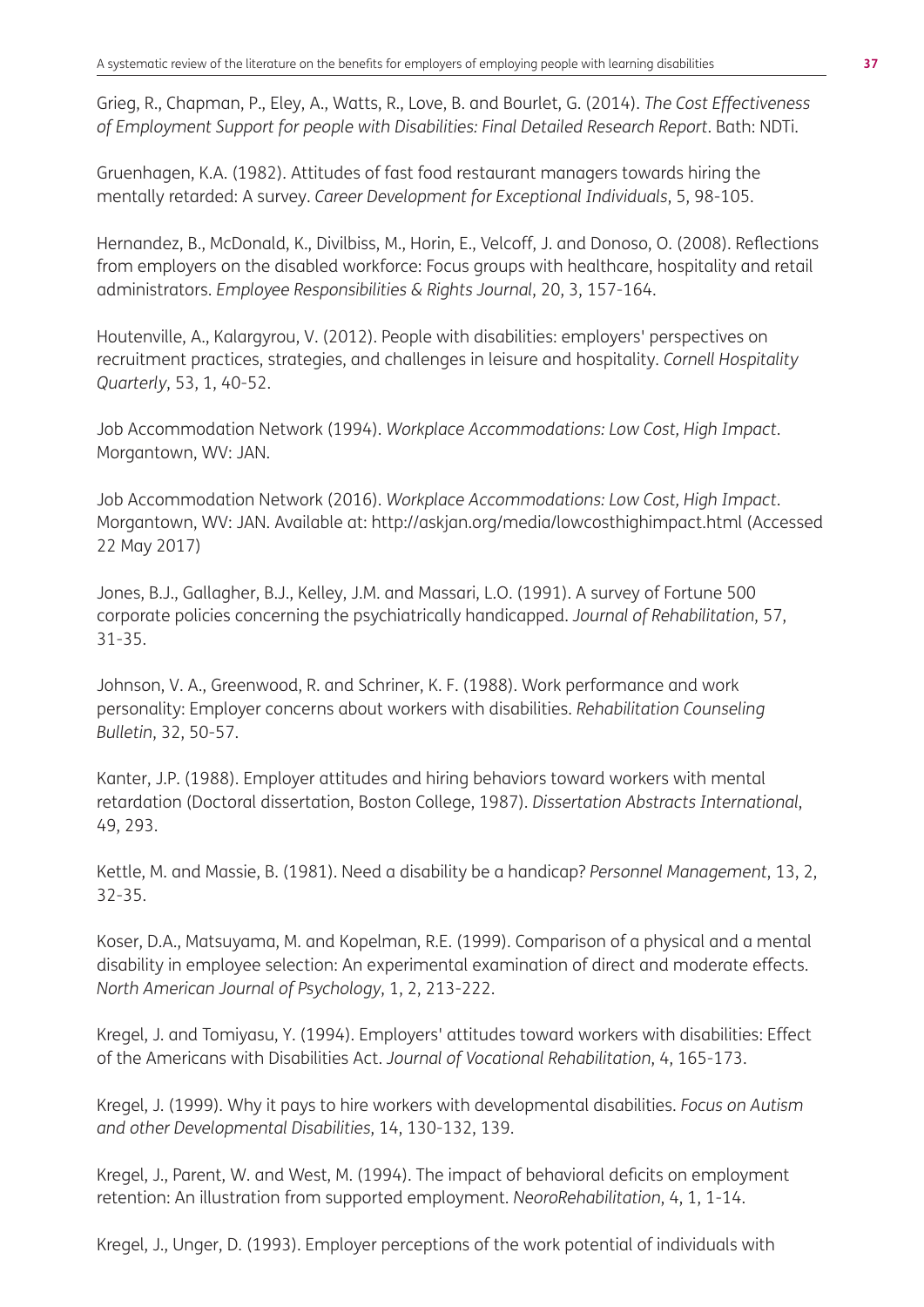disabilities: An illustration from supported employment. *Journal of Vocational Rehabilitation*, 3, 4, 17-25.

Levy, J.M., Jessop, D.J., Rimmerman, A. and Levy, P.H. (1992). Attitudes of Fortune 500 Corporate Executives toward the employability of persons with severe disabilities: A national study. *Mental Retardation*, 30, 67-75.

Levy, J., Jessop, D., Rimmerman, A., Francis, F. and Levy, P. (1993). Determinants of attitudes of New York State employers toward the employment of persons with severe handicaps. *Journal of Rehabilitation*, 59, 49–54.

Lee, B.A. and Newman, K.A. (1995). Employer responses to disability: Preliminary evidence and a research agenda. *Employee Responsibilities & Rights Journal*, 8, 3, 209-229.

Lengnick-Hall M., Gaunt P.M. and Kulkarni, M. (2008). Overlooked and underutilized: People with disabilities are an untapped human resource. *Human Resource Manager*, 47, 2, 255-73.

Lin C-J (2008). *Exploration of Social Integration of People with Intellectual Disabilities in the Workplace*. Unpublished master's thesis. Queen's University: Ontario, Canada.

Lysaght, R., Sparring, C., Ouellette-Kuntz, H. and Marshall, C.A. (2011). Injury incidence and patterns in workers with intellectual disability: A comparative study. *Journal of Intellectual & Developmental Disability*, 36,4, 280-284.

Lysaght, R., Ouellette-Kuntz, H. and Lin, C.J. (2012). Untapped potential: Perspectives on the employment of people with intellectual disability. *Work*, 41, 409-422.

Marcouiller, J. A., Smith, C. A., and Bordieri, J. A. (1987). Hiring practices and attitudes of food service employers toward mentally retarded workers. *Journal of Rehabilitation*, 53, 3, 47-50.

Martin, K., Jamrog, J., Dixon, A., Lykins, L., Davis, E. (2014). *Employing People with Intellectual and Developmental Disabilities*. Available at: http://www.cec-como.org/ EmployingPeoplewithIntellectualandDevelopmentalDisabilities.pdf (Accessed 22 May 2017)

McFarlin, D.B., Song, J. and Sonntag, M. (1991). Integrating the disabled into the work force: A survey of Fortune 500 company attitudes and practices. *Employee Responsibilities and Rights Journal*, 4, 2, 107-123.

Minskoff, E.H., Sautter, S., Hoffmann, J. and Hawks, R. (1987). Employer attitudes toward hiring the learning disabled. *Journal of Learning Disabilities*, 20, 1, 53-57.

Morgan R.L., Alexander, M. (2005). The employer's perception: Employment of individuals with developmental disabilities. *Journal of Vocational Rehabilitation*, 23, 39–49.

Needles K. and Schmitz R. (2006). *Economic and Social Costs and Benefits to Employers of Retaining, Recruiting and Employing Disabled People and/or People with Health Conditions or an Injury: A Review of the Evidence*. Corporate Document Services: Great Britain. Department for Work and Pensions.

Nietupski, J., Hamre-Nietupski, S., Vanderhart, N.S., Fishback, K. (1996). Employer perceptions of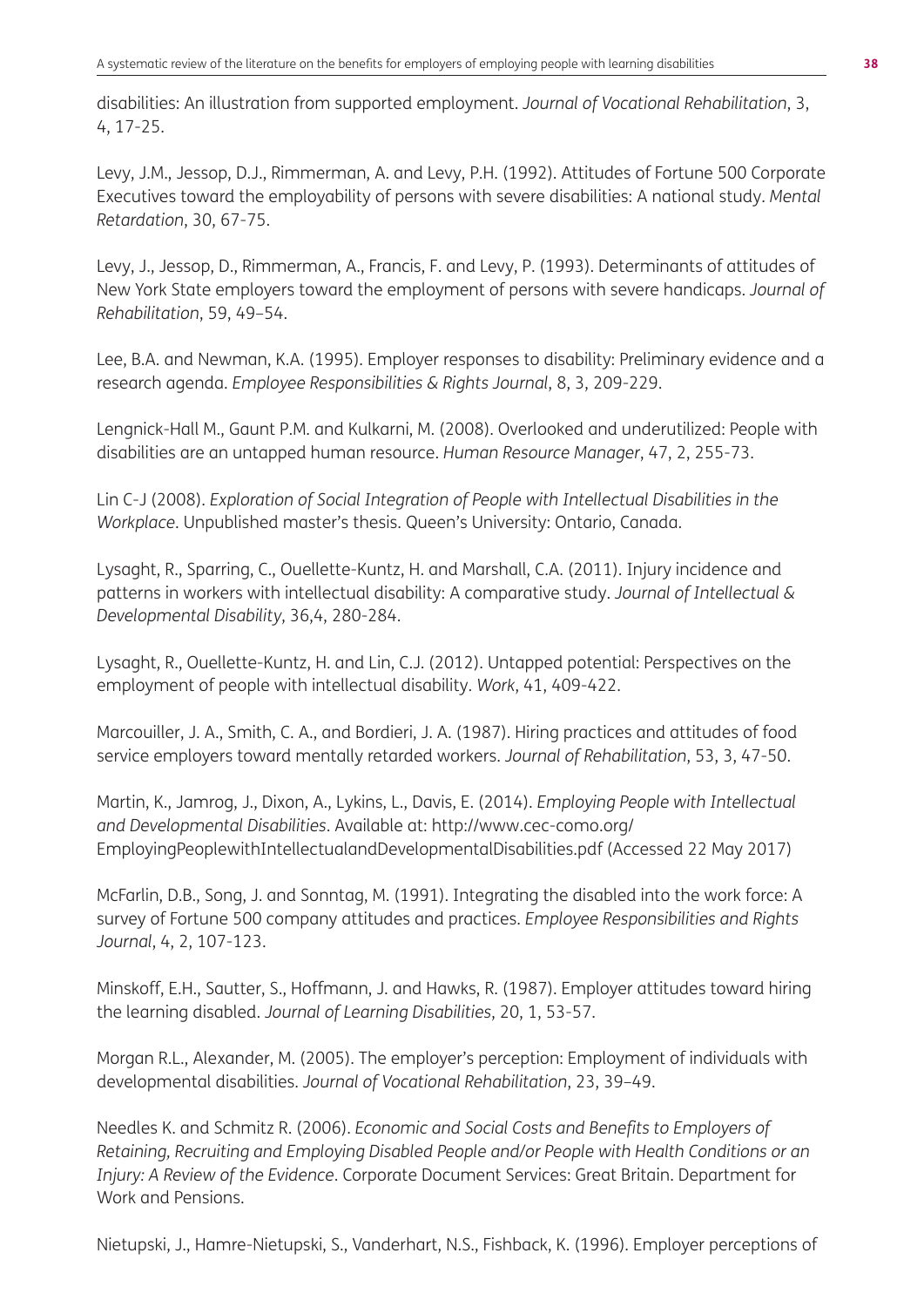the benefits and concerns of supported employment. *Education and Training in Mental Retardation and Developmental Disabilities*, 31, 4, 310-323.

Olson, D., Cioffi, A., Yovanoff, P. and Mank, D. (2001). Employers perceptions of employees with mental retardation. *Journal of Vocational Rehabilitation*, 16, 125-133.

Peck, B and Kirkbride, L.T. (2001). Why businesses don't employ people with disabilities, *Journal of Vocational Rehabilitation*, 16, 71–75.

Petty, M. and Fussell, E. (1997). Employer attitudes and satisfaction with supported employment. *Focus on Autism and other Developmental Disabilities*, 9, 15–22.

Phillips, G. B. (1975). An exploration of employer attitudes concerning employment opportunities for deaf people. *Journal of Rehabilitation of the Deaf*, 9, 2, 1-9.

Pitt-Catsouphes, M., and Butterworth, J. (1995). *Different Perspectives: Workplace Experience with the Employment of Individuals with Disabilities.* Boston, US: Institute for Community Inclusion at Children's Hospital Center on Work and Family at Boston University.

Richardson K. L. (1995). *Supported Employment for Person with Disabilities: A Survey of Austin Employers Attitudes and Perceptions*. Texas State University-San Marcos, Political Science Department. Available at: http://ecommons.txstate.edu/arp/135 (Accessed 11th May 2017)

Rinaldi, M., Perkins, R., Glynn, E., Montibeller, T., Clenaghan, M. and Rutherford, J. (2007). Individual placement and support: from research to practice. *Advances in Psychiatric Treatment*, 14, 1, 50-60.

Sandys, J. (1994). "It Does My Heart Good": the perceptions of employers who have hired people with intellectual disabilities through supported employment programs. Unpublished thesis. Toronto, Canada: University of Toronto.

Scheid, T.L. (1999). Employment of individuals with mental disabilities: Business response to the ADA'S challenge. *Behavioural Sciences & the Law*, 17, 1, 73-91.

Scheid, T.L. (2005). Stigma as a barrier to employment: Mental disability and the Americans with Disabilities Act. *International Journal of Law and Psychiatry*, 28, 6, 670-690.

Schloss, P.J., Soda, S.L. (1989). Employer attitudes concerning training time and on the job success for the mentally handicapped in low and high un-employment area. *Vocational Evaluation and Work Adjustment Bulletin*, 22, 4, 129-132.

Schneider, J. and Dutton, J. (2002). Attitudes towards disabled staff and the effect of the National Minimum Wage: a Delphi survey of employers and Disability Employment Advisors. *Disability & Society*, 17, 3, 283-306.

Seebohm, P. and Beyer, S. (2003). *Employment Creation in Social Enterprises: A Public Authority Perspective 2001–2003. The Financial Net Cost Analysis*. London: King's College London, Institute for Applied Health & Social Policy.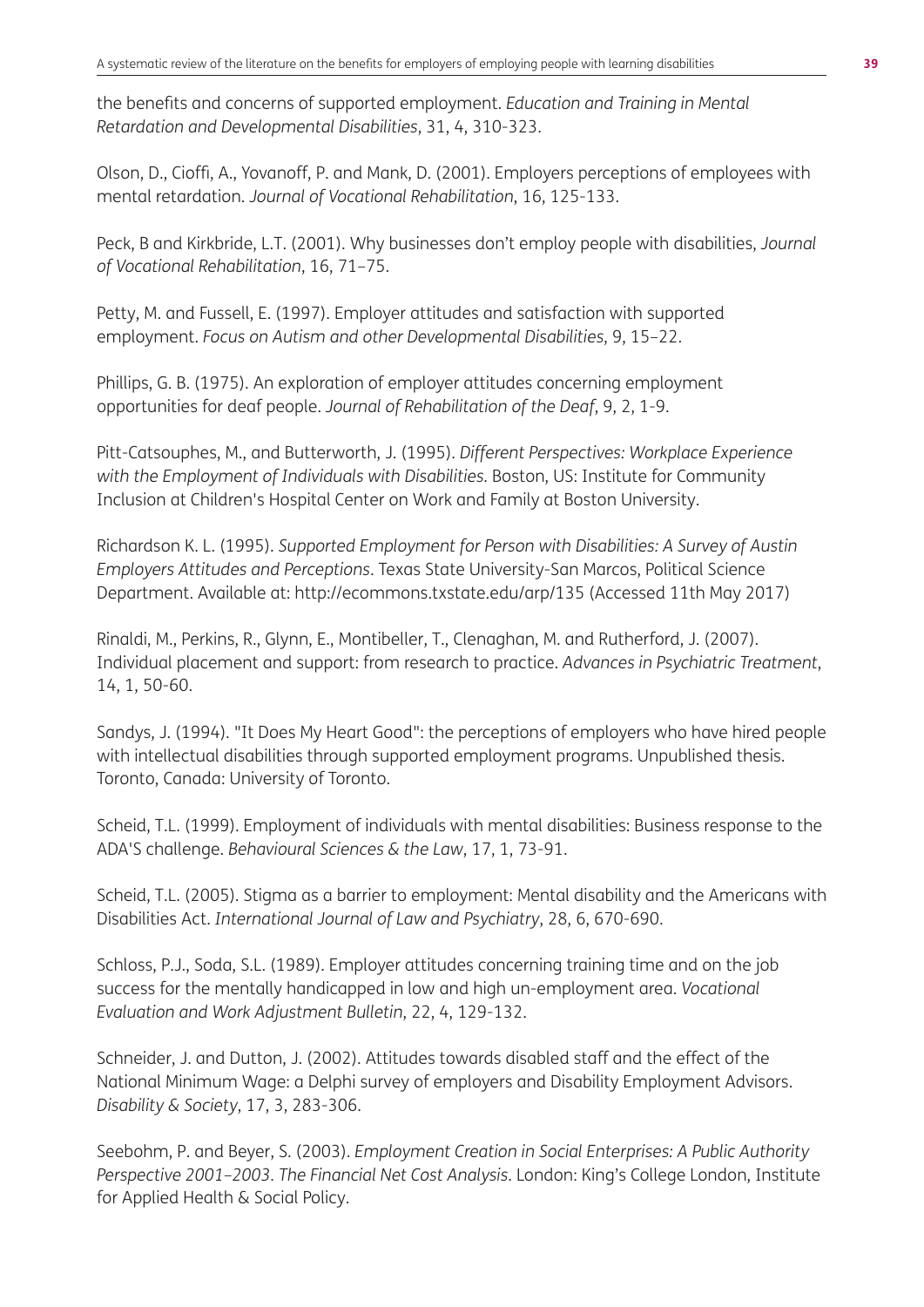Shafer, M. S., Hill, J., Seyfarth, J. and Wehman, P. (1987). Competitive employment and workers with mental retardation: Analysis of employers' perceptions and experiences. *American Journal of Mental Retardation*, 92, 3, 304-311.

Shafer, M.S., Kregal, J., Banks, P.D. and Hill, M.L. (1988). An analysis of employer evaluations of workers with mental retardation. *Research in Developmental Disabilities*, 9, 377-391.

Schneider, J. and Dutton, J. (2002). Attitudes towards disabled staff and the effect of the national minimum wage: A Delphi survey of employers and disability employment advisors. *Disability & Society*, 17, 3, 283-306.

Siperstein, G. N., Romano, N., Mohler, A. and Parker, R. (2006). A national survey of consumer attitudes towards companies that hire people with disabilities. *Journal of Vocational Rehabilitation*, 24, 1, 3-9.

Sitlington, P.L and Easterday, J.R. (1992). An analysis of employer incentive rankings relative to the employment of persons with mental retardation. *Education & Training in Mental Retardation*, 27, 1, 75-80.

Smith, K., Webber, L., Graffam, J. and Wilson, C. (2004a). Employer satisfaction with employees with a disability: Comparisons with other employees. *Journal of Vocational Rehabilitation*, 21, 2, 61-69.

Smith, K., Webber, L., Graffam, J. and Wilson, C. (2004b). Employer satisfaction, job-match and future hiring intentions for employees with a disability. *Journal of Vocational Rehabilitation*, 21, 3, 165-173.

Solovieva, T.I., Dowler, D.L., Walls, R.T. (2011). Employer benefits from making workplace accommodations. *Disability and Health Journal*, 4, 1, 39-45.

Spataro, S.E. (2005). Diversity in context; How organizational shapes reactions to workers with disabilities and others who are demographically different. *Behavioural Sciences and the Law*, 223, 21-38.

Stein, M.A. (2000). Labor markets, rationality, and workers with disabilities. *Berkeley Journal of Employment & Labor Law*, 21, 1, 314.

Thakker, D.A. (1997). Employers and the Americans with Disabilities Act: Factors influencing manager adherence with the ADA, with specific reference to individuals with psychiatric disabilities (Doctoral Dissertation, University of Pennsylvania, 1997). *Dissertation Abstracts International*, 58-03A, 1116.

Tse, J. (1994). Employers' expectations and evaluation of the job performance of employees with intellectual disability. *Australia and New Zealand Journal of Developmental Disabilities*, 19, 139–147.

Unger, D.D. (2002). Employers' attitudes toward persons with disabilities in the workforce: myths or realities? *Focus on Autism and Other Developmental Disabilities*, 17, 1, 15-22.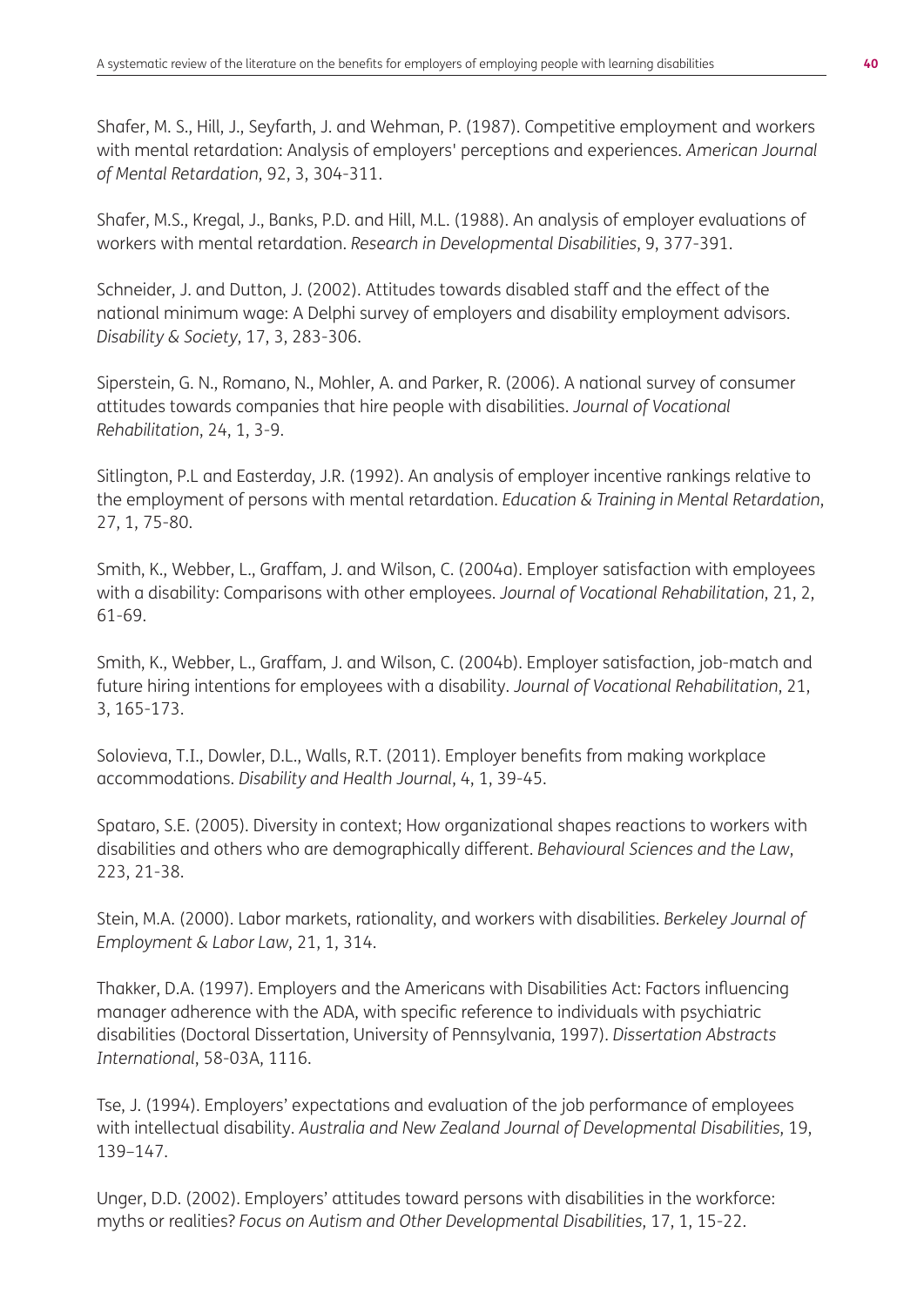Unger, D., Kregel, J., Wehman, P. and Brooke, V. (2002). *Employers views of workplace supports: VCU Charter Business Roundtable's National Study of Employers' Experiences with Workers with Disabilities Monograph*. Available at: http://www.worksupport.com/research/viewContent. cfm/162 (Accessed 22 May 2017)

Walters, S.E. and Baker, C. (1995). Title I of the Americans with Disabilities Act: Employer and recruiter attitudes towards individuals with disabilities. *Journal of Rehabilitation Administration*, 20, 1, 15-23.

Weisenstein, G., & Koshman, H.R. (1991). The influence of being labelled handicapped on employer perceptions of the importance of worker traits for successful employment. *Career Development for Exceptional Individuals*, 14, 67–76.

Mak, D.C.S., Tsang, H.W.H. and Cheung, L.C.C. (2006). Job termination among individuals with severe mental illness participating in a supported employment program. *Psychiatry: Interpersonal and Biological Processes*, 69, 3, 239-248.

West, M., Targett, P., Wehman, P., Cifu, G., Davis, J. (2015). Separation from supported employment: a retrospective chart review study. *Disability and Rehabilitation*, 37, 12, 1055- 1059.

Wiggett-Barnard, C. and Swartz, L. (2012). What facilitates the entry of persons with disabilities into South African companies? *Disability and Rehabilitation*, 34, 12, 1016-1023.

Wilgosh, L., and Mueller, H. (1989). Employer attitudes toward hiring individuals with mental disabilities. *Canadian Journal of Rehabilitation*, 3, 1, 43-47.